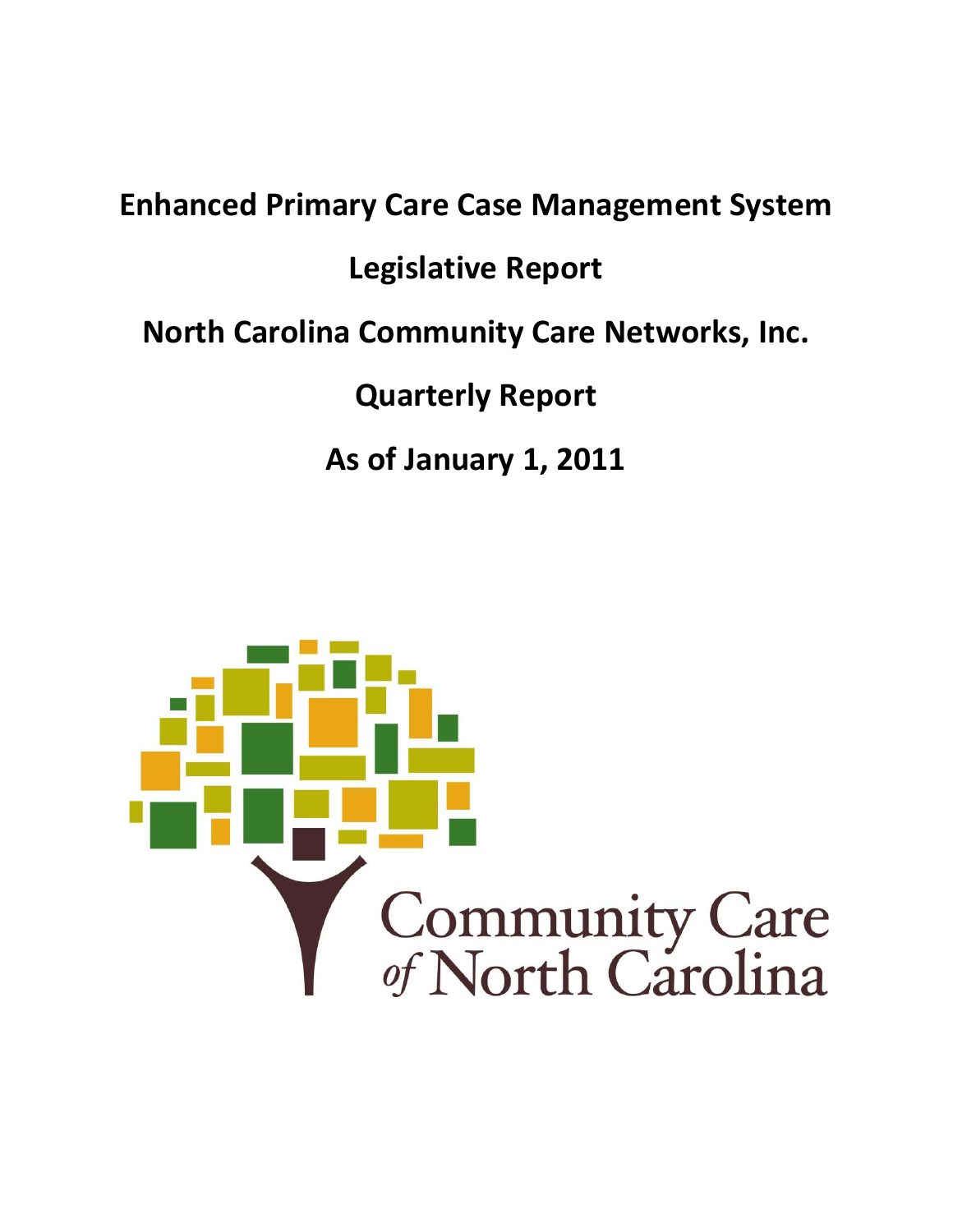# **Table of Contents**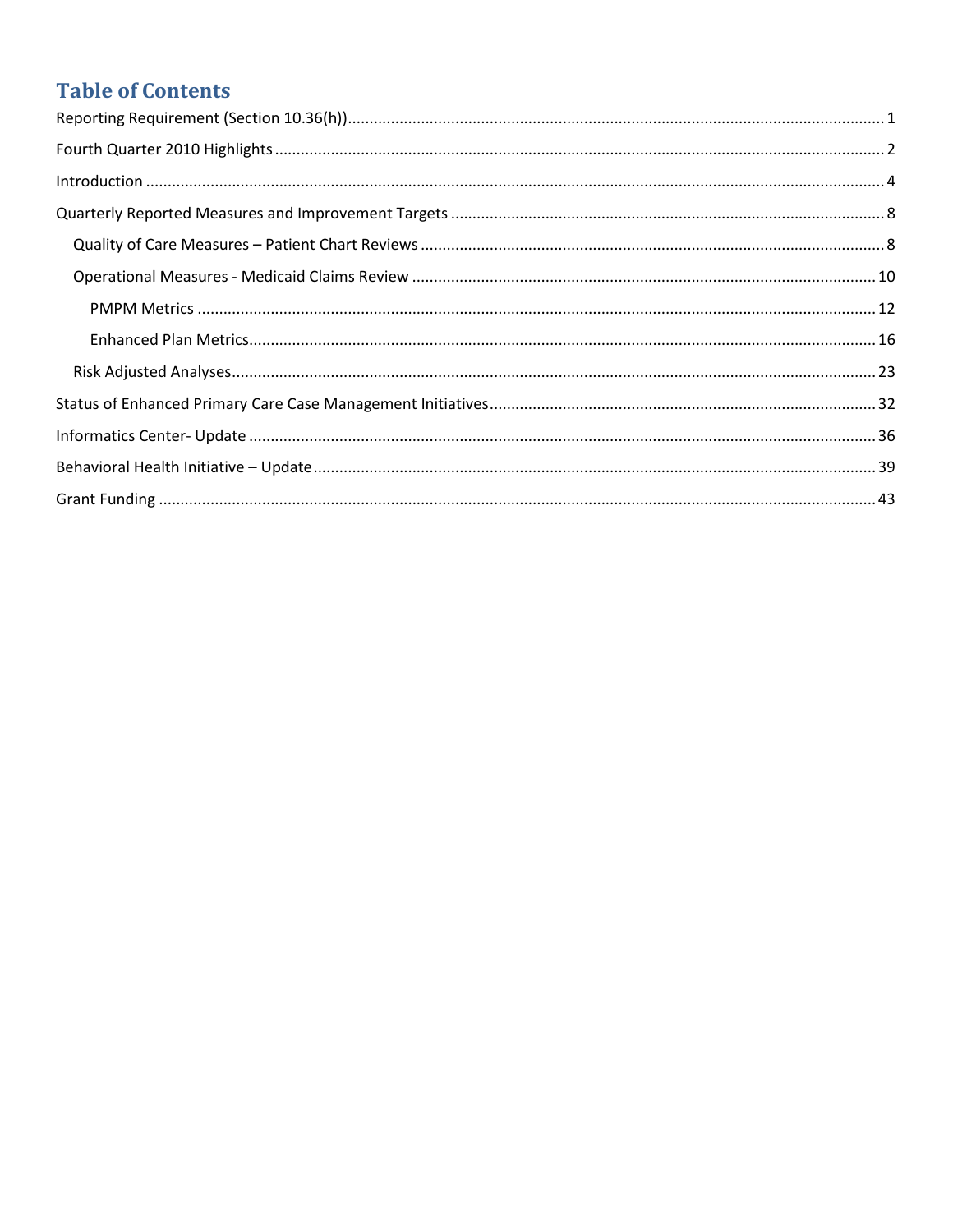# <span id="page-2-0"></span>**Reporting Requirement (Section 10.36(h))**

"NCCCN, Inc., shall report quarterly to the Department and to the Office of State Budget and Management (OSBM) on the development of the statewide Enhanced Primary Care Case Management System and its defined goals and deliverables as agreed upon in the contract. Beginning July 1, 2010, NCCCN, Inc., shall submit a quarterly report to the Secretary of Health and Human Services, OSBM, the House of Representatives Appropriations Subcommittee on Health and Human Services, the Senate Appropriations Committee on Health and Human Services, and the Fiscal Research Division on the progress and results of implementing the quantitative, analytical, utilization, quality, cost containment, and access goals and deliverables set out in the contract. NCCCN, Inc., shall conduct its own analysis of the Community Care system to identify any variations from the development plan for the Enhanced Primary Care Case Management System and its defined goals and deliverables set out in the contract between DMA and NCCCN, Inc. Upon identifying any variations, NCCCN shall report the plan to DMA within 30 days after taking any action to implement the plan."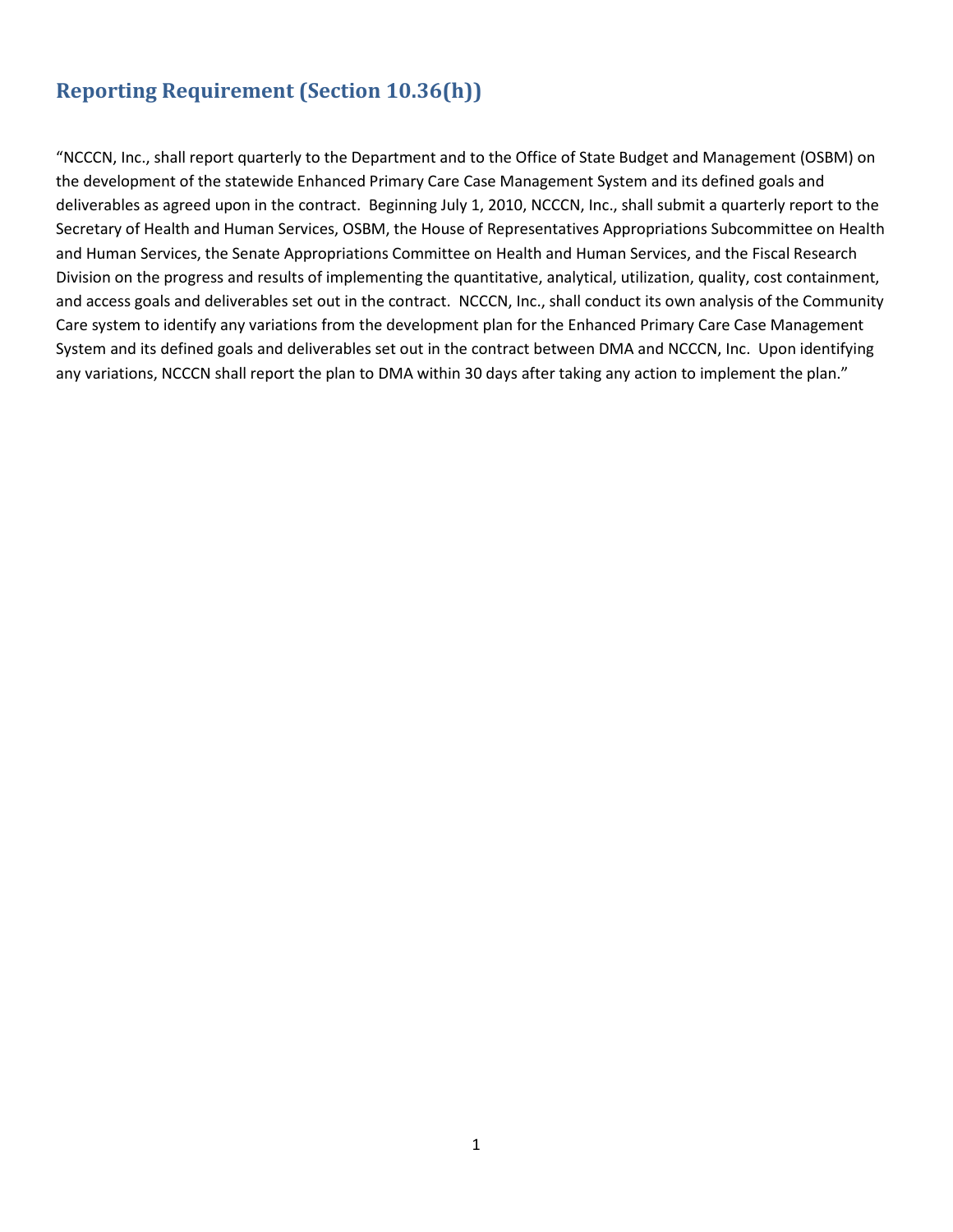# <span id="page-3-0"></span>**Fourth Quarter 2010 Highlights**

The fourth quarter 2010 witnessed steady and continuing progress by NCCCN and its fourteen Networks in to developing of the Enhanced Primary Care Case Management.

A number of indicators also reflect that Community Care is achieving substantial savings despite the increased complexity of the patients it serves.

Highlights:

- Statewide, Total Medicaid enrollment grew, as did the portion of beneficiaries eligible as Aged, Blind and Disabled (ABD).
- Despite an increase in aged, blind and disabled Medicaid patients with extremely complex and expensive health conditions, the monthly cost of care for all Medicaid patients (often referred to as "per member per month (pmpm) costs" went down substantially in comparison to last year.
- For the first three months of SFY 2011, monthly cost for aged blind and disabled patients were \$1,281, a 13% decrease from the prior year number of \$1,453, and a 5% decrease from SFY 2009 costs.

This reduction in costs continues a trend identified by payment and performance experts Treo Solutions in analyzing CCNC data from 2007 to 2009. Among the firm's findings:

- Patient cost per member per month for patients enrolled in Community Care decreased from \$397 to \$391 even though CCNC assumed responsibility for a more complex, high-risk population with more chronic medical conditions.
- Community Care's costs were 7 percent lower than expected after adjusting for severity.
- In contrast, costs for the Medicaid population not enrolled in Community Care were higher than expected by 15 percent in 2008 and 16 percent in 2009.

For the first time, Community Care can report risk adjusted information that takes into consideration the severity of the medical problems of Medicaid patients. This is important because providing care – and saving money - for children on Medicaid, for example, is often less difficult than other groups of patients, such as those with mental illness or the elderly. Moving forward, this ability will enable NCCCN to perform longitudinal studies of population health as well as facilitate comparisons between different CCNC networks.

Key findings in this initial risk adjusted analysis include:

- Community Care took on more complex, and higher-risk patients between 2007 and 2009
- CCNC's networks have held costs in check despite the increasing level of illness in the patients Community Care serves.
- Adjusting for severity of illness, spending in all CCNC networks is lower than expected. In contrast, costs for patients not enrolled in Community Care were over budget by 15% in 2008 and 16% in 2009.

Separately, Mercer Associates recently reported that Community Care saved the NC Medicaid program approximately \$190 million for SFY 2009 for the Aid to Families with Dependent Children (AFDC) Medicaid population. These are net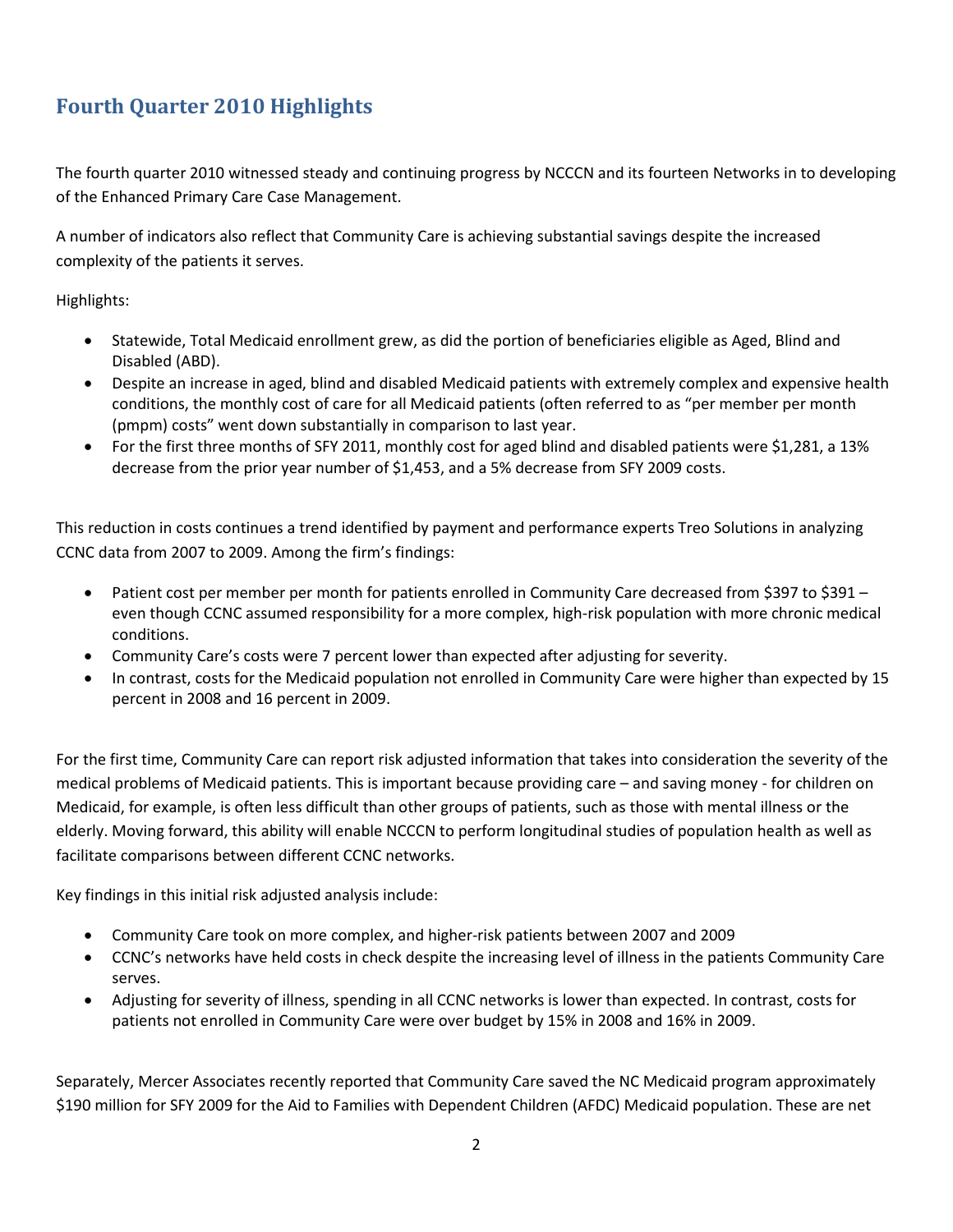savings after all program costs have been recognized. Savings for the aged, blind and disabled population are likely considerably greater, but are difficult to capture with reliability at this time.

The Mercer report also includes chart review information for SFY 2010.. This part of the report shows significant improvement versus 2009 performance and also demonstrates the substantial extent to which North Carolina's Medicaid recipients in the Networks enjoy better quality of care than that received by the average HMO Medicaid recipient nationally.

Operational statistics for Community Care's Informatics Center show the continuing value the Center provides in making key medical information available to North Carolina's medical community.

Although not yet finalized by executed contract, agreement has been reached with the Division of Medical Assistance as to NCCCN, Network and DMA responsibilities, performance metrics and capitated payment amounts. During 2011, the contract will also address two new initiatives: the Pregnancy Medical Home and Care Co-ordination for Children which DMA is implementing through the Community Care of North Carolina Program.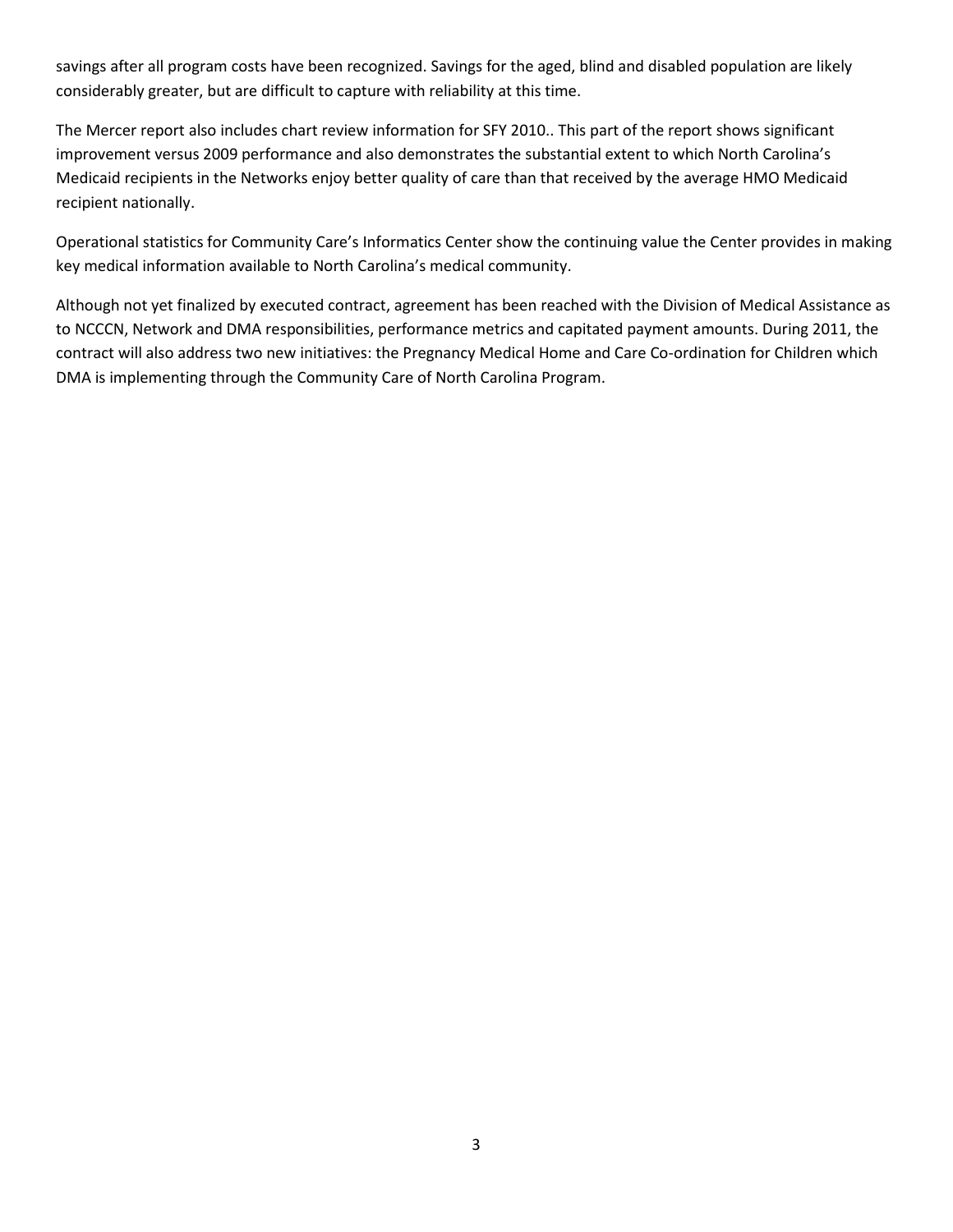# <span id="page-5-0"></span>**Introduction**

NCCCN Inc. is a not-for-profit administrative entity designed to (a) work with Community Care Networks assisting them to establish, support, and maintain provider-network case management relationships with local providers to develop an organized health care delivery system for Medicaid Network enrollees such that services provided are coordinated across a full continuum of care and (b) develop processes and formal programs to promote population health management principles, community development, quality improvement and cost containment efficiencies, service utilization, budget analytics and forecasting to address the challenges of providing health services to the Medicaid population in the state of North Carolina, including all rural and underserved areas such that cost and quality of care delivery is influenced favorably.

Under the Community Care system approach to health care delivery, certain clinical, disease and case management services are purchased for enrollees and disease and care management support systems are established which implement quality improvement initiatives and test new approaches to population management. Further, the approach is based on a fee-for-service model with an enhanced services case management fee. Community Care Networks coordinate health care services with the Primary Care Providers (PCPs) who function as the enrollees' Medical Homes while achieving budget performance goals and benchmarks.

Pursuant to Session Law 2010-31 §10.36(h) regarding Community Care in North Carolina, the North Carolina Community Care Networks Inc. is submitting this quarterly report to document the results of its efforts with regard to the implementation of a statewide Enhanced Primary Care Case Management System as well as associated goals and objectives. Contractual deliberations between NCCCN, Inc. and the Division of Medical Assistance are being conducted currently and this report includes information with regard to chart review and claims based performance measurements which NCCCN believes with be set forth in the contract when it is executed between DMA and NCCCN, Inc.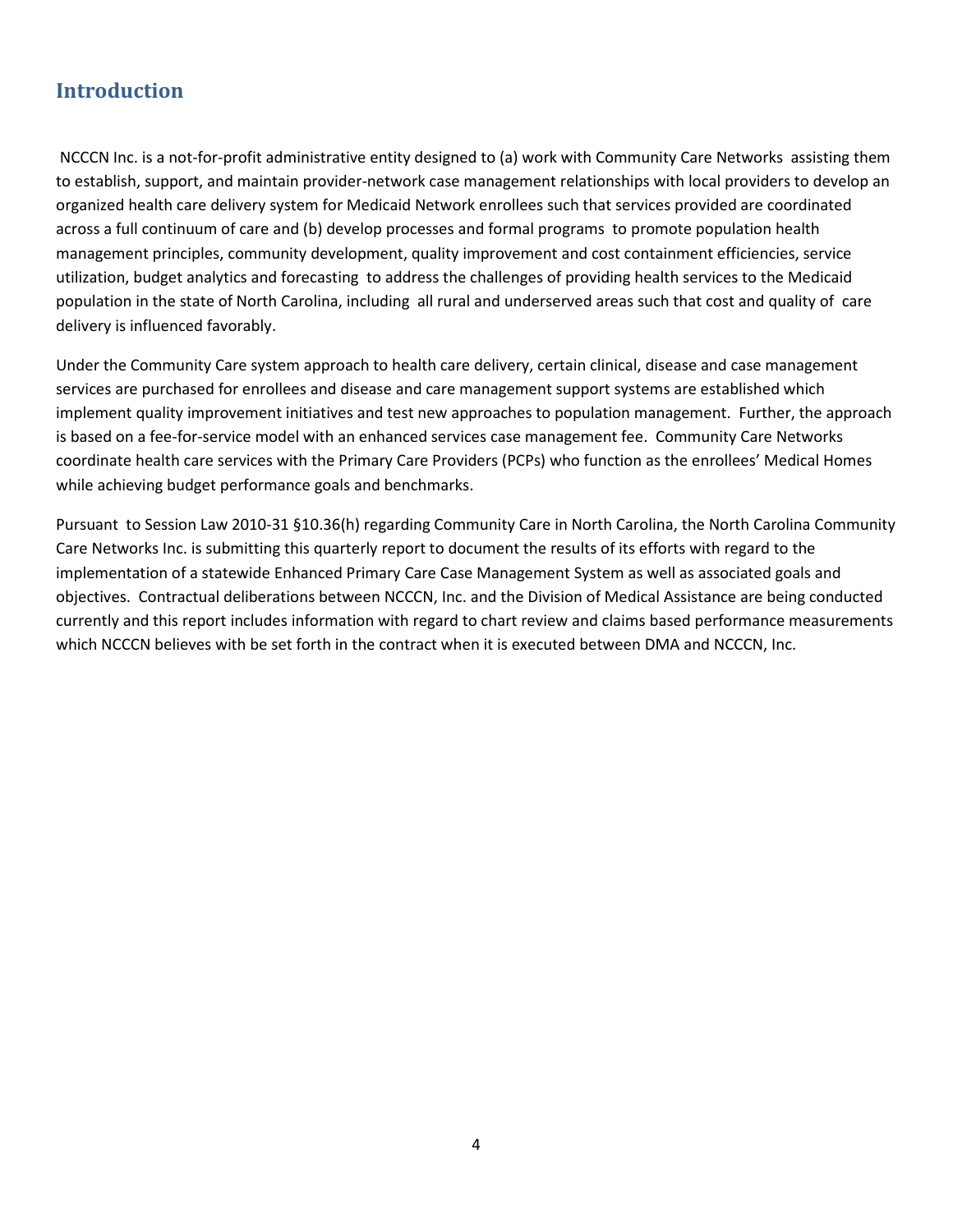The Total and the Aged, Blind and Disabled (ABD) member enrollment in the Community Care Networks as of December 2010 was 1,060,007 and 195,337, an increase of 2.0% and 1.5% from the September 2010 amounts, respectively. The total number of practices enrolled in Community Care was 1,455, 2% increase from September, 2010. The overall profile of the Community Care system and its fourteen (14) networks as of December, 2010 is as follows:



# **Community Care of North Carolina Networks**

**Access Care:** Alamance, Alexander, Alleghany, Ashe, Avery, Burke, Caldwell, Caswell, Catawba, Chatham, Cherokee, December 2010 Enrollment: Total – 229,149; ABD – 35,305 281 Practices Clay, Davidson, Graham, Haywood, Iredell, Jackson, Macon, Orange, Robeson, Sampson, Swain, Watauga, and Wayne.

| Community Care of Western North Carolina: Buncombe, Henderson, Madison, Mitchell, McDowell, Polk, Transylvania |               |
|----------------------------------------------------------------------------------------------------------------|---------------|
| and Yancey                                                                                                     |               |
| December 2010 Enrollment: Total - 53,425; ABD - 10,996                                                         | 68 Practices  |
| <b>Community Care of Lower Cape Fear:</b> Bladen, Brunswick, Columbus, New Hanover, Onslow and Pender          |               |
| December 2010 Enrollment: Total - 57,602; ABD - 14,576                                                         | 130 Practices |
| <b>Carolina Collaborative Community Care: Cumberland</b>                                                       |               |
| December 2010 Enrollment: Total - 47,562; ABD - 9,847                                                          | 82 Practices  |
| Carolina Community Health Partnership: Cleveland and Rutherford                                                |               |
| December 2010 Enrollment: Total = $23,836$ ; ABD $- 4,090$                                                     | 21 Practices  |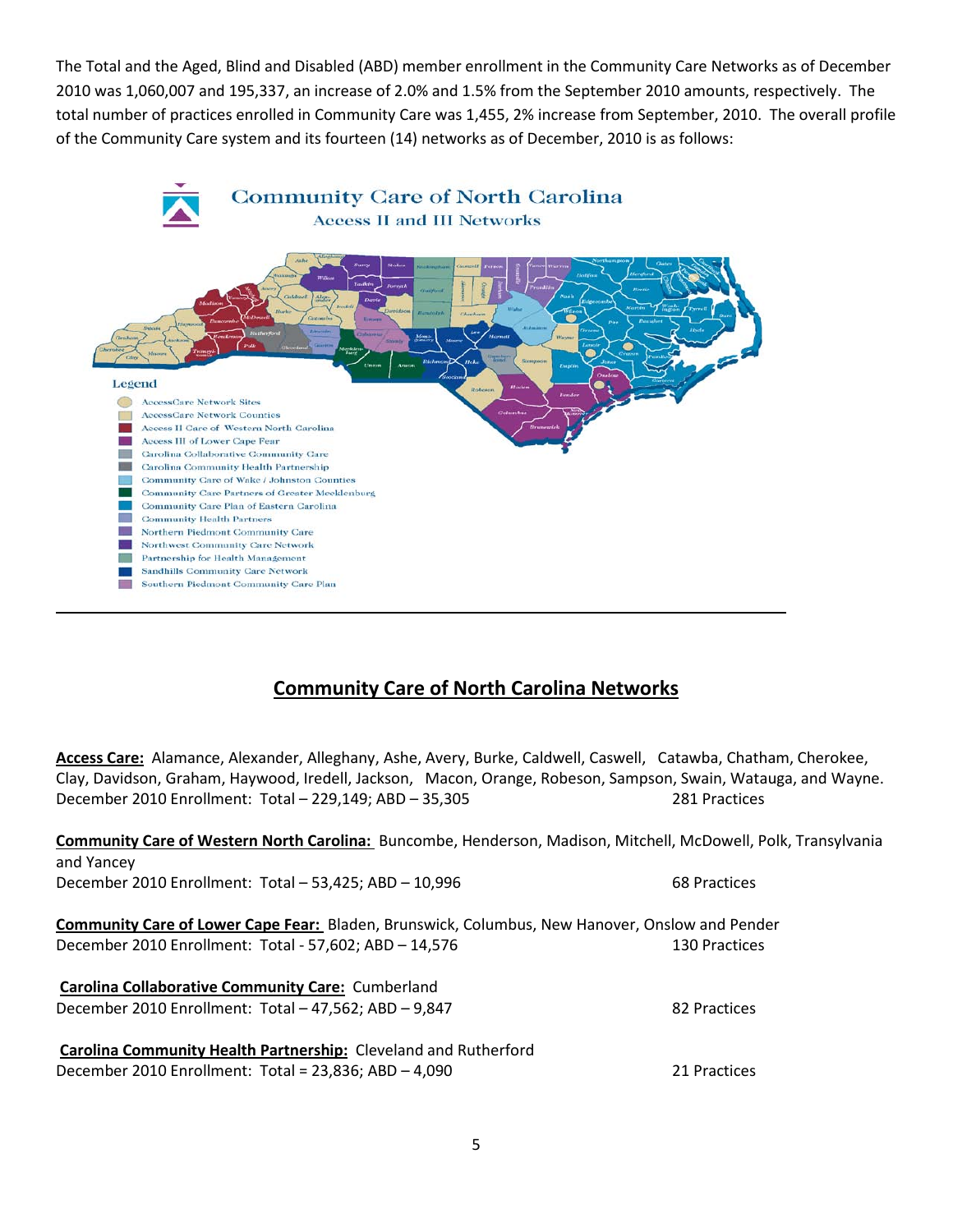| <b>Community Care Partners of Greater Mecklenburg:</b> Anson, Mecklenburg, Union                                      |               |
|-----------------------------------------------------------------------------------------------------------------------|---------------|
| December 2010 Enrollment: Total - 119,356; ABD - 17,917                                                               | 157 Practices |
| <b>Community Care of Wake and Johnston Counties: Wake, Johnston</b>                                                   |               |
| December 2010 Enrollment: Total - 79,235; ABD - 10,844                                                                | 97 Practices  |
| Community Care Plan of Eastern Carolina: Beaufort, Bertie, Camden, Carteret, Chowan, Craven, Currituck, Dare, Duplin, |               |
| Edgecombe, Gates, Greene, Halifax, Hertford, Hyde, Jones, Lenoir, Martin, Nash, Northampton, Pamlico, Pasquotank,     |               |
| Perquimans, Pitt, Tyrrell, Washington and Wilson                                                                      |               |
| December 2010 Enrollment: Total - 130,770; ABD - 35,975                                                               | 210 Practices |
| <b>Community Health Partners:</b> Gaston and Lincoln                                                                  |               |
| December 2010 Enrollment: Total - 33,502; ABD - 5,776                                                                 | 46 Practices  |
| Northern Piedmont Community Care: Durham, Franklin, Granville, Person, Vance and Warren                               |               |
| December 2010 Enrollment: Total - 50,075; ABD - 9,738                                                                 | 41 Practices  |
| Northwest Community Care Network: Davie, Forsyth, Stokes, Surry, Wilkes, and Yadkin                                   |               |
| December 2010 Enrollment: Total - 77,746; ABD - 15,083                                                                | 108 Practices |
| Partnership for Health Management: Guilford, Randolph and Rockingham                                                  |               |
| December 2010 Enrollment: Total - 56,203; ABD - 7,169                                                                 | 60 Practices  |
| <b>Community Care of the Sandhills:</b> Harnett, Hoke, Lee, Montgomery, Moore, Richmond and Scotland                  |               |
| December 2010 Enrollment: Total - 55,120; ABD - 10,337                                                                | 90 Practices  |
| Southern Piedmont Community Care Plan: Cabarrus, Rowan and Stanly                                                     |               |
| December 2010 Enrollment: Total - 46,246; ABD - 7,684                                                                 | 64 Practices  |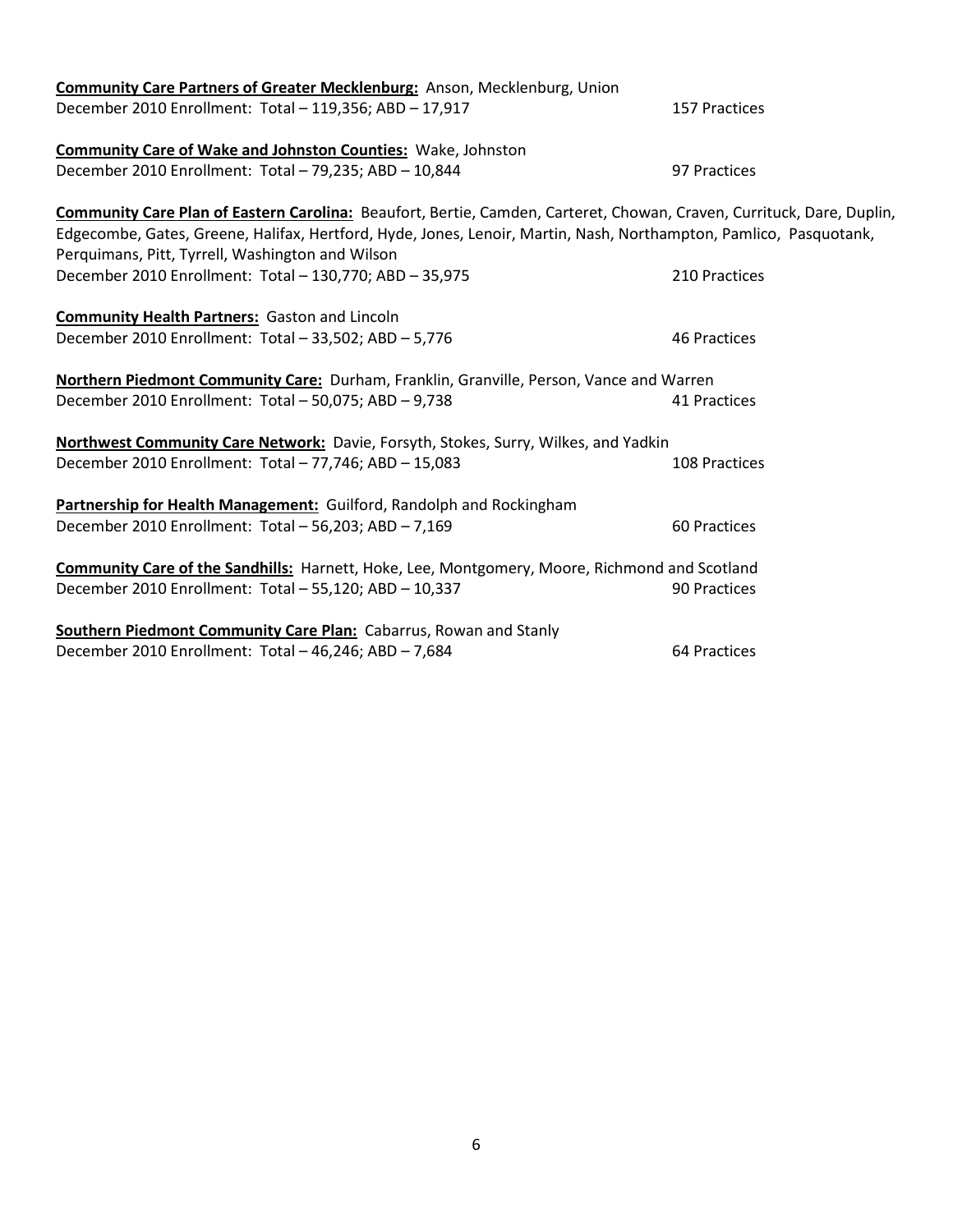The increase in both ABD and total enrollment witnessed during the fourth quarter of 2010 is an on-going trend. Total and ABD enrollees increased from 738K and 105K at the end of 1Q2007 to 1,060K and 195K at the end of 4Q2010. ABD enrollment as a percentage of total enrollment has increased from 14.2% at 1Q2007 to 18.3% at 4Q2010. This growth pattern with the relatively greater influx of ABD patients who have more complex and chronic medical needs has had an impact on the health acuity levels of the enrolled membership as discussed later in this report. The growth is depicted visually as follows:



ABDs are enrolled into the CCNC program through the efforts of DMA and the county social service agencies, and the rate of ABD enrollment has declined during 2010 as a result of CMS' (Center for Medicare and Medicaid Services) temporary order to DMA to cease actively moving the dual eligibles to an opt-out status. It is uncertain whether the 'flattening' of the percentage curve above is a permanent phenomenon or whether ABDs as a percentage of total enrollees will begin to increase again.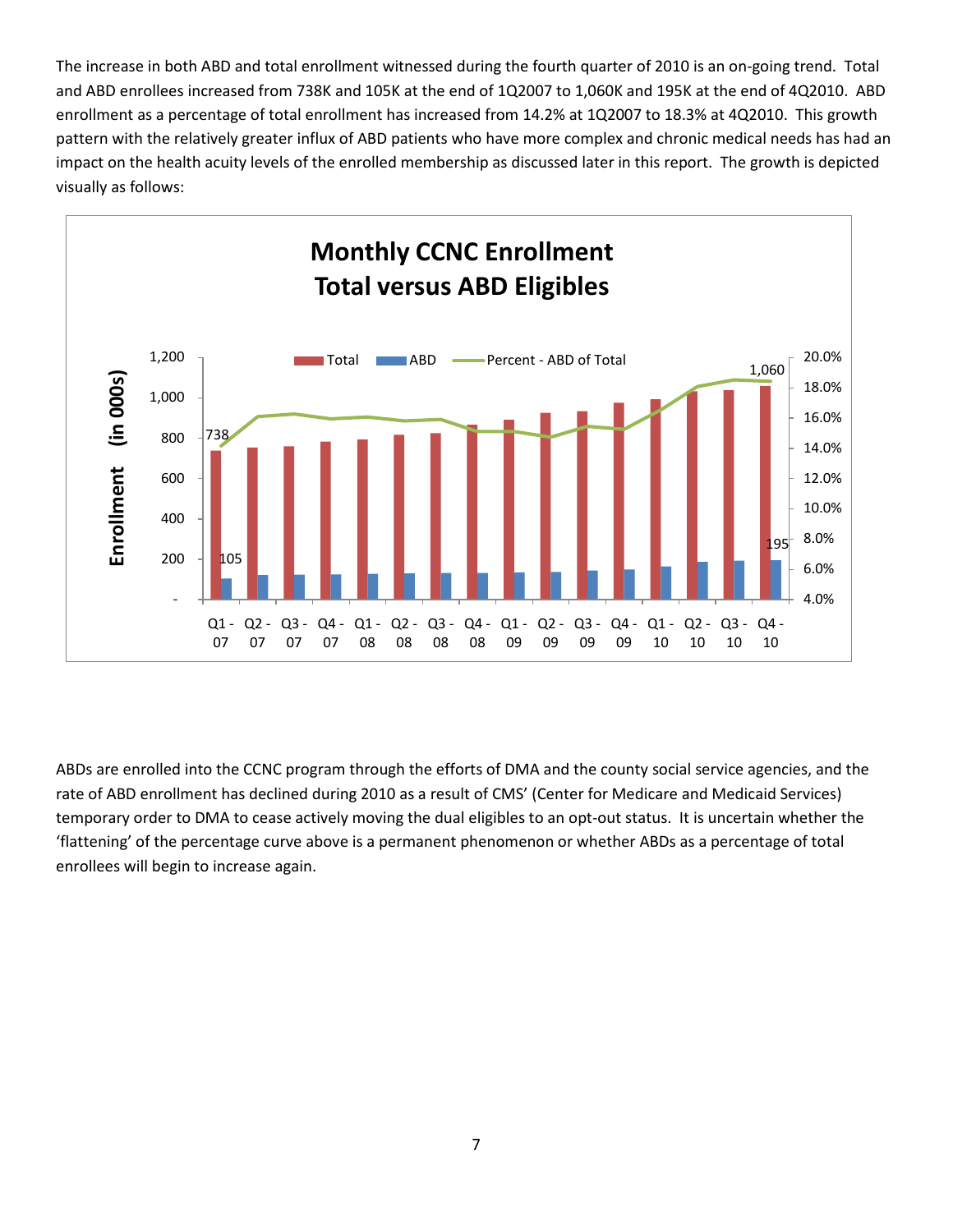# <span id="page-9-0"></span>**Quarterly Reported Measures and Improvement Targets**

# <span id="page-9-1"></span>**Quality of Care Measures – Patient Chart Reviews**

Since its beginning in 1998, the Community Care system has used performance measurement and feedback to help meet its goals of improving the quality of care for Medicaid recipients while controlling costs. Quality measurement is intended to facilitate quality improvement efforts in Community Care practices and local Networks as well as to evaluate the performance of the program as a whole. Under the direction of Network Clinical Directors, this measurement and feedback process has evolved over time to meet the changing needs of the Community Care program and it is expected that this evolutionary process will continue to address issues such as:

- Continued expansion of the Community Care system's enrolled population and increasing focus on the ABD population who suffer frequently from multiple chronic conditions,
- Development of additional quality initiatives,
- Changes in evidence based clinical practice guidelines,
- Decisions rendered by the Community Care system's Quality Measurement and Performance workgroup whose Network representatives meet periodically to review and improve performance measures. The workgroup's goals are to develop performance measures with:
	- o clinical importance based on disease prevalence and potential for improvement,
	- o scientific soundness (the strength of the evidence underlying the clinical practice recommendation and evidence the measure improves care based on its reliability, validity and comprehensibility), and
	- o feasibility of implementing the performance measure

Chart reviews are performed on an annual cycle for patients with medical conditions involving diabetes, asthma, cardiovascular disease and heart failure. Chart reviews are used when the desired performance metrics cannot be obtained from administrative claims data. The Community Care system continues to contract with Area Health Education Centers to perform independent and random chart reviews using an electronic data abstraction tool. Chart review measures pertain to:

- Asthma management (assessment of symptoms and continued care)
- Diabetes (foot-care, and control of glycemia, blood pressure and cholesterol)
- Management of blood pressure, cholesterol, appropriate use of aspirin and tobacco use
- Assessment of LV function in heart failure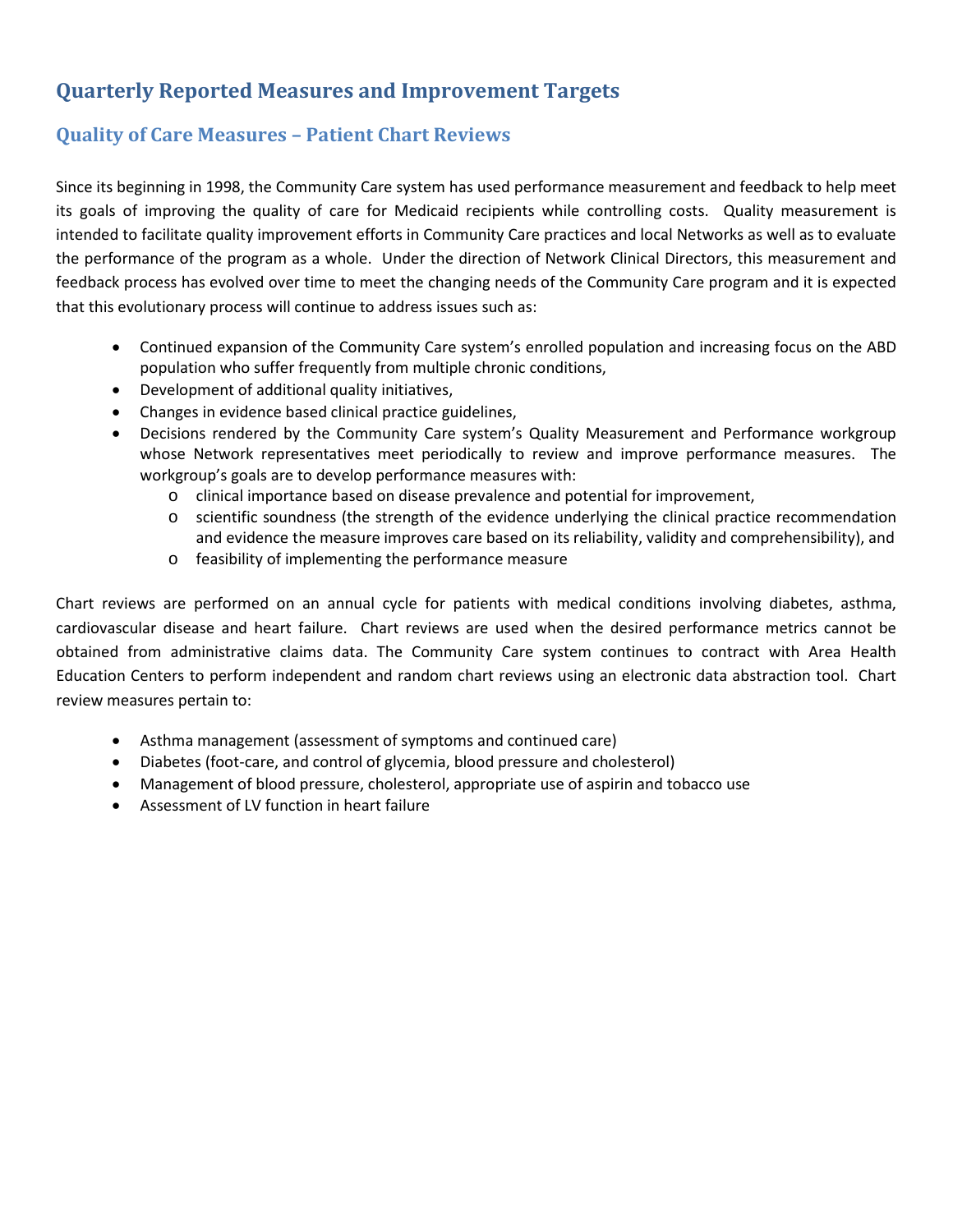The chart review activity for the SFY 2010 cycle was completed during December, 2010 and is depicted visually as follows:



Several points need emphasis:

-CCNC achieved state-wide improvements in Medicaid Recipient quality of Care with improvement in 14 of 15 chart review measures in 2010 compared with 2009

-CCNC's performance exceeds Medicaid managed care performance nationally in six out of six measures for which HEDSIS benchmarking is available

This last point needs to be put into context. If CCNC's recipients were to receive the same quality of care as Medicaid HMO enrollees nationally, they would have poorer health and health outcomes as well as a poorer quality of life and North Carolina would experience

-3,000 more recipients with poor diabetes control

-2,500 more recipients with poor diabetes and cholesterol control

-1,670 more recipients with cardiovascular disease and poor blood pressure control.

As chart reviews for the practices are completed, practice-level results with patient-level details are available to the Networks via a **secure** internet reporting service on a next day basis. Providing credible and provider friendly reports,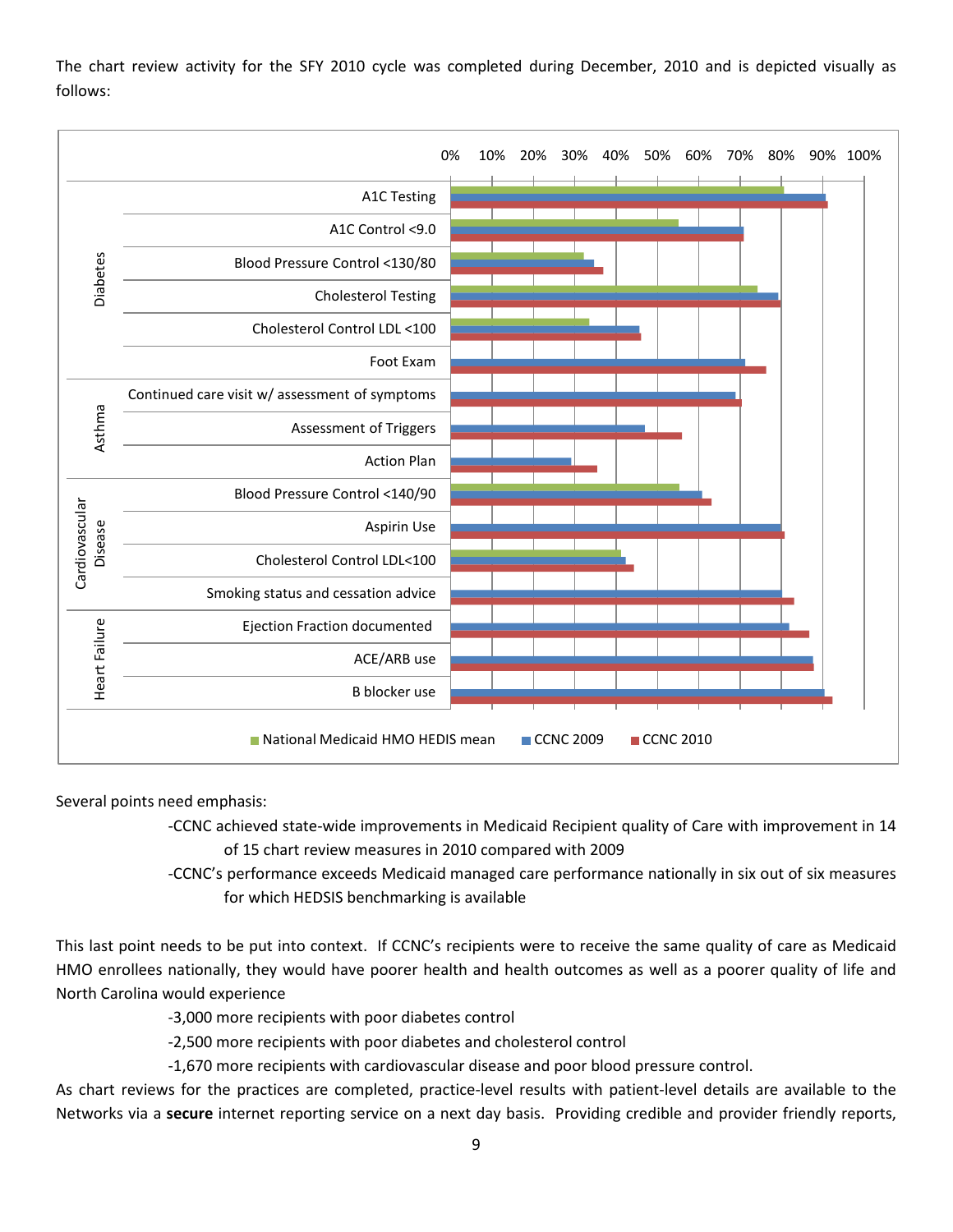accompanied with benchmarks and peer comparisons is crucial in motivating providers to improve processes that will enable them to provide "best" health care in a cost effective manner. These quality metrics are critical to the ability to implement locally the systemic changes needed to improve quality and care outcomes in practices. Network Clinical Directors are instrumental in engaging community providers and motivating them to implement Community Care quality initiatives.

Network level results and a detailed comparison of 2010 performance versus 2009 are included in this quarterly report as Attachment A.

# <span id="page-11-0"></span>**Operational Measures - Medicaid Claims Review**

Medicaid claims data is analyzed and claims derived performance metrics are developed which generally are reported monthly at the Network and practice levels as well as by County. These performance metrics have associated performance targets<sup>[1](#page-11-1)</sup> and are classified as:

**Per Member Per Month Metrics** which originated with efforts during 2008 to enroll ABD recipients into the CCNC program to provide them with a medical home. Per contract with DMA, the baseline for these metrics is SFY 2009-2010 and these metrics involve performance targets to:

- 1. Decrease Inpatient Admissions per 1000 Member Months (non-Dual ABD)
- 2. Decrease ED Rate per 1000 Member Months (non-Dual ABD)

**Enhanced Plan Metrics** which relate to the Enhanced Plan for which the Networks begin receiving an enhanced PMPM fee during April, 2010. Per contract with DMA, the baseline for these metrics is SFY 2009-2010 and these metrics performance targets to:

- 1. Reduce Preventable Readmissions (within 30 days) as Percent of Total Admissions (non-Dual)
- 2. Reduce Readmissions (within 30 days) Psychiatric Diagnoses (non-Dual)
- 3. Decrease Program-level PMPM inpatient costs (last three months of life reported on a rolling 12 month basis) (non-Dual ABD)
- 4. Increase Percentage of Practices with Co-located Behavioral Health Providers (**reported annually**)
- 5. Generic Medications as Percent of all Fills (non-Dual)
- 6. Report on Clinical Integrity Efforts (**reported quarterly**)
- 7. Decrease ABD per member per month costs (alternative to metrics 1, 2 and 3)

Through deliberations with the Division of Medical Assistance, methodological specifications for several Enhanced Plan metrics have recently been finalized. Programming and quality assurance testing for measures #2 Reduce Readmissions (within 30 days) – Psychiatric Diagnoses (non-Dual), and #3 Decrease Program Level PMPM Inpatient Costs (last three months of life) – non-Dual ABD is underway during the first quarter of 2011 and we anticipate initial results will be reported in the April 1, 2011 quarterly report. In addition, it has been determined that the only viable method to collect data for metric #4, Co-Located Behavioral Health Providers is to employ an annual survey. It is anticipated that the results of the first survey will be obtained during February, 2011, and the survey results also will be reported in the April 1, 2011 quarterly report.

<span id="page-11-1"></span> $1$  Performance targets are identified for each metric as appropriate below.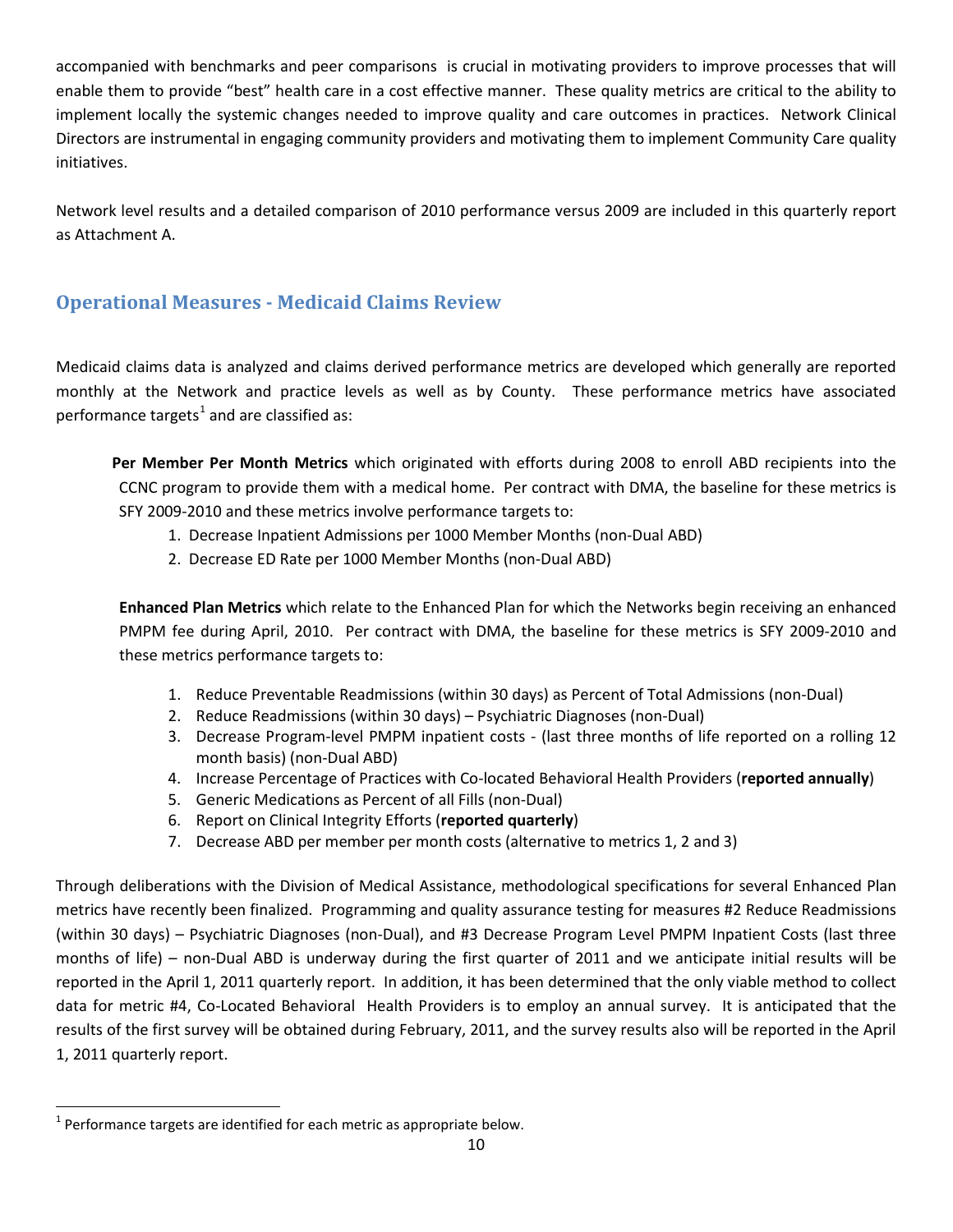Reporting for the remainder of the Enhanced Plan and PMPM measures is ongoing. The following tables show unadjusted, program-level, results for these measures from July 2008 through September 2010. Dates refer to date of service, and a three-month lag time is allowed for claims processing before measures are calculated. Thus far, SFY 2011 rates for inpatient admissions (page 11) and emergency department utilization (page 13) are tracking well below the SFY2010 experience. The preventable readmission rate (page 15) has remained fairly stable, near 15% for the past three years. This measure reflects what proportion of all hospital admissions represented a preventable readmission which occurred within 30 days of a prior discharge and can be somewhat misleading when the total number of admissions is declining as has been the case with the overall CCNC population. Also, preventable readmission rates among patients without a mental health or substance abuse condition have been declining and this is identified in greater detail on page 33 of this report (item #12 in the Treo information).

The preferred use of generic prescriptions instead of more costly alternatives continues to rise. The success of CCNC's generic prescription initiative has been quite remarkable, with an overall increase from 60% to 73% during the past three years, exceeding the Enhanced Plan target rate (page 17).

Most importantly, the overarching aim of the Enhanced Plan, to reduce unnecessary spending for the Aged, Blind and Disabled Medicaid population is proving successful. Monthly PMPM costs in SFY 2011 are tracking well below the SFY2010 experience (page 21).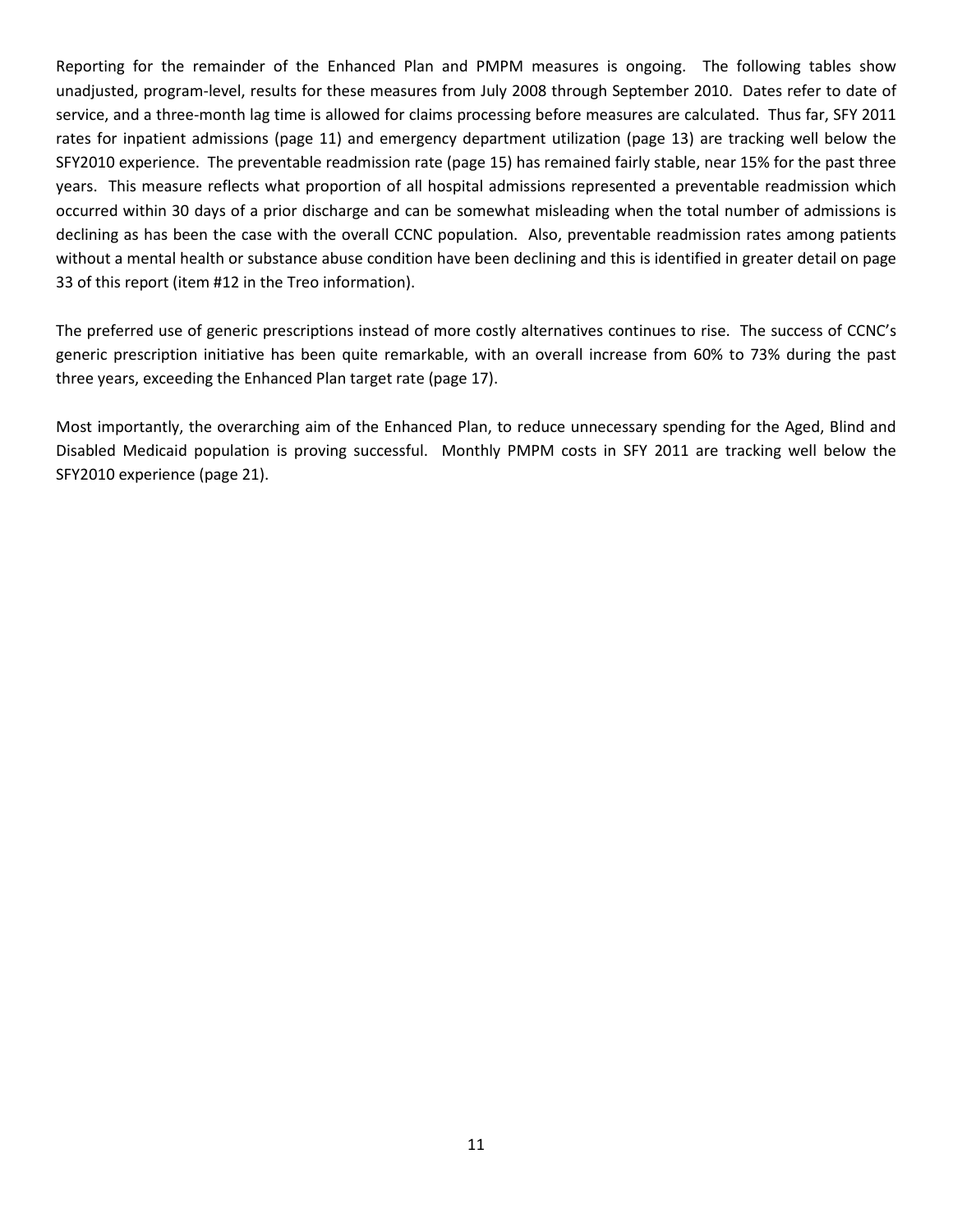#### **PMPM Metrics**

#### **Month to Month** 32 30 Rate per 1000 MM 28 o -D- SFY2008 26  $-$  SFY2009  $-$  SFY2010 24  $\rightarrow$  SFY2011 22 20 Jul Sep Oct Nov Dec Feb May Aug Jan Mar Apr Jun **Jul Aug Sep Oct Nov Dec Jan Feb Mar Apr May Jun SFY2008** 26.2 27.6 26.0 28.3 25.2 24.8 28.8 26.8 27.2 26.8 26.2 25.6 **SFY2009** 26.1 25.5 25.3 26.5 24.4 26.4 27.5 24.9 28.5 26.6 26.8 25.5 **SFY2010** 25.7 26.3 27.1 27.3 24.7 24.7 27.4 25.2 26.7 25.1 25.6 24.9 **SFY2011** 24.9 25.2 21.9 - - - - - - - - -

<span id="page-13-0"></span>

|                | Jul  | Aug  | Sep  | Oct  | <b>Nov</b> | <b>Dec</b> | Jan       | Feb  | Mar    | Apr  | Mav  | Jun  |
|----------------|------|------|------|------|------------|------------|-----------|------|--------|------|------|------|
| <b>SFY2008</b> | 26.2 | 26.9 | 26.6 | 27.0 | 26.7       | 26.4       | 26.7      | 26.7 | 26.8   | 26.8 | 26.7 | 26.6 |
| <b>SFY2009</b> | 26.1 | 25.8 | 25.7 | 25.9 | 25.6       | 25.7       | 26.0      | 25.8 | 26.1   | 26.2 | 26.2 | 26.2 |
| <b>SFY2010</b> | 25.7 | 26.0 | 26.4 | 26.6 | 26.2       | 26.0       | 26.2      | 26.0 | 26.1   | 26.0 | 26.0 | 25.9 |
| <b>SFY2011</b> | 24.9 | 25.1 | 24.0 |      | $\sim$     |            | $\,$ $\,$ |      | $\sim$ |      | . .  |      |

#### Inpatient Admissions per 1000 Member Months – Enrolled non-Dual ABD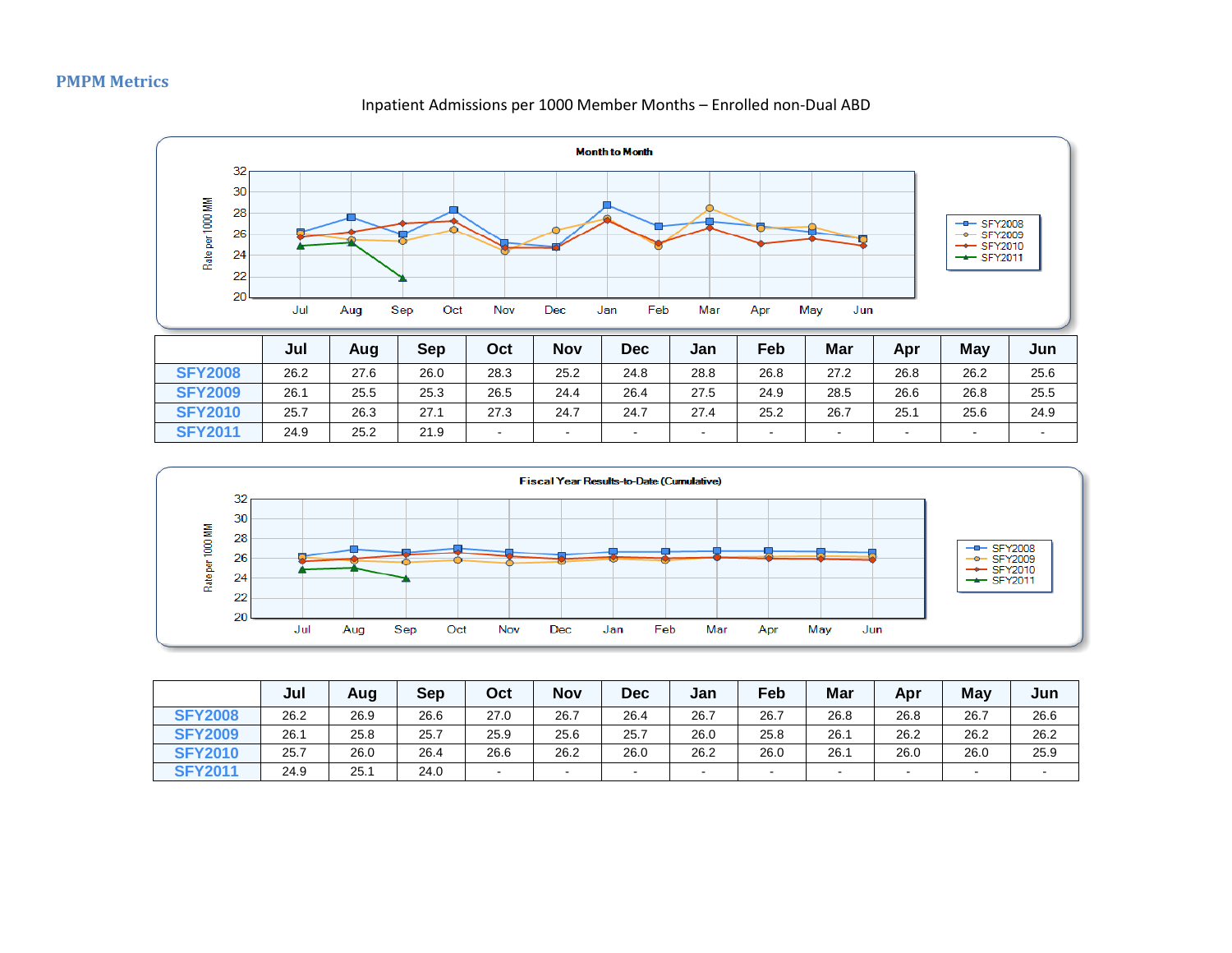#### Inpatient Admits per 1000 Member Months – Enrolled non-Dual ABD

|                                          |                  | Historical       |               |         |      |      |      |     |     |                                  |     |     |     |     |     |     |
|------------------------------------------|------------------|------------------|---------------|---------|------|------|------|-----|-----|----------------------------------|-----|-----|-----|-----|-----|-----|
|                                          |                  |                  | <b>SFY 10</b> |         |      |      |      |     |     | Actual SFY 11 (Year - to - Date) |     |     |     |     |     |     |
| Network                                  | <b>SFY</b><br>08 | <b>SFY</b><br>09 | Baseline      | Target* | Jul  | Aug  | Sept | Oct | Nov | Dec                              | Jan | Feb | Mar | Apr | May | Jun |
| Community Care of Western NC             | 26.7             | 26.6             | 25.8          | 25.3    | 27.8 | 28.0 | 26.8 |     |     |                                  |     |     |     |     |     |     |
| Community Care of the LCF                | 25.9             | 25.3             | 26.3          | 25.8    | 26.8 | 27.0 | 27.1 |     |     |                                  |     |     |     |     |     |     |
| Access Care                              | 25.6             | 24.7             | 23.3          | 22.8    | 22.7 | 22.6 | 21.7 |     |     |                                  |     |     |     |     |     |     |
| Carolina Collaborative Community Care    | 25.0             | 22.9             | 23.7          | 23.2    | 24.3 | 24.8 | 23.6 |     |     |                                  |     |     |     |     |     |     |
| Carolina Community Health Partnership    | 25.5             | 25.9             | 24.0          | 23.5    | 28.5 | 27.4 | 26.0 |     |     |                                  |     |     |     |     |     |     |
| Community Care - Wake/Johnston           | 22.8             | 22.8             | 23.2          | 22.7    | 18.0 | 19.3 | 19.8 |     |     |                                  |     |     |     |     |     |     |
| Community Care of Greater<br>Mecklenburg | 28.5             | 27.9             | 28.5          | 27.9    | 27.7 | 29.3 | 27.2 |     |     |                                  |     |     |     |     |     |     |
| Community Care of Eastern Carolina       | 25.7             | 25.6             | 25.8          | 25.3    | 24.1 | 23.7 | 22.5 |     |     |                                  |     |     |     |     |     |     |
| <b>Community Health Partners</b>         | 33.9             | 31.8             | 32.1          | 31.5    | 30.4 | 30.6 | 28.1 |     |     |                                  |     |     |     |     |     |     |
| Northern Piedmont Community Care         | 25.5             | 24.1             | 24.4          | 23.9    | 23.0 | 22.9 | 22.0 |     |     |                                  |     |     |     |     |     |     |
| Northwest Community Care                 | 33.1             | 30.2             | 30.2          | 29.6    | 28.1 | 27.8 | 27.9 |     |     |                                  |     |     |     |     |     |     |
| Partnership for Health Management        | 26.6             | 30.2             | 29.3          | 28.7    | 27.3 | 25.9 | 23.8 |     |     |                                  |     |     |     |     |     |     |
| Community Care of the Sandhills          | 32.5             | 33.9             | 29.1          | 28.5    | 27.4 | 28.6 | 26.7 |     |     |                                  |     |     |     |     |     |     |
| Southern Piedmont Community Care         | 21.8             | 24.4             | 22.4          | 22.0    | 23.1 | 22.3 | 20.4 |     |     |                                  |     |     |     |     |     |     |
| <b>CCNC Total</b>                        | 26.6             | 26.2             | 25.9          | 25.4    | 24.9 | 25.1 | 24.0 |     |     |                                  |     |     |     |     |     |     |

\* Target is a 2% Reduction from 2010 Baseline Rate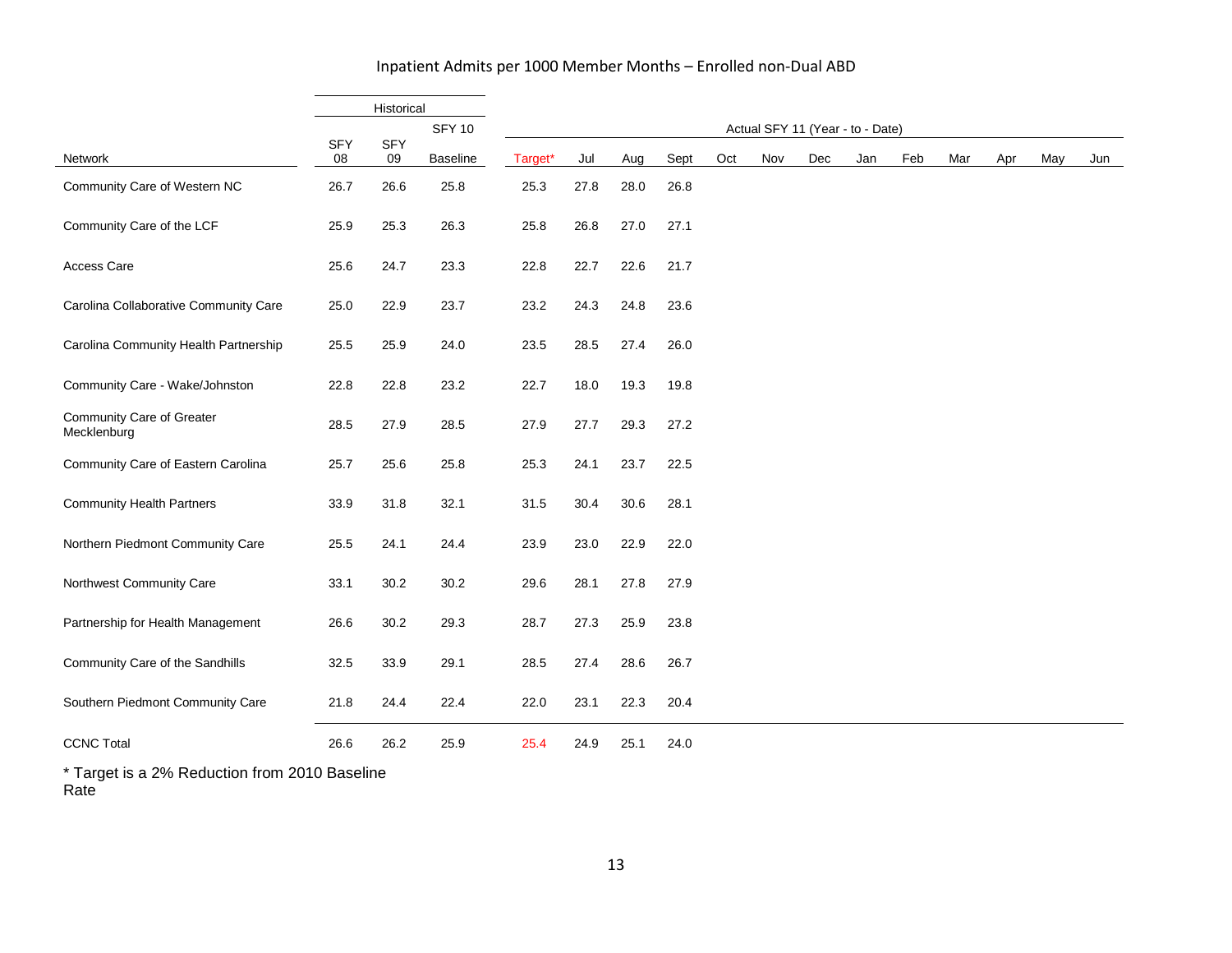#### ED Rate per 1000 Member Months – Enrolled ABD



|                | Jul  | Aug  | Sep  | Oct    | <b>Nov</b> | Dec  | Jan    | Feb  | Mar    | Apr  | Mav    | Jun  |
|----------------|------|------|------|--------|------------|------|--------|------|--------|------|--------|------|
| <b>SFY2008</b> | 87.5 | 87.8 | 89.7 | 87.7   | 81.2       | 83.8 | 87.1   | 87.3 | 89.3   | 82.9 | 86.5   | 86.8 |
| <b>SFY2009</b> | 89.4 | 90.6 | 90.3 | 86.6   | 85.1       | 90.4 | 89.8   | 83.4 | 94.7   | 90.5 | 94.5   | 92.4 |
| <b>SFY2010</b> | 94.1 | 94.0 | 98.3 | 93.0   | 83.4       | 80.9 | 85.5   | 77.7 | 90.5   | 86.6 | 93.1   | 88.9 |
| <b>SFY2011</b> | 89.4 | 90.6 | 86.6 | $\sim$ | $\sim$     |      | $\sim$ | . .  | $\sim$ | -    | $\sim$ |      |



|                | Jul  | Aug  | Sep  | Oct  | <b>Nov</b> | <b>Dec</b> | Jan  | Feb  | Mar                      | Apr  | May            | Jun  |
|----------------|------|------|------|------|------------|------------|------|------|--------------------------|------|----------------|------|
| <b>SFY2008</b> | 87.5 | 87.6 | 88.3 | 88.2 | 86.8       | 86.3       | 86.4 | 86.5 | 86.8                     | 86.4 | 86.4           | 86.5 |
| <b>SFY2009</b> | 89.4 | 90.0 | 90.1 | 89.2 | 88.4       | 88.7       | 88.9 | 88.2 | 88.9                     | 89.1 | 89.6           | 89.9 |
| <b>SFY2010</b> | 94.1 | 94.1 | 95.5 | 94.9 | 92.5       | 90.5       | 89.8 | 88.2 | 88.5                     | 88.2 | 88.8           | 88.8 |
| <b>SFY2011</b> | 89.4 | 90.0 | 88.9 | -    | $\sim$     | -          | ٠    |      | $\overline{\phantom{a}}$ |      | $\blacksquare$ |      |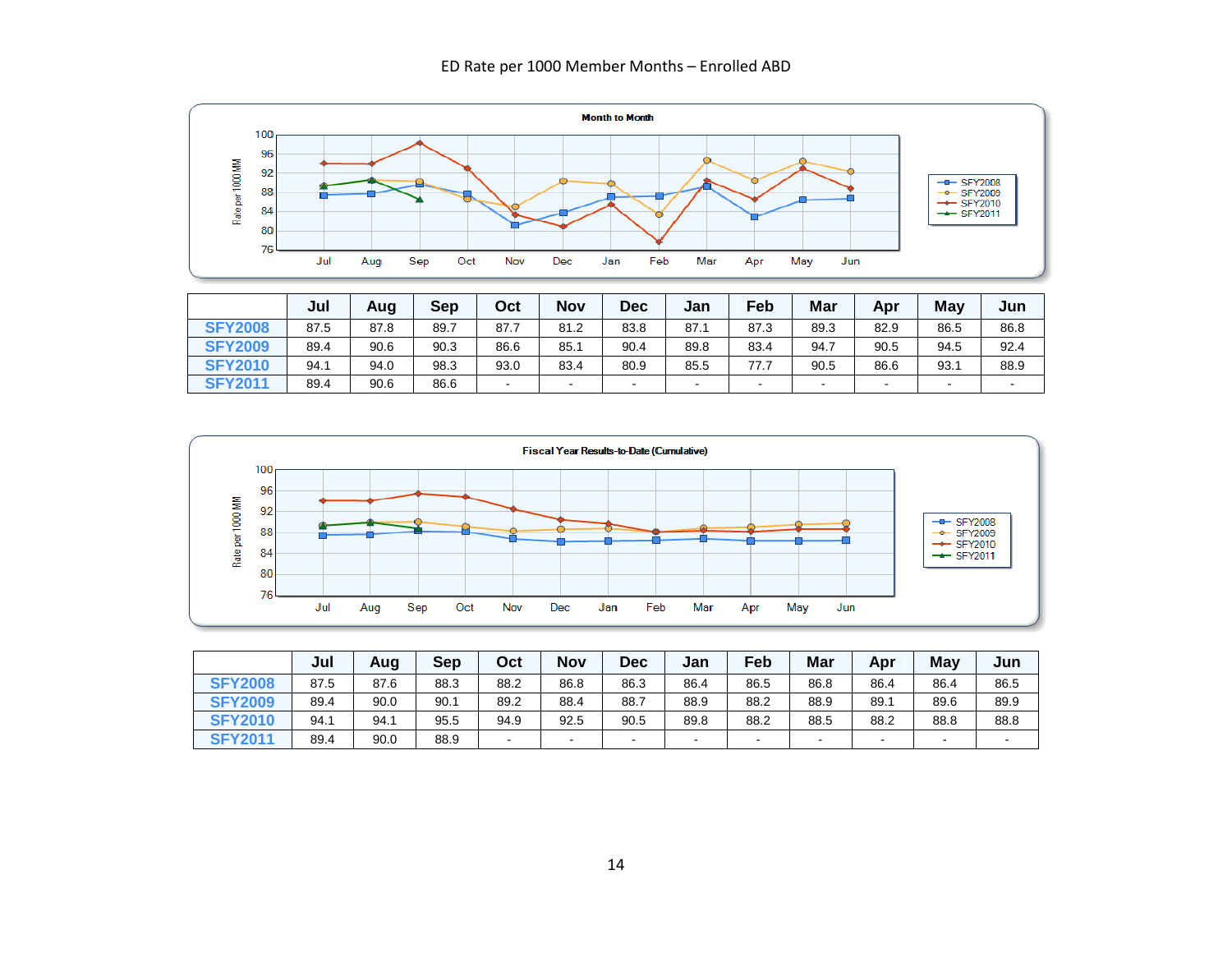#### ED Rate per 1000 Member Months – Enrolled ABD

|                                          |                  | Historical       |                 |         |       |       |       |     |                                  |     |     |     |     |     |     |     |
|------------------------------------------|------------------|------------------|-----------------|---------|-------|-------|-------|-----|----------------------------------|-----|-----|-----|-----|-----|-----|-----|
|                                          |                  |                  | <b>SFY 10</b>   |         |       |       |       |     | Actual SFY 11 (Year - to - Date) |     |     |     |     |     |     |     |
| Network                                  | <b>SFY</b><br>08 | <b>SFY</b><br>09 | <b>Baseline</b> | Target* | Jul   | Aug   | Sept  | Oct | Nov                              | Dec | Jan | Feb | Mar | Apr | May | Jun |
| Community Care of Western NC             | 81.9             | 81.2             | 81.5            | 79.9    | 84.1  | 86.2  | 88.5  |     |                                  |     |     |     |     |     |     |     |
| Community Care of the LCF                | 96.8             | 99.6             | 91.7            | 89.9    | 89.7  | 90.6  | 88.3  |     |                                  |     |     |     |     |     |     |     |
| <b>Access Care</b>                       | 83.2             | 86.1             | 85.8            | 84.1    | 88.5  | 88.9  | 89.1  |     |                                  |     |     |     |     |     |     |     |
| Carolina Collaborative Community Care    | 58.6             | 52.0             | 55.2            | 54.1    | 49.0  | 45.6  | 47.0  |     |                                  |     |     |     |     |     |     |     |
| Carolina Community Health Partnership    | 108.8            | 127.7            | 124.1           | 121.6   | 127.4 | 129.7 | 129.8 |     |                                  |     |     |     |     |     |     |     |
| Community Care - Wake/Johnston           | 83.2             | 86.7             | 80.5            | 78.9    | 72.0  | 76.4  | 76.6  |     |                                  |     |     |     |     |     |     |     |
| Community Care of Greater<br>Mecklenburg | 100.4            | 100.6            | 95.1            | 93.2    | 95.9  | 95.2  | 94.3  |     |                                  |     |     |     |     |     |     |     |
| Community Care of Eastern Carolina       | 81.6             | 83.7             | 85.4            | 83.7    | 89.9  | 89.5  | 87.7  |     |                                  |     |     |     |     |     |     |     |
| <b>Community Health Partners</b>         | 96.4             | 114.3            | 107.8           | 105.6   | 103.2 | 107.4 | 101.9 |     |                                  |     |     |     |     |     |     |     |
| Northern Piedmont Community Care         | 85.6             | 92.1             | 93.0            | 91.1    | 92.6  | 95.0  | 92.7  |     |                                  |     |     |     |     |     |     |     |
| Northwest Community Care                 | 97.9             | 100.2            | 99.1            | 97.1    | 103.5 | 102.2 | 100.6 |     |                                  |     |     |     |     |     |     |     |
| Partnership for Health Management        | 78.4             | 85.0             | 87.0            | 85.3    | 86.6  | 84.5  | 84.7  |     |                                  |     |     |     |     |     |     |     |
| Community Care of the Sandhills          | 90.7             | 97.0             | 95.9            | 94.0    | 93.4  | 96.5  | 93.8  |     |                                  |     |     |     |     |     |     |     |
| Southern Piedmont Community Care         | 91.3             | 100.2            | 98.0            | 96.0    | 94.8  | 99.0  | 96.6  |     |                                  |     |     |     |     |     |     |     |
| <b>CCNC Total</b>                        | 86.5             | 89.8             | 88.8            | 87.0    | 89.4  | 90.0  | 88.9  |     |                                  |     |     |     |     |     |     |     |

\* Target is a 2% reduction from 2010 Baseline Rate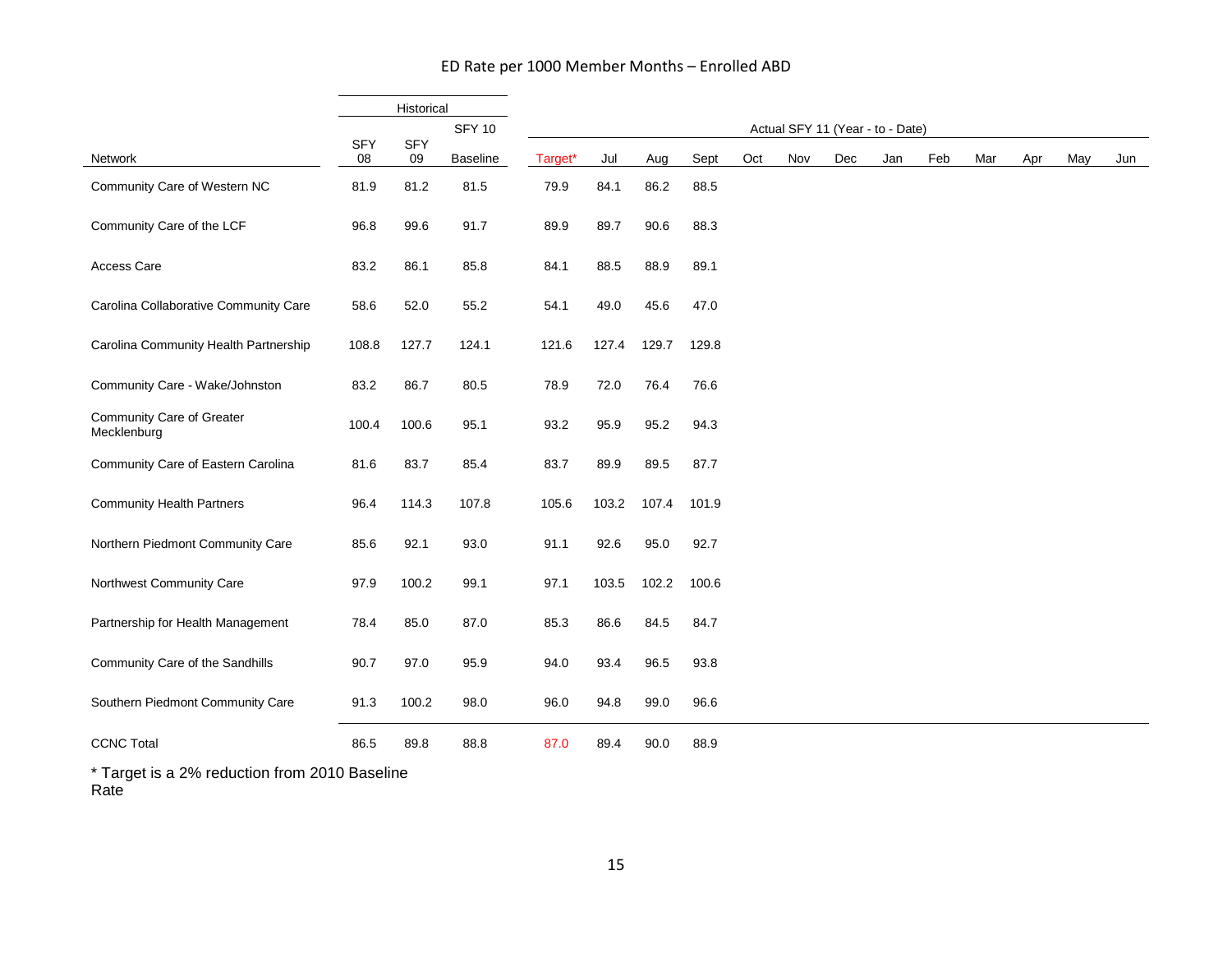

#### Preventable Readmissions – Enrolled non-Duals

<span id="page-17-0"></span>

|                | Jul   | Auq   | <b>Sep</b> | Oct                      | <b>Nov</b>               | <b>Dec</b>               | Jan    | Feb                      | Mar                      | Apr   | Mav                      | Jun   |
|----------------|-------|-------|------------|--------------------------|--------------------------|--------------------------|--------|--------------------------|--------------------------|-------|--------------------------|-------|
| <b>SFY2008</b> | 1.3%  | 12.4% | 12.9%      | 16.1%                    | 13.6%                    | 14.2%                    | 13.6%  | 14.2%                    | 14.6%                    | 14.6% | 14.2%                    | 15.7% |
| <b>SFY2009</b> | 13.9% | 14.4% | 14.5%      | 14.3%                    | 13.6%                    | 13.9%                    | 12.6%  | 13.3%                    | 12.5%                    | 14.2% | 14.2%                    | 14.3% |
| <b>SFY2010</b> | 15.0% | 14.1% | 12.7%      | 15.3%                    | 14.8%                    | 14.6%                    | 13.6%  | 14.1%                    | 14.1%                    | 15.1% | 16.4%                    | 15.2% |
| <b>SFY2011</b> | 15.7% | 15.7% | 15.0%      | $\overline{\phantom{0}}$ | $\overline{\phantom{a}}$ | $\overline{\phantom{a}}$ | $\sim$ | $\overline{\phantom{0}}$ | $\overline{\phantom{a}}$ | -     | $\overline{\phantom{a}}$ |       |



|                | Jul   | Aug   | Sep   | Oct    | <b>Nov</b> | <b>Dec</b>               | Jan    | Feb    | Mar            | Apr   | May    | Jun   |
|----------------|-------|-------|-------|--------|------------|--------------------------|--------|--------|----------------|-------|--------|-------|
| <b>SFY2008</b> | .3%   | 11.9% | 12.2% | 13.0%  | 13.1%      | 13.3%                    | 13.3%  | 13.4%  | 13.5%          | 13.6% | 13.7%  | 13.8% |
| <b>SFY2009</b> | 13.9% | 14.2% | 14.3% | 14.3%  | 14.2%      | 14.1%                    | 13.9%  | 13.8%  | 13.6%          | 13.7% | 13.7%  | 13.8% |
| <b>SFY2010</b> | 15.0% | 14.5% | 13.9% | 14.3%  | 14.4%      | 14.4%                    | 14.3%  | 14.2%  | 14.2%          | 14.3% | 14.5%  | 14.6% |
| <b>SFY2011</b> | 15.7% | 15.7% | 15.5% | $\sim$ | $\sim$     | $\overline{\phantom{0}}$ | $\sim$ | $\sim$ | $\blacksquare$ |       | $\sim$ |       |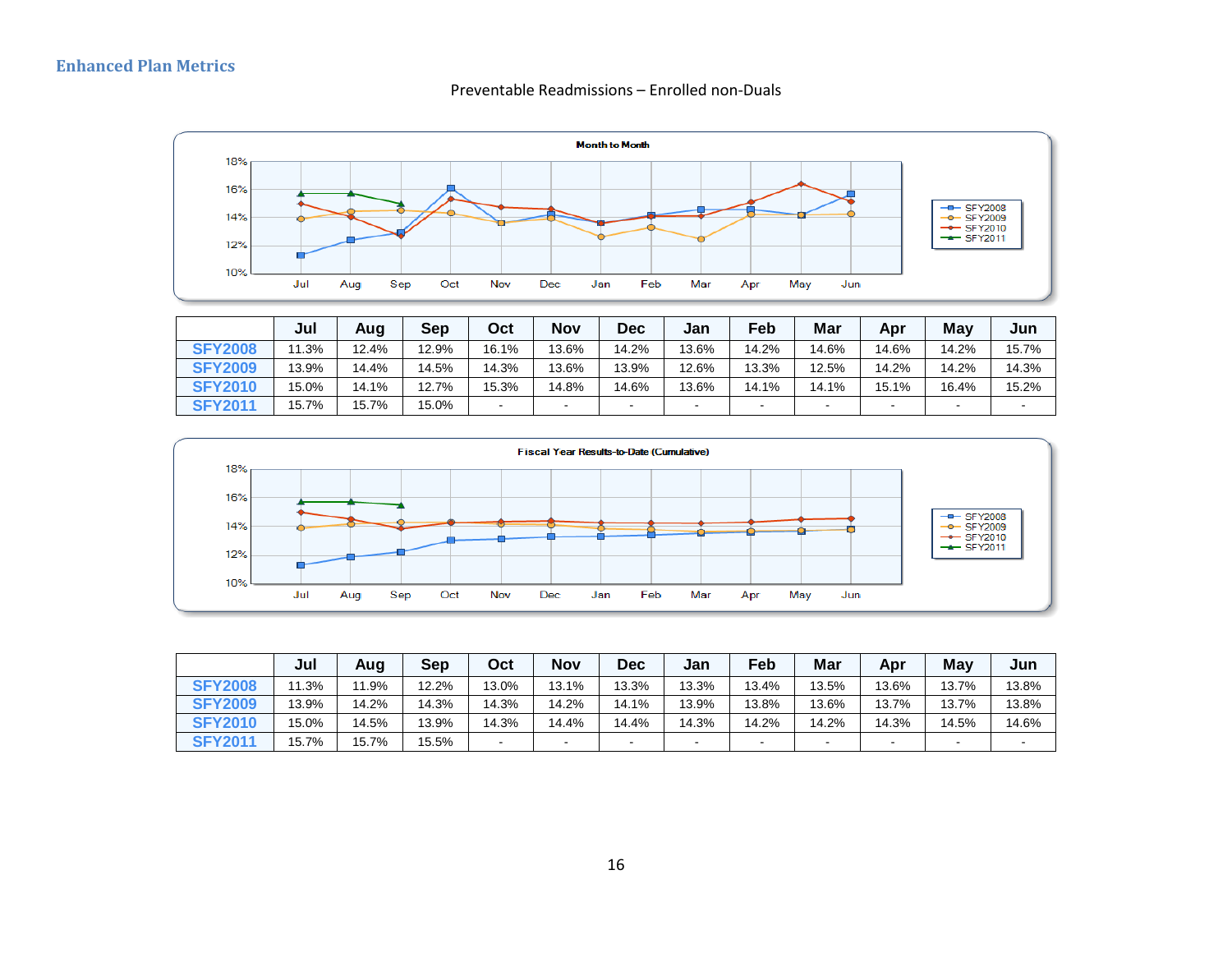#### Preventable Readmissions – Enrolled (non-Duals)

|                                                 |                  | Historical       |                 |         |       |       |       |     |     |     |                                  |     |     |     |     |     |
|-------------------------------------------------|------------------|------------------|-----------------|---------|-------|-------|-------|-----|-----|-----|----------------------------------|-----|-----|-----|-----|-----|
|                                                 |                  |                  | <b>SFY 10</b>   |         |       |       |       |     |     |     | Actual SFY 11 (Year - to - Date) |     |     |     |     |     |
| Network                                         | <b>SFY</b><br>08 | <b>SFY</b><br>09 | <b>Baseline</b> | Target* | Jul   | Aug   | Sept  | Oct | Nov | Dec | Jan                              | Feb | Mar | Apr | May | Jun |
| Community Care of Western NC                    | 12.0%            | 13.0%            | 12.8%           | 12.3%   | 14.2% | 15.6% | 15.7% |     |     |     |                                  |     |     |     |     |     |
| Community Care of the LCF                       | 12.7%            | 12.2%            | 13.9%           | 13.3%   | 13.4% | 13.8% | 14.6% |     |     |     |                                  |     |     |     |     |     |
| Access Care                                     | 13.5%            | 12.3%            | 12.9%           | 12.4%   | 14.6% | 13.6% | 12.6% |     |     |     |                                  |     |     |     |     |     |
| Carolina Collaborative Community Care           | 13.4%            | 15.4%            | 19.7%           | 18.9%   | 20.2% | 20.0% | 19.7% |     |     |     |                                  |     |     |     |     |     |
| Carolina Community Health Partnership           | 11.6%            | 11.6%            | 12.3%           | 11.8%   | 9.4%  | 10.9% | 10.7% |     |     |     |                                  |     |     |     |     |     |
| Community Care - Wake/Johnston                  | 13.5%            | 12.9%            | 13.2%           | 12.7%   | 13.9% | 14.5% | 14.5% |     |     |     |                                  |     |     |     |     |     |
| <b>Community Care of Greater</b><br>Mecklenburg | 13.2%            | 14.9%            | 15.0%           | 14.4%   | 16.8% | 16.2% | 15.3% |     |     |     |                                  |     |     |     |     |     |
| Community Care of Eastern Carolina              | 14.9%            | 14.5%            | 15.6%           | 15.0%   | 16.4% | 15.8% | 16.5% |     |     |     |                                  |     |     |     |     |     |
| <b>Community Health Partners</b>                | 12.5%            | 13.6%            | 13.7%           | 13.2%   | 15.1% | 15.0% | 13.2% |     |     |     |                                  |     |     |     |     |     |
| Northern Piedmont Community Care                | 14.4%            | 13.2%            | 16.9%           | 16.2%   | 13.5% | 15.8% | 16.5% |     |     |     |                                  |     |     |     |     |     |
| Northwest Community Care                        | 18.0%            | 16.3%            | 17.3%           | 16.6%   | 19.9% | 20.6% | 19.9% |     |     |     |                                  |     |     |     |     |     |
| Partnership for Health Management               | 14.8%            | 13.9%            | 15.2%           | 14.6%   | 21.2% | 19.9% | 20.0% |     |     |     |                                  |     |     |     |     |     |
| Community Care of the Sandhills                 | 14.5%            | 14.5%            | 13.1%           | 12.6%   | 14.4% | 14.9% | 15.4% |     |     |     |                                  |     |     |     |     |     |
| Southern Piedmont Community Care                | 11.2%            | 12.4%            | 13.3%           | 12.8%   | 13.3% | 16.5% | 15.9% |     |     |     |                                  |     |     |     |     |     |
| <b>CCNC Total</b>                               | 13.8%            | 13.8%            | 14.6%           | 14.0%   | 15.7% | 15.7% | 15.5% |     |     |     |                                  |     |     |     |     |     |

\* Target is a 4% Reduction from 2010 Baseline Rate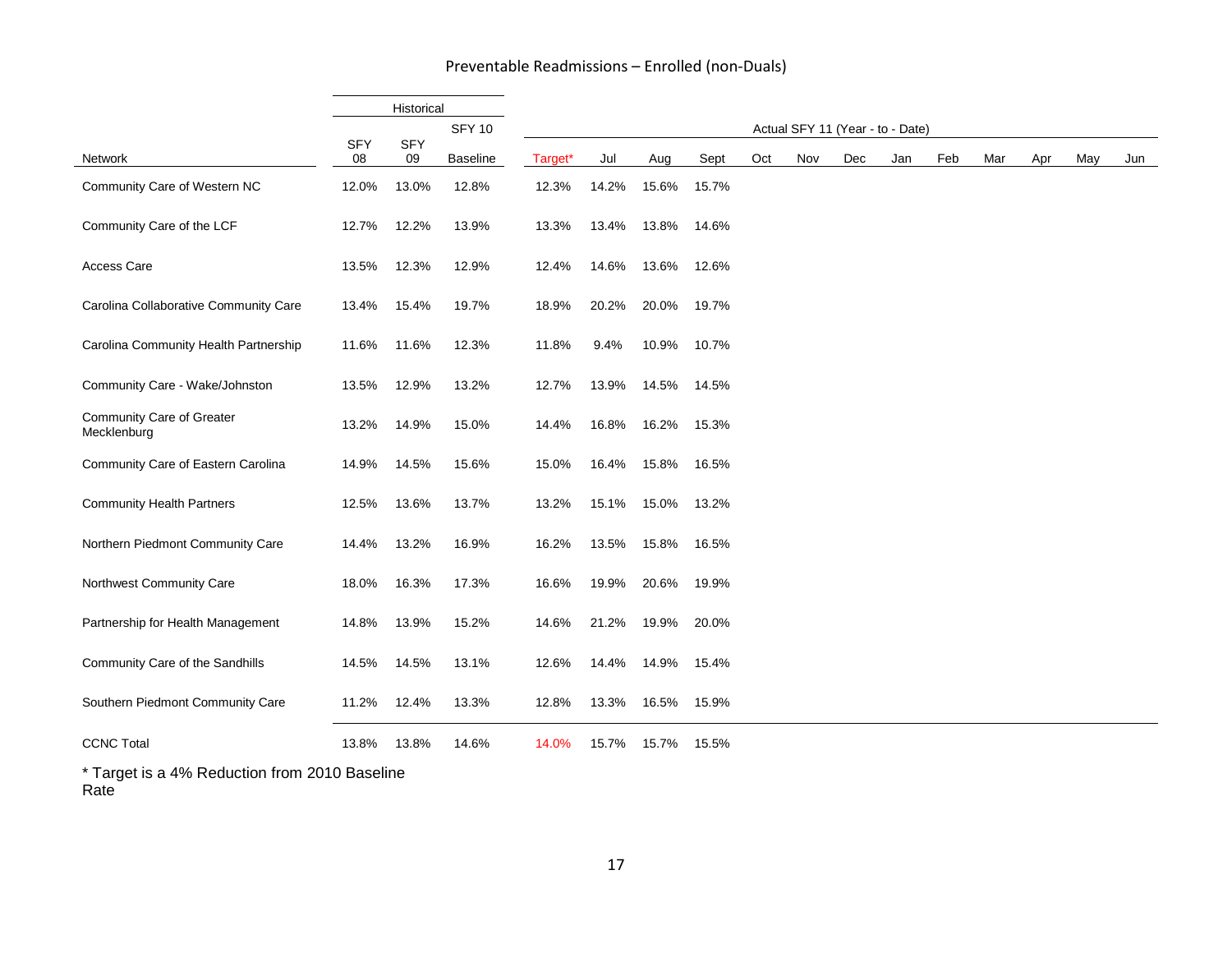

#### Generic Prescriptions as Percent of All Fills – All Medicaid non-Duals

|                | Jul   | Aug   | <b>Sep</b> | Oct   | Nov   | <b>Dec</b> | Jan                      | Feb                      | Mar            | Apr   | May   | Jun   |
|----------------|-------|-------|------------|-------|-------|------------|--------------------------|--------------------------|----------------|-------|-------|-------|
| <b>SFY2008</b> | 59.3% | 59.2% | 58.7%      | 59.1% | 59.3% | 59.7%      | 60.1%                    | 60.2%                    | 61.0%          | 61.7% | 62.7% | 63.3% |
| <b>SFY2009</b> | 64.0% | 64.3% | 64.2%      | 63.9% | 64.0% | 64.7%      | 64.5%                    | 64.5%                    | 64.8%          | 65.5% | 66.1% | 66.8% |
| <b>SFY2010</b> | 67.5% | 68.0% | 67.3%      | 66.9% | 68.9% | 71.8%      | 72.4%                    | 72.5%                    | 72.6%          | 72.2% | 72.6% | 72.9% |
| <b>SFY2011</b> | 72.8% | 72.4% | 73.4%      | 73.8% | 74.1% | ۰.         | $\overline{\phantom{a}}$ | $\overline{\phantom{a}}$ | $\blacksquare$ | $\,$  |       | $\,$  |



|                | Jul   | Aug   | <b>Sep</b> | Oct   | Nov   | <b>Dec</b> | Jan                      | Feb   | Mar       | Apr   | Mav                      | Jun   |
|----------------|-------|-------|------------|-------|-------|------------|--------------------------|-------|-----------|-------|--------------------------|-------|
| <b>SFY2008</b> | 59.3% | 59.2% | 59.1%      | 59.1% | 59.1% | 59.2%      | 59.3%                    | 59.5% | 59.6%     | 59.8% | 60.1%                    | 60.3% |
| <b>SFY2009</b> | 64.0% | 64.1% | 64.2%      | 64.1% | 64.1% | 64.2%      | 64.2%                    | 64.3% | 64.3%     | 64.5% | 64.6%                    | 64.8% |
| <b>SFY2010</b> | 67.5% | 67.7% | 67.6%      | 67.4% | 67.7% | 68.4%      | 68.9%                    | 69.4% | 69.8%     | 70.0% | 70.2%                    | 70.5% |
| <b>SFY2011</b> | 72.8% | 72.6% | 72.9%      | 73.1% | 73.3% | -          | $\overline{\phantom{a}}$ |       | $\,$ $\,$ |       | $\overline{\phantom{a}}$ |       |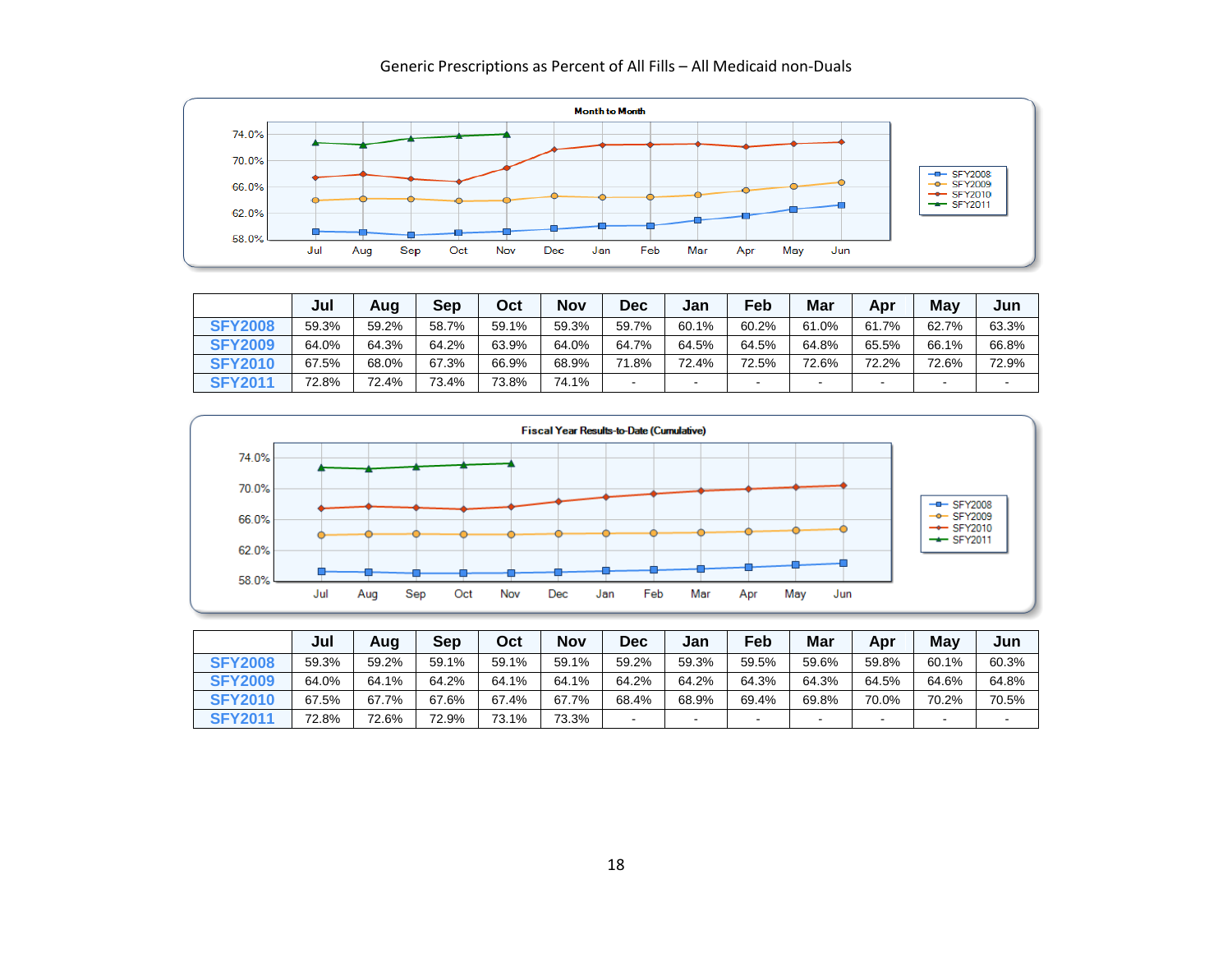|                                          |                  | Historical       |                 |         |       |             |       |             |                                  |     |     |     |     |     |     |     |
|------------------------------------------|------------------|------------------|-----------------|---------|-------|-------------|-------|-------------|----------------------------------|-----|-----|-----|-----|-----|-----|-----|
|                                          |                  |                  | <b>SFY 10</b>   |         |       |             |       |             | Actual SFY 11 (Year - to - Date) |     |     |     |     |     |     |     |
| Network                                  | <b>SFY</b><br>08 | <b>SFY</b><br>09 | <b>Baseline</b> | Target* | Jul   | Aug         | Sept  | Oct         | Nov                              | Dec | Jan | Feb | Mar | Apr | May | Jun |
| No Network                               | 61.5%            | 66.0%            | 71.1%           |         | 73.5% | 73.4%       | 73.6% | 73.8%       | 74.0%                            |     |     |     |     |     |     |     |
| Community Care of Western NC             | 60.8%            | 65.4%            | 70.4%           | 71.8%   | 72.1% | 72.1% 72.5% |       | 72.8%       | 73.0%                            |     |     |     |     |     |     |     |
| Community Care of the LCF                | 59.8%            | 64.3%            | 70.8%           | 72.2%   | 73.3% | 73.0%       | 73.2% | 73.4%       | 73.6%                            |     |     |     |     |     |     |     |
| <b>Access Care</b>                       | 59.2%            | 64.0%            | 70.3%           | 71.7%   | 72.6% | 72.4% 72.8% |       |             | 73.1% 73.5%                      |     |     |     |     |     |     |     |
| Carolina Collaborative Community Care    | 57.8%            | 62.4%            | 68.9%           | 70.3%   | 71.0% | 70.5% 71.1% |       | 71.4% 71.6% |                                  |     |     |     |     |     |     |     |
| Carolina Community Health Partnership    | 58.6%            | 64.0%            | 70.7%           | 72.1%   | 72.6% | 72.3% 73.0% |       | 73.2%       | 73.6%                            |     |     |     |     |     |     |     |
| Community Care - Wake/Johnston           | 59.4%            | 63.1%            | 68.8%           | 70.2%   | 70.5% | 70.4%       | 70.6% | 70.9% 71.0% |                                  |     |     |     |     |     |     |     |
| Community Care of Greater<br>Mecklenburg | 59.6%            | 63.0%            | 69.3%           | 70.7%   | 72.5% | 72.3% 72.6% |       | 72.8% 72.9% |                                  |     |     |     |     |     |     |     |
| Community Care of Eastern Carolina       | 60.4%            | 65.2%            | 71.2%           | 72.6%   | 73.4% | 73.1% 73.3% |       | 73.5% 73.7% |                                  |     |     |     |     |     |     |     |
| <b>Community Health Partners</b>         | 58.1%            | 62.8%            | 69.6%           | 71.0%   | 72.2% | 72.2%       | 72.4% | 72.7%       | 73.0%                            |     |     |     |     |     |     |     |
| Northern Piedmont Community Care         | 62.6%            | 66.1%            | 71.1%           | 72.5%   | 73.7% | 73.7%       | 73.8% | 73.9%       | 74.1%                            |     |     |     |     |     |     |     |
| Northwest Community Care                 | 61.6%            | 65.9%            | 70.4%           | 71.8%   | 72.5% | 72.4% 72.7% |       | 72.8% 72.9% |                                  |     |     |     |     |     |     |     |
| Partnership for Health Management        | 59.3%            | 64.7%            | 70.5%           | 71.9%   | 72.3% | 71.9% 72.3% |       | 72.3% 72.5% |                                  |     |     |     |     |     |     |     |
| Community Care of the Sandhills          | 59.6%            | 64.3%            | 70.4%           | 71.8%   | 73.5% | 73.0%       | 73.3% |             | 73.5% 73.6%                      |     |     |     |     |     |     |     |
| Southern Piedmont Community Care         | 59.6%            | 64.5%            | 69.7%           | 71.1%   | 72.0% | 71.7% 72.0% |       | 72.2%       | 72.4%                            |     |     |     |     |     |     |     |
| <b>CCNC Total</b>                        | 60.3%            | 64.8%            | 70.5%           | 71.9%   | 72.8% | 72.6%       | 72.9% | 73.1%       | 73.3%                            |     |     |     |     |     |     |     |

#### Generic Prescriptions as Percent of All Fills

\* Target is a 2% increase above 2010 Baseline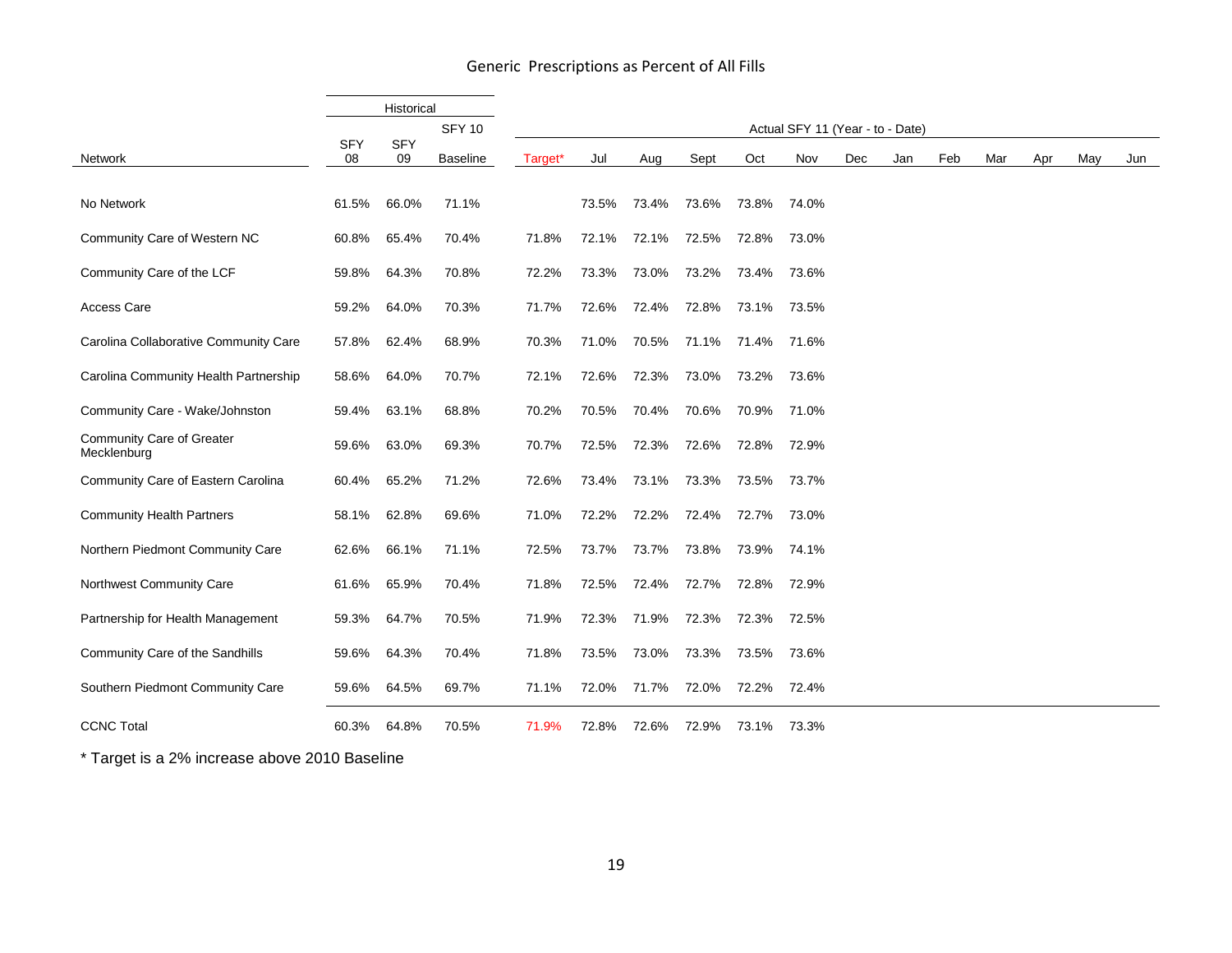#### Clinical Integrity Efforts

Monthly meetings are held between DMA's Program Integrity organization and NCCCN to review the results of NCCCN efforts to identify questionable billing practices based on information NCCCN has received from Network personnel as well as review of claim billing details by NCCCN's physician consultant. A tabulation of results as of 12-29-2010 is as follows:

| <b>Provider Type</b>                    | <b>Referral Source</b>                       | <b>Reason referred</b>                                                                                                                                                                                                                                                                                                                                                                                            | \$ Amount<br><b>ID'd Cases</b> | <b>Comments</b>                                                                                                                                                                                                                                                                           |
|-----------------------------------------|----------------------------------------------|-------------------------------------------------------------------------------------------------------------------------------------------------------------------------------------------------------------------------------------------------------------------------------------------------------------------------------------------------------------------------------------------------------------------|--------------------------------|-------------------------------------------------------------------------------------------------------------------------------------------------------------------------------------------------------------------------------------------------------------------------------------------|
| <b>PCS Agencies</b>                     | <b>CCNC Care Managers</b><br>from 4 networks | Agencies billed for PCS services not provided, services supposedly<br>provided while the patient was an inpatient, 2 agencies billing for the<br>same patient, patient getting PCS services not approved by PCP b/c not<br>medically indicated, PCS services provided where PCP did not sign<br>approval --possible forgery. These 10 individuals' cases have led to<br>larger cases against 8 different agencies | \$70,000                       | PCS cases are being worked by various Program Integrity teams<br>including PCG to which PI contracted some cases to assist work<br>on backlog. Per PI, amounts being pursued from these PCS<br>providers total well over \$3 Million. Cases are open and<br>ongoing, one since Sept 2007. |
| Pain Clinics                            | Outlier data & Phys<br>Consultant            | Drug screen units billed much higher than usual billed amount                                                                                                                                                                                                                                                                                                                                                     | \$6,719                        | Subject to investigation results                                                                                                                                                                                                                                                          |
| Providers of Allergy Care               | Outlier data & Phys<br>Consultant            | Large amount of units billed for observation, abnormal amount of units<br>recorded given, thousands of dollars for a few office visits that didn't<br>seem to warrant it.                                                                                                                                                                                                                                         | \$17,085                       | Found a small group of 5 clinics run by mid-level providers<br>whose official supervising MD let NC license lapse in 12/2009.<br>May recoup all billing from these places.                                                                                                                |
| Dermatologist                           | Outlier data & Phys<br>Consultant            | Large billing for pathology-2 claims                                                                                                                                                                                                                                                                                                                                                                              | \$1,852                        | In queue for PI review                                                                                                                                                                                                                                                                    |
| Child Development Service<br>Agencies   | Outlier data & Phys<br>Consultant            | Billed 26 hours of nutritional consult for mental retardation, billed 8<br>hours of ADHD care in 1 day for a 3 yr old.                                                                                                                                                                                                                                                                                            | \$2,230                        | In queue for PI review                                                                                                                                                                                                                                                                    |
| <b>Social Services</b><br>Organizations | Outlier data & Phys<br>Consultant            | Billed abnormally high #s of Targeted Case Mgmt units in single day for<br>multiple individuals, no diagnosis code for these services.                                                                                                                                                                                                                                                                            | \$20,833                       | Cases being reviewed at PI.                                                                                                                                                                                                                                                               |
| Neurologists                            | Outlier data & Phys<br>Consultant            | Provider billing for 80 units of a steroid medication injected into a neck<br>joint instead of 80mg (Which is 4 units)-- has been doing so for 2 years.<br>On further examination, there is another physician in NC found to have<br>been doing this even longer. MEDICARE established an upper limit of<br>8units for this service in Oct 2010, Medicaid has no upper limit.                                     | \$2,860                        | Case open, also reported to M. Powell at DMA Clinical Policy for<br>establishment of upper maximum limits. Letter of recoupment<br>sent to one provider for \$2,860 Second request for records<br>send to others.                                                                         |
| Anesthesiologist                        | Outlier data & Phys<br>Consultant            | Check units and modifiers                                                                                                                                                                                                                                                                                                                                                                                         | \$621                          | This large medical center stands out as having 1/4 of all the<br>flagged outlier codes for Anesthesia we have seen. Will look at<br>a few individual cases looking for patterns.                                                                                                          |
| <b>DME</b> - Diabetes                   | Outlier data & Phys<br>Consultant            | Charging more on average for diabetic supplies routinely                                                                                                                                                                                                                                                                                                                                                          | \$195                          | Being investigated - looking for patterns                                                                                                                                                                                                                                                 |
| DME - Respiratory                       | Outlier data & Phys<br>Consultant            | Overcharged for Sterile Water- \$696.92 per unit?                                                                                                                                                                                                                                                                                                                                                                 | \$1,394                        | Being investigated - looking for patterns                                                                                                                                                                                                                                                 |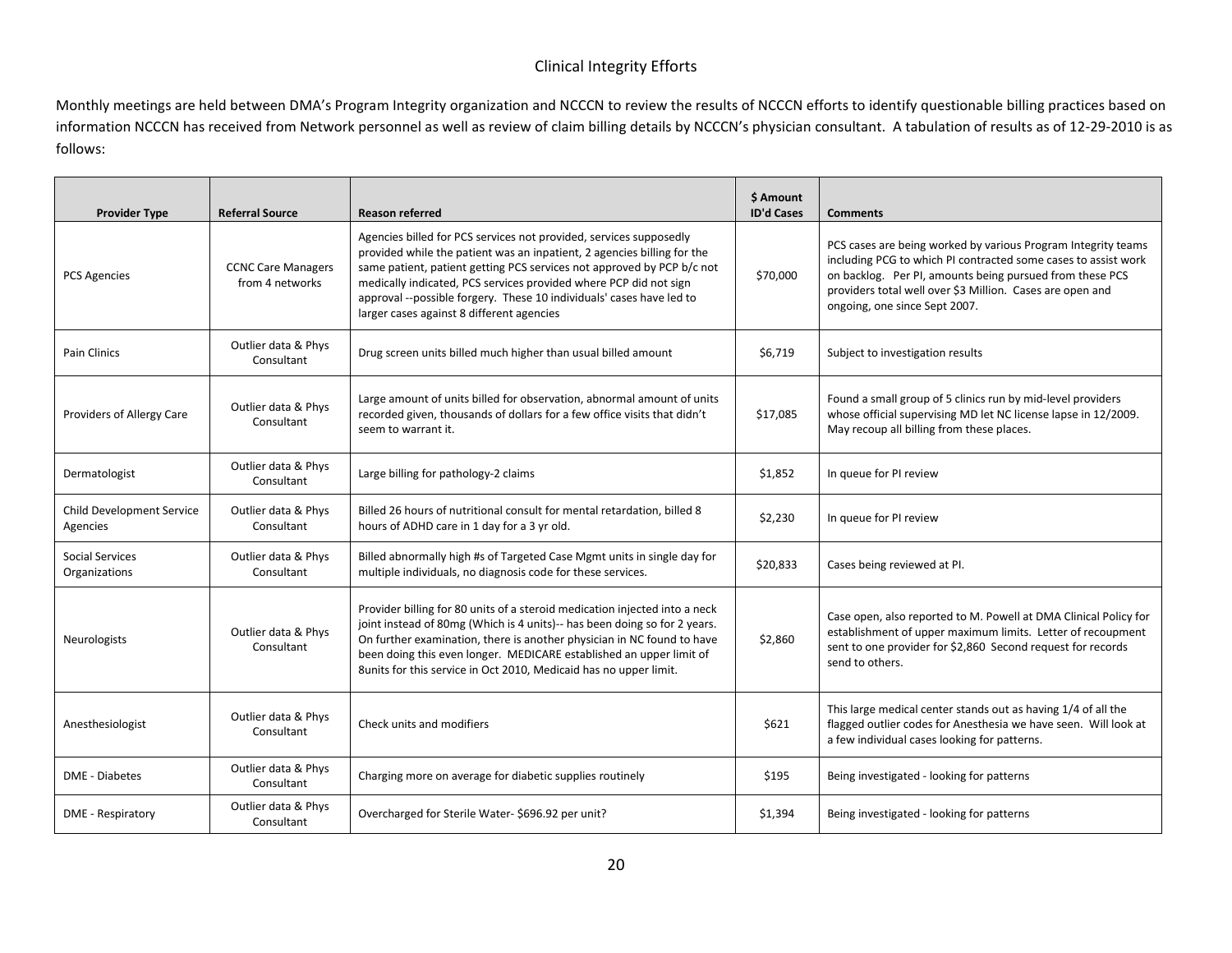| <b>Provider Type</b>           | <b>Referral Source</b>            | <b>Reason referred</b>                                                                                                                                                                                                                                               | \$ Amount<br><b>ID'd Cases</b> | <b>Comments</b>                                                                |
|--------------------------------|-----------------------------------|----------------------------------------------------------------------------------------------------------------------------------------------------------------------------------------------------------------------------------------------------------------------|--------------------------------|--------------------------------------------------------------------------------|
| DME – Home Health              | Outlier data & Phys<br>Consultant | Maybe overcharging for diapers-\$11 per day.                                                                                                                                                                                                                         | \$343                          | Waiting on records to arrive from provider                                     |
| Oncologist                     | Outlier data & Phys<br>Consultant | Double billed for bag of chemo                                                                                                                                                                                                                                       | \$5,762                        | Letter sent to provider by PI, being repaid                                    |
| Pathology lab                  | Outlier data & Phys<br>Consultant | \$1010 per prostate biopsy?                                                                                                                                                                                                                                          | \$3,030                        | In queue at PI, may need to look at upper limits for Medicare                  |
| Parenteral Nutrition           | Outlier data & Phys<br>Consultant | More than \$30,000 to feed 6 individuals for a month-- isn't there a TPN<br>solution that might be more affordable over the long term?                                                                                                                               | \$30,021                       | Physician is looking into whether there are more affordable<br>options for TPN |
| <b>Community Psychiatrists</b> | Outlier data & Phys<br>Consultant | 11 providers appear to be billing 8 hours worth of Master's-level<br>provider counseling in one day per month per patient. Looked over this<br>with our BHI team, who did not feel it represented evidence-based good<br>psychiatric care, looking into these cases. | \$15,180                       | In queue for PI review                                                         |
| TOTAL as of 12/29/2010         |                                   |                                                                                                                                                                                                                                                                      | \$182,670                      | Over \$4Million based on broader provider reviews                              |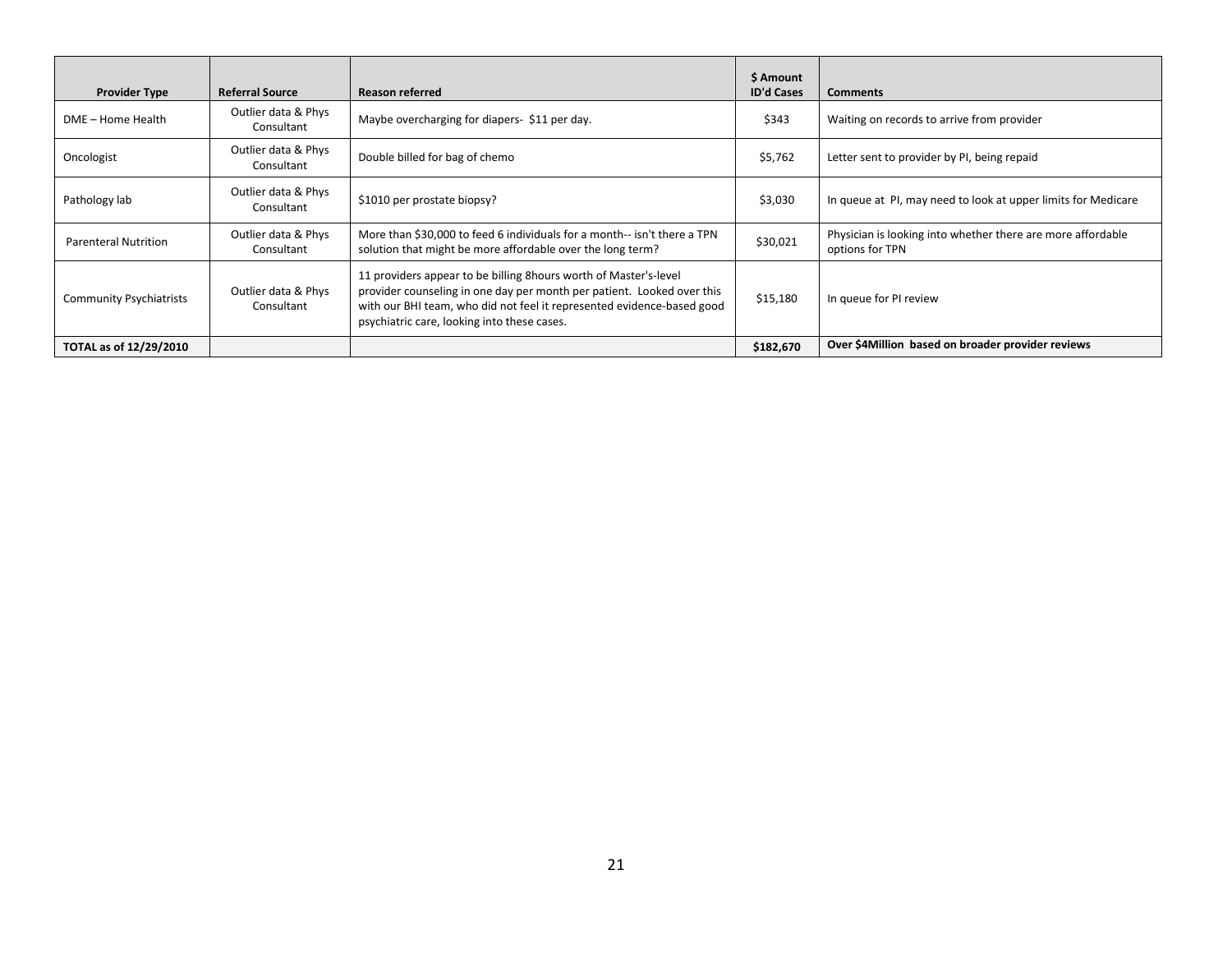#### PMPM Cost – Enrolled (non-Dual) ABD



|                | Jul     | Aug     | <b>Sep</b> | Oct     | <b>Nov</b> | <b>Dec</b> | Jan     | Feb     | Mar     | Apr     | May     | Jun     |
|----------------|---------|---------|------------|---------|------------|------------|---------|---------|---------|---------|---------|---------|
| <b>SFY2008</b> | \$1,385 | \$1,410 | \$1,325    | \$1,447 | \$1,331    | \$1,248    | \$1,375 | \$1,324 | \$1,351 | \$1,345 | \$1,362 | \$1,321 |
| <b>SFY2009</b> | \$1,383 | \$1,340 | \$1,333    | \$1,400 | \$1,273    | \$1,345    | \$1,422 | \$1,344 | \$1,476 | \$1,426 | \$1,412 | \$1,443 |
| <b>SFY2010</b> | \$1.476 | \$1,453 | \$1,432    | \$1,406 | \$1,305    | \$1,301    | \$1,257 | \$1,213 | \$1,379 | \$1,291 | \$1,277 | \$1,297 |
| <b>SFY2011</b> | \$1,291 | \$1,308 | $$1,246$ - |         |            | $\,$       |         |         |         |         |         |         |



|                | Jul     | Aug     | Sep     | Oct     | <b>Nov</b>               | <b>Dec</b> | Jan                      | Feb     | Mar     | Apr     | Mav     | Jun     |
|----------------|---------|---------|---------|---------|--------------------------|------------|--------------------------|---------|---------|---------|---------|---------|
| <b>SFY2008</b> | \$1,385 | \$1,398 | \$1,373 | \$1,392 | \$1,379                  | \$1,357    | \$1,360                  | \$1,355 | \$1,355 | \$1,354 | \$1,355 | \$1,352 |
| <b>SFY2009</b> | \$1,383 | \$1,361 | \$1,352 | \$1,364 | \$1,345                  | \$1,345    | \$1,356                  | \$1,355 | \$1,369 | \$1,375 | \$1,379 | \$1,385 |
| <b>SFY2010</b> | \$1,476 | \$1,464 | \$1,453 | \$1,441 | \$1,413                  | \$1,394    | \$1,374                  | \$1,353 | \$1,356 | \$1,350 | \$1,343 | \$1,339 |
| <b>SFY2011</b> | \$1,291 | \$1,300 | \$1,281 |         | $\overline{\phantom{a}}$ |            | $\overline{\phantom{a}}$ |         | -       |         |         |         |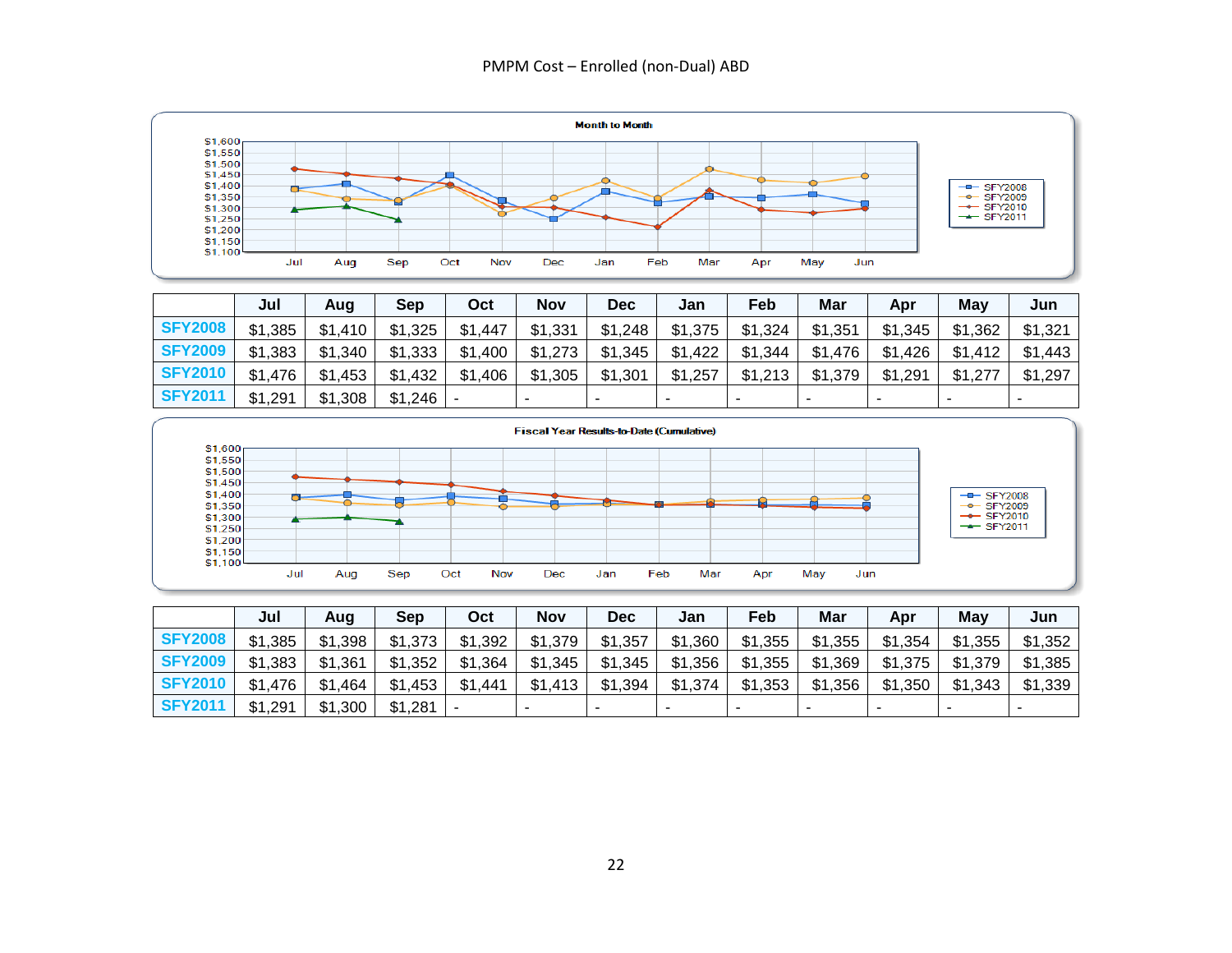# <span id="page-24-0"></span>**Risk Adjusted Analyses**

The preceding metrics report clinical and financial results on a "raw" basis since the metrics ignore the acuity level of the Networks' enrolled populations. To address this deficiency, NCCCN has contracted with a data analytics firm, Treo Incorporated, which specializes in the analysis of health care delivery organizations and their enrolled populations, particularly state Medicaid populations. Treo has assisted NCCCN in understanding the acuity level (risk score) of its enrolled population (excluding dual eligibles), cost trends and the results of both Network operations and the CCNC enrolled population as well as the Medicaid un-enrolled population receiving services on a fee-for-service basis. The analysis focused on trends between 2007 and 2009 and the conclusions reached are as follows:

#### **1. CCNC enrolled a more complex, higher-risk population between 2007 and 2009 than fee-for-service. (this does not include dual enrollees)**

The overall risk status of the NC Medicaid population increased slightly between 2007 and 2008, and then remained stable between 2008 and 2009. Over the two-year period however, a greater proportion of higher risk patients -- those with greater numbers of chronic medical conditions and more severe disease-- shifted from the fee-for-service (not enrolled in CCNC) program into CCNC enrollment. On average, CCNC enrollment grew by more than 167,000 during these 2 years, with a 4.9% increase in risk score, while the risk score of the unenrolled population increased by 1.0%.

|              |           |           | <b>Average Members</b> |         |              |        |        | <b>Risk Scores of Populations</b> |         |       |
|--------------|-----------|-----------|------------------------|---------|--------------|--------|--------|-----------------------------------|---------|-------|
|              |           |           |                        | 1 Yr    | 2Yr          |        |        |                                   | 1 Yr    | 2Yr   |
|              | 2007      | 2008      | 2009                   | Trend   | <b>Trend</b> | 2007   | 2008   | 2009                              | Trend   | Trend |
|              |           |           |                        |         |              |        |        |                                   |         |       |
| <b>FFS</b>   | 376,942   | 361,055   | 343,853                | $-4.8%$ | $-8.8%$      | 1.2140 | 1.2379 | 1.2264                            | $-0.9%$ | 1.0%  |
| <b>CCNC</b>  | 669,436   | 739,561   | 836,901                | 13.2%   | 25.0%        | 0.8973 | 0.9198 | 0.9411                            | 2.3%    | 4.9%  |
|              |           |           |                        |         |              |        |        |                                   |         |       |
| <b>Total</b> | 1,046,379 | 1,100,616 | 1,180,754              | 7.3%    | 12.8%        | 1.0114 | 1.0242 | 1.0242                            | 0.0%    | 1.3%  |
|              |           |           |                        |         |              |        |        |                                   |         |       |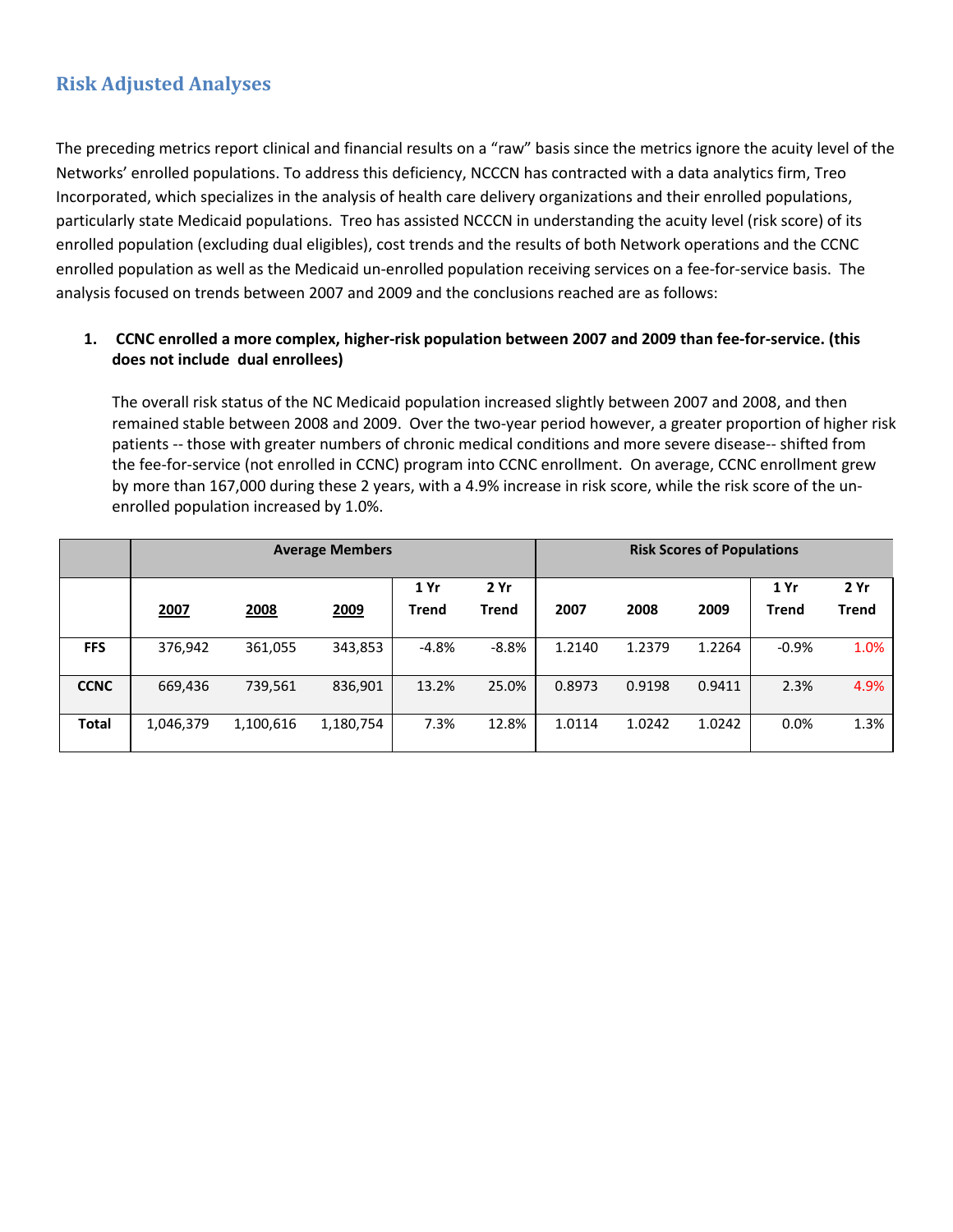**2. Risk burden by Child vs. Adult:** Overall, it appears in the previous table that the CCNC enrolled population has a lower risk burden than that of the FFS population (0.9411 versus 1.2264), but it is important to look at these populations by adult versus child. Almost 80% of the CCNC population is children, compared to 52% for FFS. This distribution makes the overall weight for the CCNC population less than the FFS. Of particular importance going forward however, the CCNC risk burden for adults and seniors is higher than for that of the fee-for-service population.

|              |        |         | <b>Average Members</b> |         |                             | <b>Clinical Risk Groupings</b> |        |        |                      |
|--------------|--------|---------|------------------------|---------|-----------------------------|--------------------------------|--------|--------|----------------------|
|              |        | 2007    | 2008                   | 2009    | <b>2 YR</b><br><b>Trend</b> | 2007                           | 2008   | 2009   | 2 YR<br><b>Trend</b> |
| <b>CCNC</b>  | Child  | 534,976 | 587,563                | 662,468 | 23.8%                       | 0.6121                         | 0.6213 | 0.6304 | 3.0%                 |
|              | Adult  | 134,398 | 151,735                | 174,205 | 29.6%                       | 2.0323                         | 2.0752 | 2.1223 | 4.4%                 |
|              | Senior | 261     | 263                    | 229     | 12.4%                       | 1.8133                         | 1.3378 | 1.2165 | $-32.9%$             |
| <b>Total</b> |        | 669,635 | 739,561                | 836,901 | 25.0%                       | 0.8976                         | 0.9198 | 0.9411 | 4.8%                 |
|              |        |         |                        |         |                             |                                |        |        |                      |
| <b>FFS</b>   | Child  | 210,366 | 196,040                | 178,729 | 15.0%                       | 0.7370                         | 0.7531 | 0.7335 | $-0.5%$              |
|              | Adult  | 162,471 | 160,892                | 161,535 | $-0.6%$                     | 1.8387                         | 1.8353 | 1.7813 | $-3.1%$              |
|              | Senior | 4,105   | 4,123                  | 3,589   | 12.6%                       | 0.9330                         | 0.9762 | 0.7923 | $-15.1%$             |
| <b>Total</b> |        | 376.942 | 361,055                | 343,853 | $-8.8%$                     | 1.2140                         | 1.2379 | 1.2264 | 1.02%                |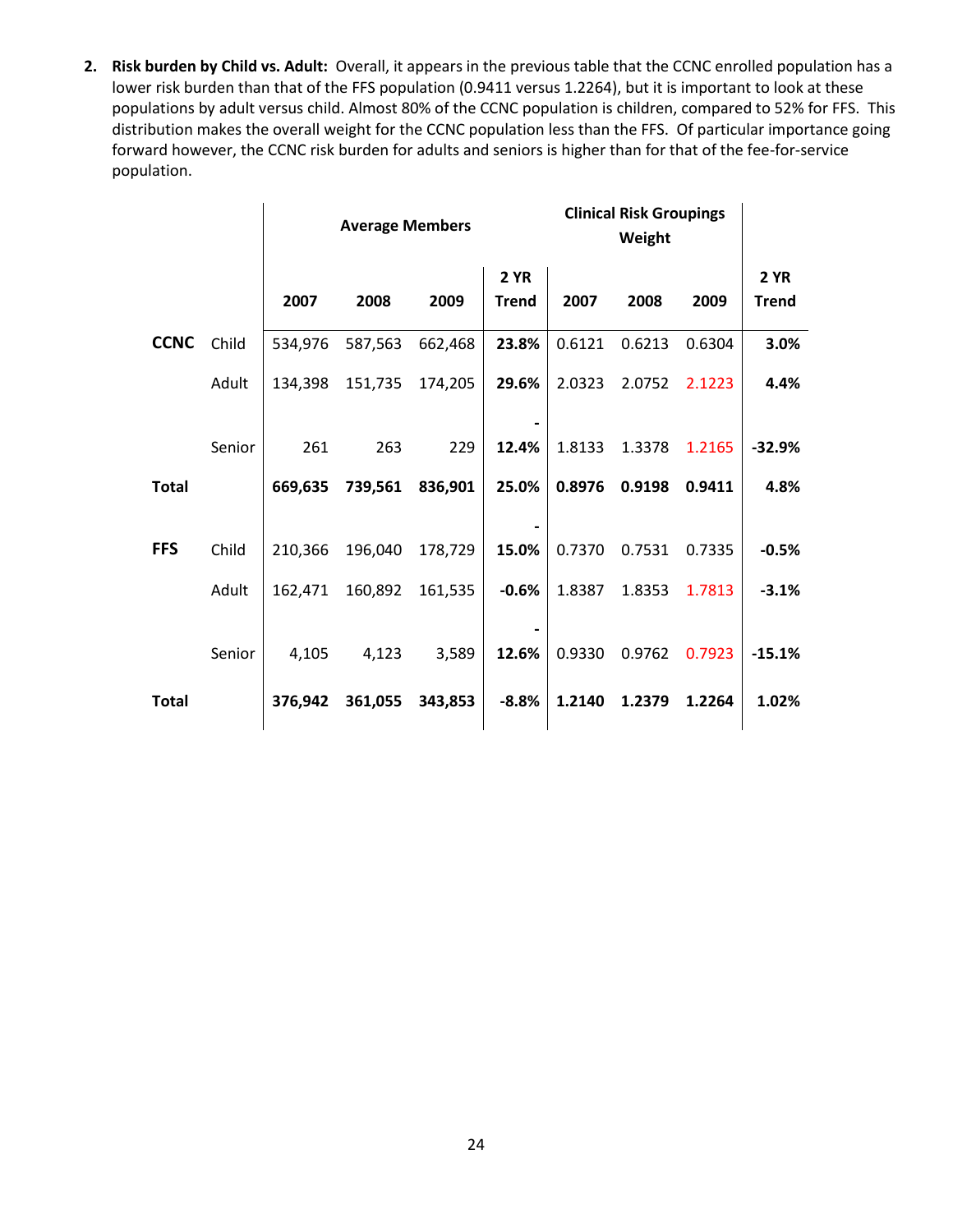**3. Nonuser Analysis:** CCNC has a much lower nonuser percentage than the fee-for-service population. ( A nonuser is an individual who had no interaction with the health care system during the incurred time period). A lower nonuser percentage is favorable because it indicates better access to care. Additionally, from 2007 to 2009 CCNC managed to reduce the percentage of enrolled members that are non users.

| <b>Nonuser Percentage</b> |       |       |       |  |  |  |  |  |  |  |  |
|---------------------------|-------|-------|-------|--|--|--|--|--|--|--|--|
| Adult                     | 2007  | 2008  | 2009  |  |  |  |  |  |  |  |  |
| CCNC                      | 5.3%  | 5.3%  | 5.1%  |  |  |  |  |  |  |  |  |
| FFS                       | 16.3% | 16.4% | 16.8% |  |  |  |  |  |  |  |  |
| Child                     | 2007  | 2008  | 2009  |  |  |  |  |  |  |  |  |
| CCNC                      | 6.2%  | 5.8%  | 5.0%  |  |  |  |  |  |  |  |  |
| FFS                       | 20.2% | 20.7% | 20.8% |  |  |  |  |  |  |  |  |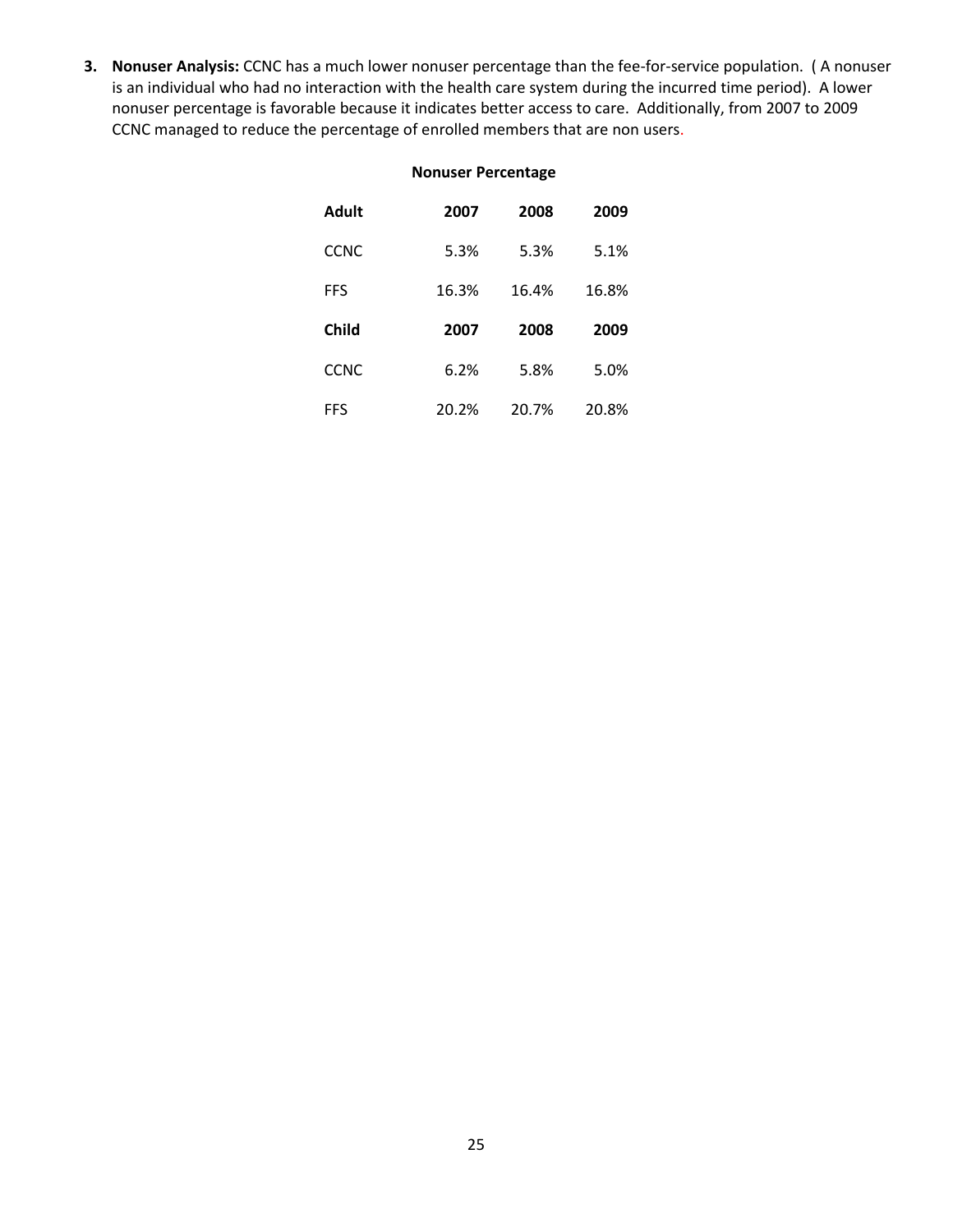**4. Aggregated Clinical Risk Grouping (CRG) analysis:** Almost 50% of the adults in the CCNC population are tagged as having a chronic condition by the CRG grouper, compared to 28% in the FFS population. This is what is driving the higher risk score for the adult CCNC population.

|                                   | 2007        |            | 2008        |            |             | 2009       |
|-----------------------------------|-------------|------------|-------------|------------|-------------|------------|
| <b>Child Populations</b>          | <b>CCNC</b> | <b>FFS</b> | Enrolled    | <b>FFS</b> | <b>CCNC</b> | <b>FFS</b> |
| Healthy                           | 47.3%       | 44.6%      | 48.2%       | 44.5%      | 48.4%       | 44.6%      |
| Healthy Non-User                  | 6.2%        | 20.2%      | 5.8%        | 20.7%      | 5.0%        | 20.8%      |
| Pregnancy and Delivery            | 0.6%        | 2.0%       | 0.6%        | 1.9%       | 0.6%        | 1.8%       |
| Significant Acute Disease/Illness | 20.6%       | 13.7%      | 20.4%       | 13.3%      | 20.8%       | 13.6%      |
| Minor Chronic                     | 8.2%        | 6.0%       | 7.9%        | 5.7%       | 7.9%        | 5.6%       |
| Chronics                          | 16.7%       | 13.1%      | 16.6%       | 13.4%      | 17.0%       | 13.1%      |
| Malignancies and Catastrophic     | 0.4%        | 0.5%       | 0.4%        | 0.5%       | 0.4%        | 0.5%       |
|                                   |             | 2007       | 2008        |            |             | 2009       |
| <b>Adult Populations</b>          | <b>CCNC</b> | <b>FFS</b> | <b>CCNC</b> | <b>FFS</b> | <b>CCNC</b> | <b>FFS</b> |
| Healthy                           | 16.0%       | 18.4%      | 16.2%       | 18.8%      | 16.3%       | 19.3%      |
| Healthy Non-User                  | 5.3%        | 16.3%      | 5.3%        | 16.4%      | 5.1%        | 16.8%      |
| <b>Pregnancy and Delivery</b>     | 11.3%       | 21.0%      | 11.3%       | 21.0%      | 10.5%       | 20.5%      |
| Significant Acute Disease/Illness | 7.8%        | 7.9%       | 8.0%        | 8.0%       | 7.8%        | 8.1%       |
| Minor Chronic                     | 8.4%        | 5.1%       | 8.4%        | 5.1%       | 8.1%        | 5.0%       |
| Chronics                          | 48.4%       | 28.5%      | 48.0%       | 28.1%      | 49.2%       | 27.7%      |
| Malignancies and Catastrophic     | 2.8%        | 2.7%       | 2.8%        | 2.6%       | 2.9%        | 2.5%       |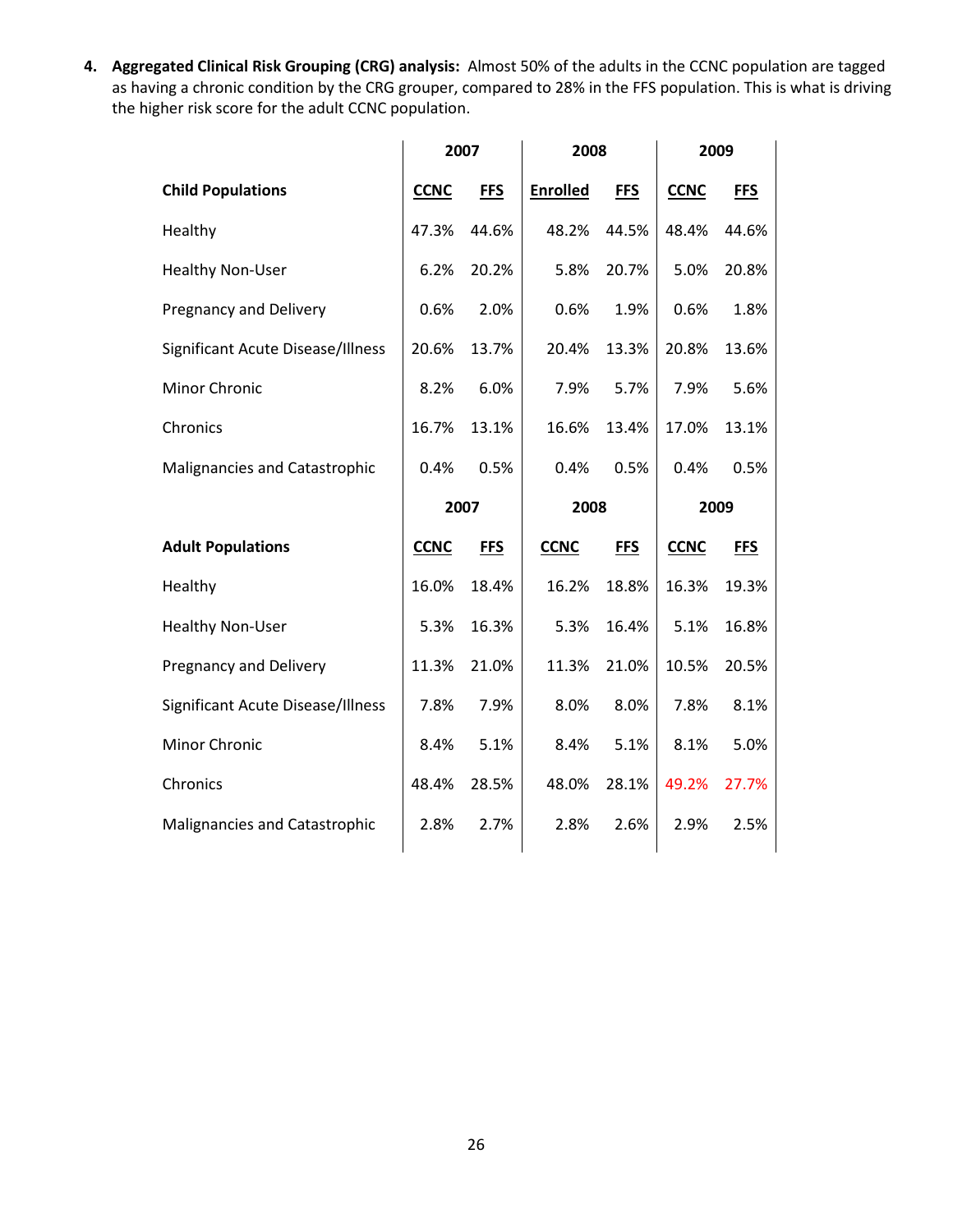**5. Chronic conditions are highly prevalent among CCNC-enrolled adults.** The following table shows the prevalence of chronic conditions in the adult population in 2009. Asthma, diabetes, Alzheimer's and mental health rates PKPY (per 1000 member months per year) are almost double in the CCNC population compared to FFS.

### **Adult Population - Rate of Chronic Conditions (PKPY)**

| <b>Condition category</b>       | <b>CCNC</b> | <b>FFS</b> |
|---------------------------------|-------------|------------|
| Alzheimer's and Dementia        | 12.3        | 5.1        |
| Asthma                          | 30.0        | 13.8       |
| Cerebrovascular Disease         | 5.8         | 5.3        |
| <b>Chronic Gastrointestinal</b> | $0.1\,$     | 0.1        |
| <b>Chronic Renal Failure</b>    | 7.2         | 5.1        |
| <b>Congestive Heart Failure</b> | 11.9        | 8.3        |
| <b>COPD</b>                     | 27.0        | 14.0       |
| <b>Coronary Artery Disease</b>  | 7.7         | 4.0        |
| <b>Diabetes</b>                 | 96.0        | 51.0       |
| Disc Disease and Chronic Back   | 3.2         | 1.3        |
| Epilepsy                        | 5.0         | 2.1        |
| Hypertension                    | 42.9        | 32.1       |
| <b>Mental Health</b>            | 109.0       | 57.0       |
| Obesity                         | 4.4         | 3.1        |
| Osteoporosis                    | 0.3         | 0.2        |
| Other                           | 108.0       | 61.6       |
| Peripheral Vascular Disease     | 0.3         | 0.2        |
| SA and Alcoholism               | 21.2        | 12.4       |
| <b>Grand Total</b>              | 492.5       | 276.7      |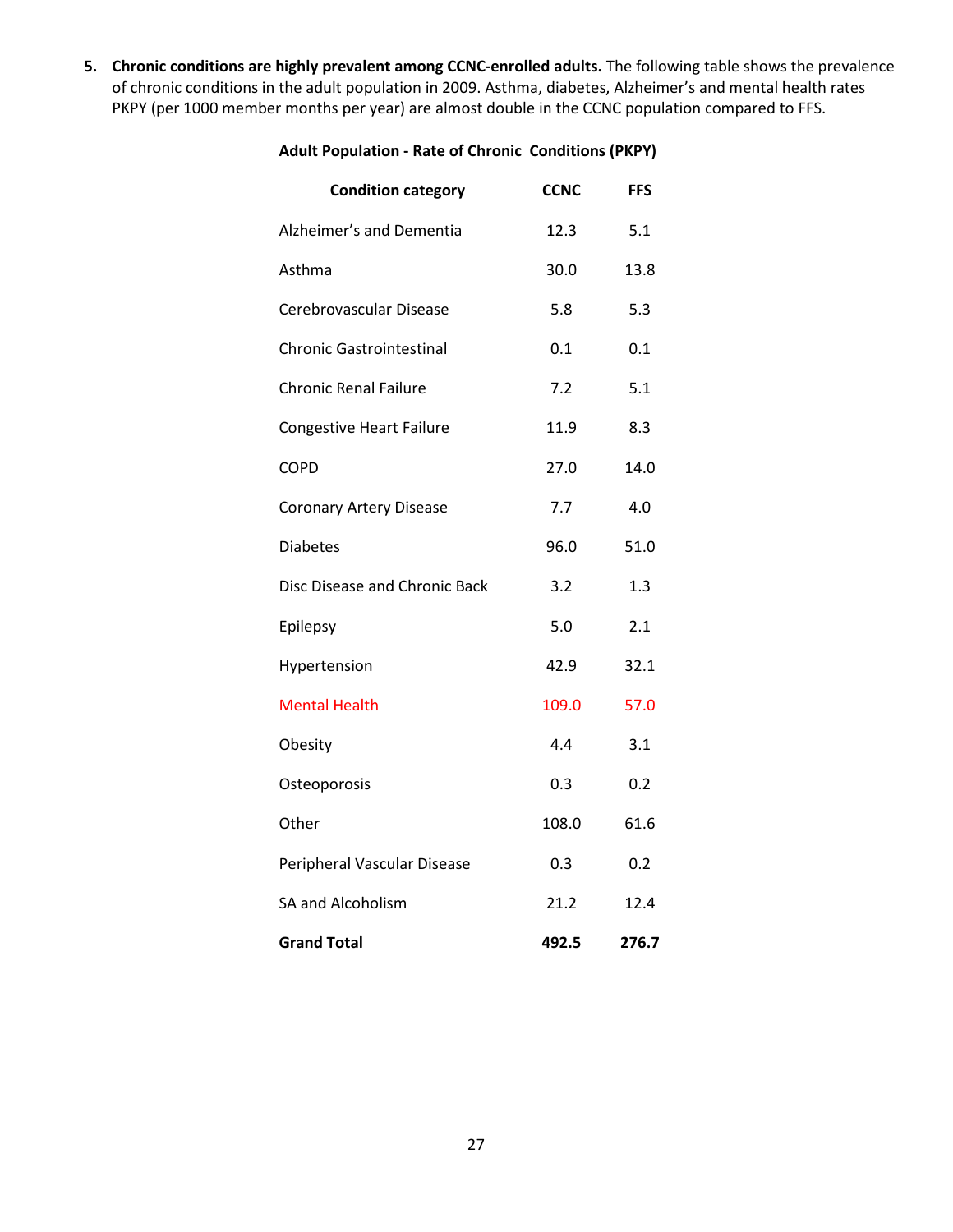#### **6. Despite assuming the responsibility for managing a more complex, higher-risk population, CCNC has held costs in check.**

From 2007 to 2009 the cost per member per month (PMPM) for the entire CCNC enrolled population has decreased from \$397 to \$391, despite the increasing level of illness in the enrolled population. The following table compares actual to expected PMPM spend from 2007 to 2009 for the child and adult populations (seniors excluded). In 2009 the actual PMPM for both the child and the adult CCNC population are below expected. Note also that actual exceeds expected PMPM for the fee-for-service populations, both child and adult.

|              | <b>Actual PMPM</b> |       |              |       | <b>Expected PMPM</b> |       |          | Variance |         |  |  |
|--------------|--------------------|-------|--------------|-------|----------------------|-------|----------|----------|---------|--|--|
| <b>Child</b> | 2007               | 2008  | 2009         | 2007  | 2008                 | 2009  | 2007     | 2008     | 2009    |  |  |
| <b>CCNC</b>  | \$288              | \$261 | \$264        | \$281 | \$276                | \$281 | 2.5%     | $-5.4%$  | $-5.9%$ |  |  |
| <b>FFS</b>   | \$414              | \$393 | \$384        | \$338 | \$334                | \$327 | 22.6%    | 17.7%    | 17.7%   |  |  |
| <b>Adult</b> | 2007               | 2008  | 2009         | 2007  | 2008                 | 2009  | 2007     | 2008     | 2009    |  |  |
| <b>CCNC</b>  | \$833              | \$840 | <b>\$875</b> | \$931 | \$920                | \$945 | $-10.6%$ | $-8.7%$  | $-7.4%$ |  |  |
| <b>FFS</b>   | \$916              | \$909 | \$901        | \$843 | \$814                | \$793 | 8.8%     | 11.7%    | 13.6%   |  |  |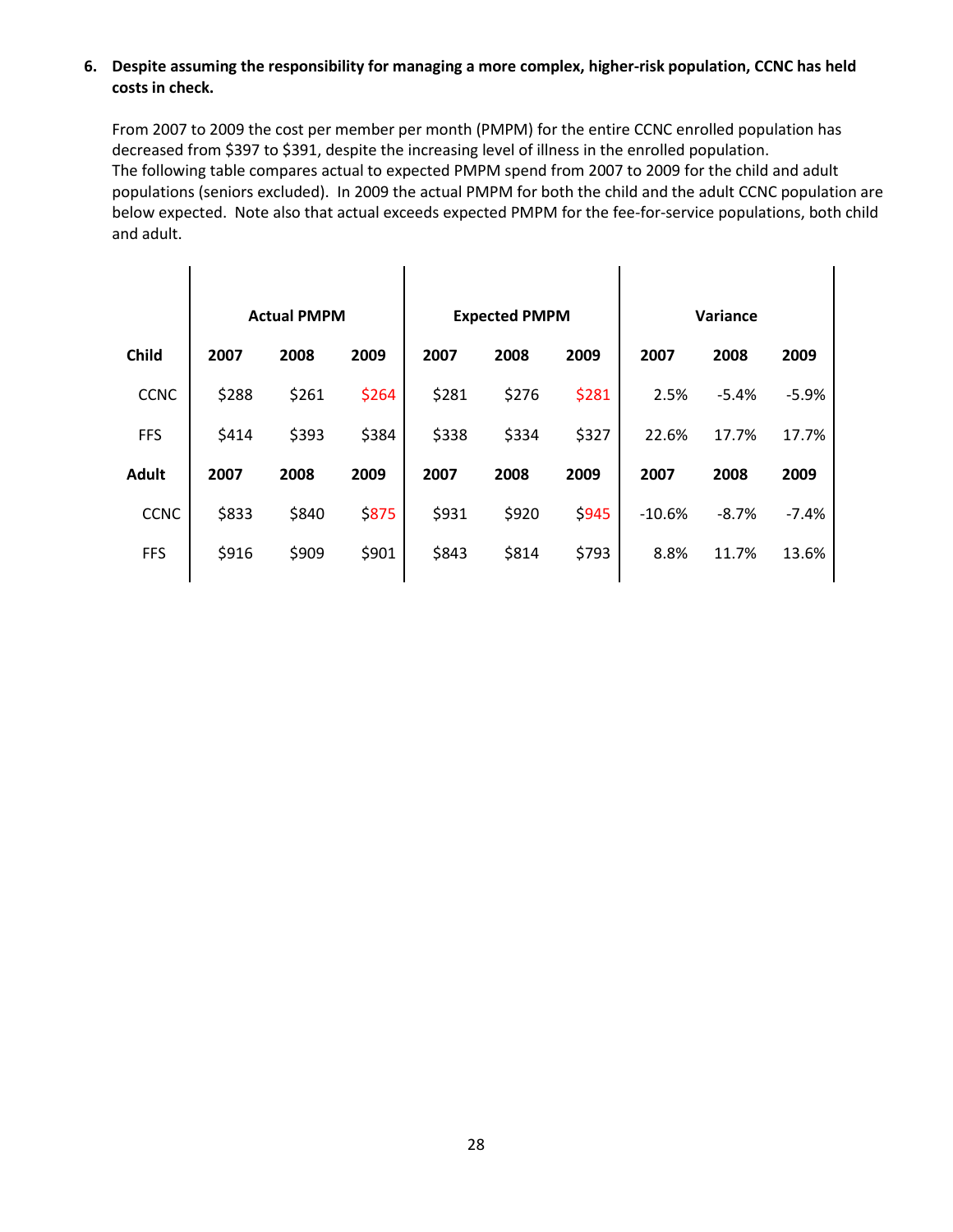#### **7. CCNC is performing better than expected with respect to total costs.**

Adjusting for the severity of illness of the population, total spending for the entire CCNC enrolled recipients (including seniors ) was 7% LOWER than expected in 2008 and 2009. Actual costs are lower than expected costs for each of the fourteen Networks. In contrast, actual costs EXCEEDED expected costs in the unenrolled population by 15% in 2008 and 16% in 2009.

|                                         | <b>Enrollment Chg</b> |                        |        |        | CRG Weight - less admin PMPM |              | <b>Variance from Expected</b> |         |         |      |
|-----------------------------------------|-----------------------|------------------------|--------|--------|------------------------------|--------------|-------------------------------|---------|---------|------|
| <b>Includes Child Adult and Seniors</b> | 2Yr<br><b>Trend</b>   | 1 Year<br><b>Trend</b> | 2007   | 2008   | 2009                         | 2Yr<br>Trend | Year<br><b>Trend</b>          | 2007    | 2008    | 2009 |
| <b>FFS</b>                              | $-8.8%$               | $-4.8%$                | 1.2140 | 1.2379 | 1.2264                       | 1.0%         | $-0.9%$                       | 14.3%   | 15%     | 16%  |
| <b>CCNC</b>                             | 25.0%                 | 13.2%                  | 0.8973 | 0.9198 | 0.9411                       | 4.9%         | 2.3%                          | $-3.5%$ | $-6.9%$ | 6.6% |
| <b>Grand Total</b>                      | 12.8%                 | 7.3%                   | 1.0114 | 1.0242 | 1.0242                       | 1.3%         | 0.0%                          | 4.2%    | 1.6%    | 1.2% |

**8. Inpatient spend PMPM has declined in both the enrolled and FFS population.** This trend in the FFS population is a result of both a reduction in utilization and cost per admit, 2% and 2.8 % respectively. The negative 0.6% trend in the CCNC population inpatient PMPM spend is a result of a 5.7% reduction in utilization while the cost per admit has increased. Further analysis is required to determine if the increased cost per CCNC admit is a result of the increase in risk burden, a shift in population, providers being utilized or some combination thereof. The favorable comparison of CCNC versus fee-for-service experience should also be noted.

|              | <b>IP PMPM</b> |       |       |              |              |       |       | <b>IP Admits PKPY</b> |              |              | <b>Cost Per IP Admit</b> |         |         |              |              |
|--------------|----------------|-------|-------|--------------|--------------|-------|-------|-----------------------|--------------|--------------|--------------------------|---------|---------|--------------|--------------|
|              |                |       |       | 1 Yr         | 2Yr          |       |       |                       | 1 Yr         | 2 Yr         |                          |         |         | 1Yr          | 2Yr          |
| <b>Total</b> | 2007           | 2008  | 2009  | <b>Trend</b> | <b>Trend</b> | 2007  | 2008  | 2009                  | <b>Trend</b> | <b>Trend</b> | 2007                     | 2008    | 2009    | <b>Trend</b> | <b>Trend</b> |
| <b>CCNC</b>  | \$53           | \$52  | \$52  | $-0.6%$      | $-1.5%$      | 177.7 | 174.6 | 164.7                 | $-5.7%$      | $-7.3%$      | \$3,551                  | \$3,581 | \$3,775 | 5.4%         | 6.3%         |
| <b>FFS</b>   | \$130          | \$128 | \$122 | $-4.8%$      | $-6.0%$      | 325.4 | 322.7 | 315.9                 | $-2.1%$      | $-2.9%$      | \$4,785                  | \$4,766 | \$4,634 | $-2.8%$      | $-3.2%$      |
|              |                |       |       | 1Yr          | 2Yr          |       |       |                       | 1 Yr         | 2 Yr         |                          |         |         | 1Yr          | 2Yr          |
| Adult        | 2007           | 2008  | 2009  | <b>Trend</b> | <b>Trend</b> | 2007  | 2008  | 2009                  | <b>Trend</b> | <b>Trend</b> | 2007                     | 2008    | 2009    | <b>Trend</b> | <b>Trend</b> |
| <b>CCNC</b>  | \$141          | \$137 | \$131 | $-4.0%$      | $-6.8%$      | 335.4 | 333.6 | 322.3                 | $-3.4%$      | $-3.9%$      | \$5,041                  | \$4,921 | \$4,889 | $-0.7%$      | $-3.0%$      |
| <b>FFS</b>   | \$219          | \$240 | \$236 | $-1.8%$      | 7.6%         | 526.9 | 705.3 | 770.7                 | 9.3%         | 46.3%        | \$4,988                  | \$4,080 | \$3,668 | $-10.1%$     | $-26.5%$     |
|              |                |       |       | 1 Yr         | 2Yr          |       |       |                       | 1 Yr         | 2Yr          |                          |         |         | 1 Yr         | 2Yr          |
| Child        | 2007           | 2008  | 2009  | <b>Trend</b> | <b>Trend</b> | 2007  | 2008  | 2009                  | <b>Trend</b> | <b>Trend</b> | 2007                     | 2008    | 2009    | <b>Trend</b> | <b>Trend</b> |
| <b>CCNC</b>  | \$30           | \$30  | \$31  | 2.2%         | 1.7%         | 138.1 | 133.5 | 123.2                 | $-7.7%$      | $-10.8%$     | \$2,639                  | \$2,715 | \$3,007 | 10.8%        | 13.9%        |
| <b>FFS</b>   | \$63           | \$61  | \$58  | $-6.3%$      | $-8.7%$      | 177.7 | 170.7 | 162.4                 | $-4.9%$      | $-8.6%$      | \$4,254                  | \$4,314 | \$4,250 | $-1.5%$      | $-0.1%$      |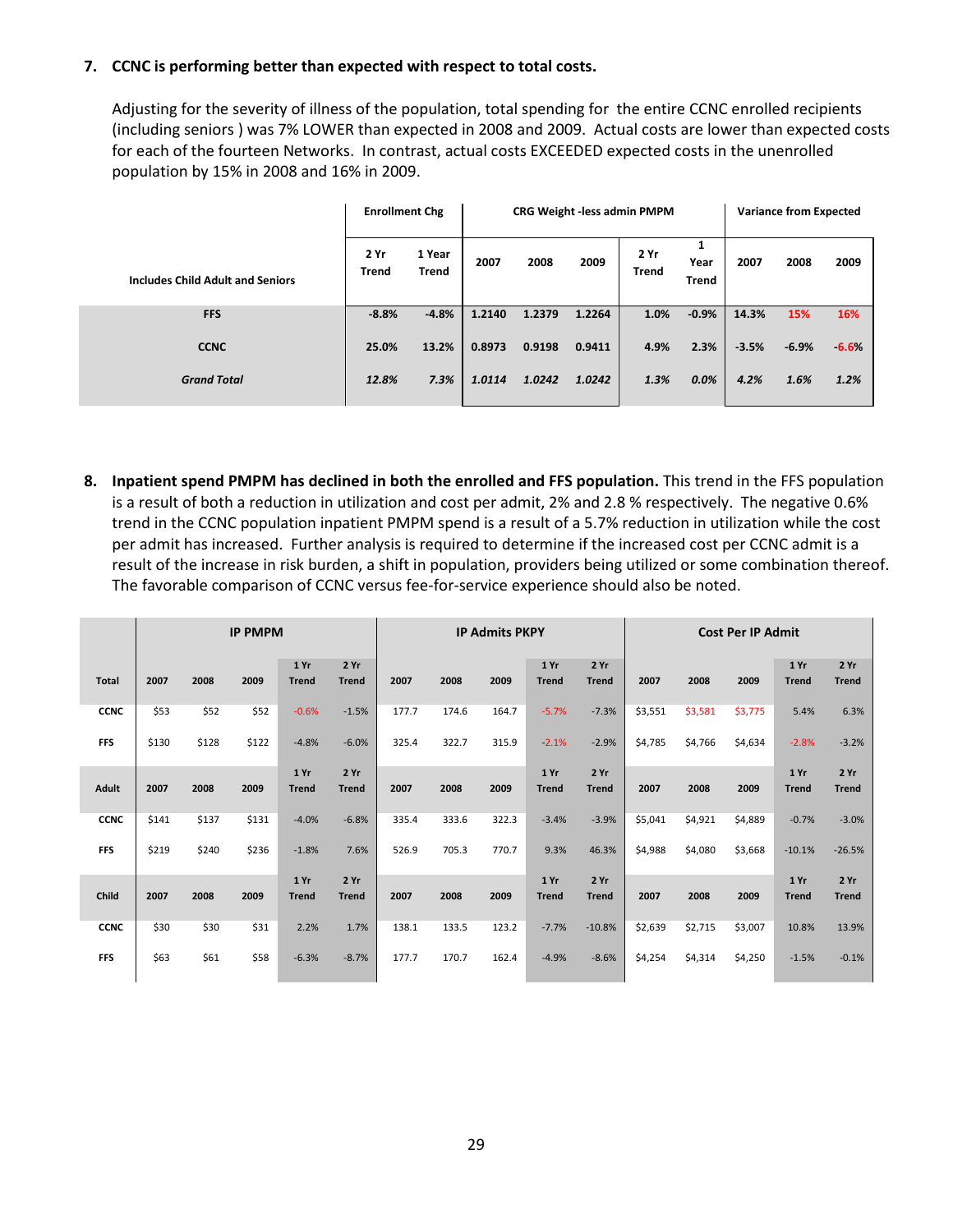**9. Inpatient admissions and Preventable ED Visits have decreased in the CCNC enrolled population.** Despite a higher risk burden over time, the number of inpatient admissions in the CCNC enrolled population DECREASED from 178 PKPY (per 1000 members per year) in 2007 to 165 PKPY in 2009. This downward trend in inpatient utilization was most prominent among children (-10.8%), but was also realized among adults (-3.9%).

|              |      |      | <b>IP Admits PKPY</b> |                      |                      | <b>PPA PKPY</b> |      |      |                      |                      |  |  |
|--------------|------|------|-----------------------|----------------------|----------------------|-----------------|------|------|----------------------|----------------------|--|--|
| Child        | 2007 | 2008 | 2009                  | 1 Yr<br><b>Trend</b> | 2 Yr<br><b>Trend</b> | 2007            | 2008 | 2009 | 1 Yr<br><b>Trend</b> | 2 Yr<br><b>Trend</b> |  |  |
| <b>CCNC</b>  | 138  | 134  | 123                   | $-7.7%$              | $-10.8%$             | 18              | 17   | 17   | 2.8%                 | $-5.2%$              |  |  |
| FFS          | 178  | 171  | 162                   | $-4.9%$              | $-8.6%$              | 18              | 16   | 16   | $-4.3%$              | $-12.2%$             |  |  |
| <b>Adult</b> |      |      |                       |                      |                      |                 |      |      |                      |                      |  |  |
| <b>CCNC</b>  | 335  | 334  | 322                   | $-3.4%$              | $-3.9%$              | 57              | 55   | 53   | $-2.9%$              | $-6.6%$              |  |  |
| FFS          | 527  | 705  | 771                   | 9.3%                 | 46.3%                | 58              | 100  | 119  | 19.1%                | 104.0%               |  |  |

Preventable ED visits fell by 9% during this time period.

|            | <b>Avg Members</b> |         |                                                                                | <b>OP PMPM</b> |      |     | <b>OP Visits PKPY</b> |  |                                                                  | <b>Preventable OP</b> | <b>Visits PKPY</b> |         |     |      |                 |  |
|------------|--------------------|---------|--------------------------------------------------------------------------------|----------------|------|-----|-----------------------|--|------------------------------------------------------------------|-----------------------|--------------------|---------|-----|------|-----------------|--|
|            |                    |         |                                                                                |                |      | 1Yr | 2Yr                   |  | 1 Yr                                                             | 2Yr                   |                    |         |     | 1 Yr | 2Yr             |  |
|            | 2007               | 2008    | 2009                                                                           | 2007           | 2008 |     |                       |  | 2009 Trend Trend 2007 2008 2009 Trend Trend 2007 2008 2009 Trend |                       |                    |         |     |      | Trend           |  |
| CCNC       | 669.635            | 739.561 | 836,901 \$51.22 \$52.15 \$54.46 4.4% 6.3% 2,683 2,710 2,773                    |                |      |     |                       |  |                                                                  | 2.3% 3.3%             |                    | 456 414 | 417 |      | $0.8\% - 8.6\%$ |  |
| <b>FFS</b> | 376,942            | 361,055 | 343,853 \$94.83 \$96.30 \$99.47 3.3% 4.9% 4,801 4,884 4,824 -1.2% 0.5% 555 505 |                |      |     |                       |  |                                                                  |                       |                    |         | 478 |      | -5.3% -13.8%    |  |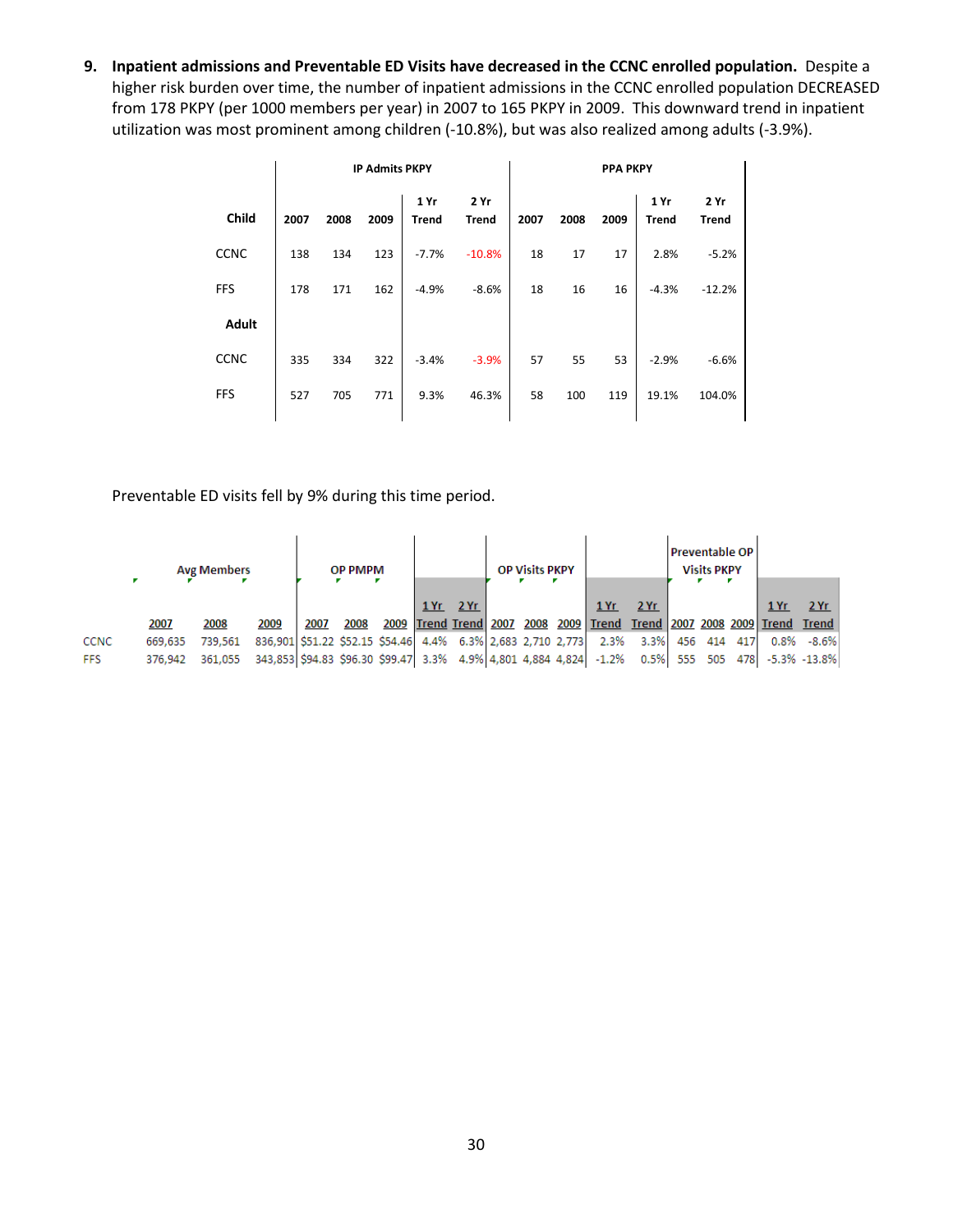#### **10. CCNC is taking on the challenge of improving care for a growing population with a chronic mental health/substance abuse condition (MHSA).**

From 2007 to 2009, the number of CCNC enrollees with a chronic MHSA condition increased by 30% (from 105,552 to 137,520). During this time, PMPM spending for CCNC enrolled adults with MHSA conditions decreased by 10%. Adjusting for risk level, spending for the MHSA population was 4.5% lower than expected in 2009. The non-enrolled FFS population continues to have an actual spend PMPM above expected.

|                   | <b>Population Dist.</b> |      |      | <b>CRG Weight</b>                      |      |      | <b>Actual PMPM Spend</b> |                                  |              |                         | <b>Expected PMPM</b> |                                   |                         |               |          |
|-------------------|-------------------------|------|------|----------------------------------------|------|------|--------------------------|----------------------------------|--------------|-------------------------|----------------------|-----------------------------------|-------------------------|---------------|----------|
|                   |                         |      |      |                                        |      |      | 2 Year                   |                                  |              |                         | 2 Year               |                                   |                         |               | 2009     |
| <b>CCNC</b> Child | 2007                    | 2008 | 2009 | 2007                                   | 2008 | 2009 | <b>Trend</b>             | 2007                             | 2008         | 2009                    | <b>Trend</b>         | 2007                              | 2008                    | 2009          | Variance |
| <b>MHSA</b>       |                         |      |      | 11.0% 11.1% 11.1% 2.1650 2.2029 2.2482 |      |      | 3.8%                     | \$1,223                          | <b>\$945</b> | \$928                   | $-24.1%$             | \$992                             |                         | \$977 \$1,001 | $-7.3%$  |
| Non MHSA          |                         |      |      | 89.0% 88.9% 88.9% 0.4208 0.4238 0.4290 |      |      | 1.9%                     | \$172                            | \$175        | \$181                   | 5.3%                 | \$193                             | \$188                   | \$191         | $-5.0%$  |
| <b>CCNC Adult</b> |                         |      |      |                                        |      |      |                          |                                  |              |                         |                      |                                   |                         |               |          |
| <b>MHSA</b>       |                         |      |      | 34.8% 35.5% 36.8% 3.3635 3.4359 3.4719 |      |      |                          | 3.2% \$1,458 \$1,440 \$1,489     |              |                         |                      | 2.1% \$1,541 \$1,524 \$1,546      |                         |               | $-3.7%$  |
| non MHSA          |                         |      |      | 65.2% 64.5% 63.2% 1.3205 1.3271 1.3354 |      |      | 1.1%                     | \$499                            | \$511        | \$518                   | 3.8%                 | \$605                             | \$589                   | \$595         | $-13.0%$ |
| <b>CCNC Total</b> |                         |      |      |                                        |      |      |                          |                                  |              |                         |                      |                                   |                         |               |          |
| <b>MHSA</b>       |                         |      |      | 15.8% 16.1% 16.4% 2.6969 2.7604 2.8192 |      |      |                          | 4.5% \$1,327 \$1,169 \$1,190     |              |                         |                      | $-10.4\%$ \$1,236 \$1,224 \$1,256 |                         |               | $-4.5%$  |
| non MHSA          |                         |      |      | 84.2% 83.9% 83.6% 0.5605 0.5664 0.5716 |      |      | 2.0%                     | \$223                            | \$228        | \$234                   | 5.1%                 | <b>\$257</b>                      |                         | \$251 \$255   | $-9.1%$  |
|                   |                         |      |      |                                        |      |      | 2 Year                   |                                  |              |                         | 2 Year               |                                   |                         |               | 2009     |
| <b>FFS Child</b>  | 2007                    | 2008 | 2009 | 2007                                   | 2008 | 2009 | <b>Trend</b>             | 2007                             | 2008         | 2009                    | <b>Trend</b>         | 2007                              | 2008                    | 2009          | Variance |
| <b>MHSA</b>       |                         |      |      | 12.5% 12.9% 12.8% 2.6469 2.6976 2.7123 |      |      | 2.5%                     |                                  |              | \$1,702 \$1,505 \$1,506 | $-11.5%$             |                                   | \$1,213 \$1,197 \$1,208 |               | 24.7%    |
| Non MHSA          |                         |      |      | 87.5% 87.1% 87.2% 0.4642 0.4644 0.4438 |      |      | $-4.4%$                  | \$230                            | \$228        | \$220                   | $-4.4%$              | \$213                             | \$206                   | \$198         | 11.4%    |
| <b>FFS Adult</b>  |                         |      |      |                                        |      |      |                          |                                  |              |                         |                      |                                   |                         |               |          |
| <b>MHSA</b>       |                         |      |      | 25.3% 25.2% 24.6% 3.6533 3.6715 3.6254 |      |      |                          | $-0.8\%$ \$1,856 \$1,831 \$1,862 |              |                         |                      | $0.3\%$ \$1,674 \$1,629 \$1,615   |                         |               | 15.3%    |
| Non MHSA          |                         |      |      | 74.7% 74.8% 75.4% 1.2253 1.2162 1.1811 |      |      | $-3.6%$                  | \$599                            | \$598        | \$589                   | $-1.7%$              | \$562                             | \$539                   | \$526         | 11.9%    |
| <b>FFS Ttoal</b>  |                         |      |      |                                        |      |      |                          |                                  |              |                         |                      |                                   |                         |               |          |
| <b>MHSA</b>       |                         |      |      | 18.1% 18.5% 18.4% 3.2603 3.2970 3.2919 |      |      |                          | 1.0% \$1,796 \$1,706 \$1,732     |              |                         |                      | $-3.6\%$ \$1,494 \$1,462 \$1,466  |                         |               | 18.1%    |
| non MHSA          |                         |      |      | 81.9% 81.5% 81.6% 0.7667 0.7752 0.7673 |      |      | 0.1%                     | \$377                            | \$381        | \$382                   | 1.3%                 | \$351                             | S344                    | \$342         | 11.7%    |

**11. Success in decreasing inpatient utilization and readmissions has been most prominent among CCNC enrollees without mental health diagnoses, improvements are beginning to be realized among enrollees with mental health diagnoses as well.** From 2007 to 2009, inpatient admissions decreased by 7.1% among enrollees without mental health diagnoses and readmissions decreased by 5.8% over this period. A different pattern exists for enrollees with a mental health diagnosis. Admissions decreased by 2.6% from 2007 to 2009 but there was an increase of 1.4% from 2008 to 2009. For readmissions, there was an increase of 3.1% over the two-year period but a slight decrease between 2008 and 2009

|              |      | <b>PPA PKPY</b> |      |                    |                    |      | <b>PPR PKPY</b> |      |                    |     |
|--------------|------|-----------------|------|--------------------|--------------------|------|-----------------|------|--------------------|-----|
|              |      |                 |      | 1Yr                | 2Yr                |      |                 |      | $1$ Y <sub>L</sub> | 2Yr |
|              | 2007 | 2008            | 2009 | <b>Trend Trend</b> |                    | 2007 | 2008            | 2009 | <b>Trend Trend</b> |     |
| <b>CCNC</b>  | 26.0 | 24.6            | 24.8 | $0.6\%$            | $-4.8%$            | 6.6  | 6.8             |      | $6.8 - 0.6\%$ 2.4% |     |
| MH or SA     | 54.0 | 51.8            |      | 52.6 1.4%          | $-2.6\%$           | 26.7 | 27.6            |      | 27.5 - 0.1% 3.1%   |     |
| Non MH or SA | 20.8 | 19.4            |      | $19.3 - 0.4\%$     | $-7.1\%$           | 2.8  | 2.8             |      | 2.7 -5.1% -5.8%    |     |
| <b>FFS</b>   | 35.6 | 68.0            |      |                    | 78.7 15.7% 121.0%  | 15.0 | 15.6            |      | 15.2 -2.7% 1.7%    |     |
| MH or SA     | 84.4 | 165.6           |      |                    | 200.3 20.9% 137.4% | 54.1 | 55.0            |      | 53.5 - 2.8% - 1.1% |     |
| Non MH or SA | 24.9 | 46.1            |      |                    | 51.6 11.9% 106.7%  | 6.4  | 6.8             |      | $6.7 - 1.6\%$ 4.3% |     |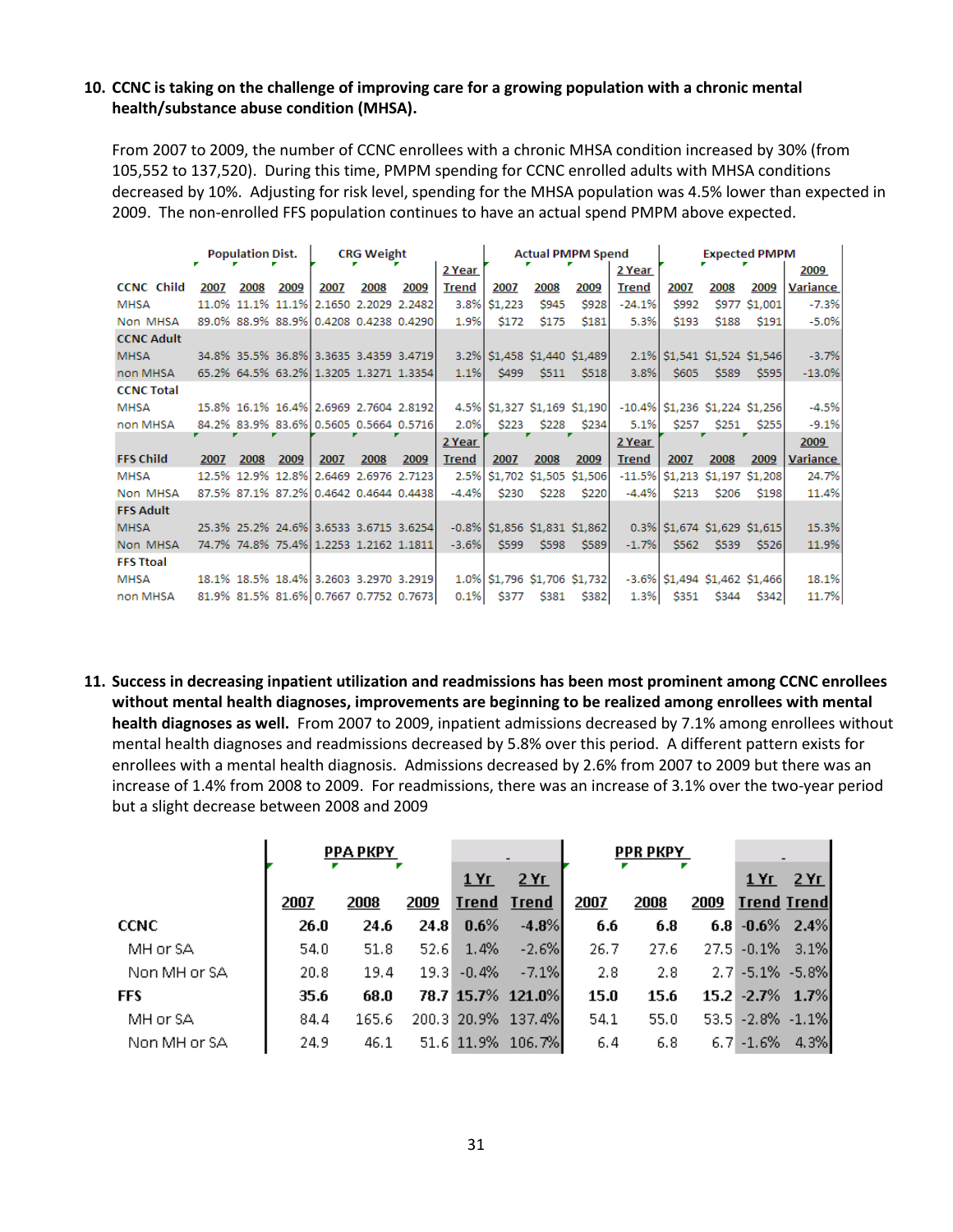# **Status of Enhanced Primary Care Case Management Initiatives**

The Enhanced Primary Care Case Management Program, launched in April of 2010, directed NCCCN and the Networks to undertake a set of eight initiatives which are funded through an increase in the per member per month amounts paid to Community Care by the Division of Medical Assistance.

<span id="page-33-0"></span>

| <b>Initiative</b>                                                                                                                                                                                                                                                                                                                                                                                                                                                                                                                                                                                                                                                                                                                                                                                                                                                                                                                                                                                                                                                                         | <b>Status as of 01-01-2011</b>                                                                                                                                                                                                                                                                                                                                                                                                                                                                                                                                                                                                                                                                                                                                                                                                                                                                                                                                                                                                                                                                                                                                         |
|-------------------------------------------------------------------------------------------------------------------------------------------------------------------------------------------------------------------------------------------------------------------------------------------------------------------------------------------------------------------------------------------------------------------------------------------------------------------------------------------------------------------------------------------------------------------------------------------------------------------------------------------------------------------------------------------------------------------------------------------------------------------------------------------------------------------------------------------------------------------------------------------------------------------------------------------------------------------------------------------------------------------------------------------------------------------------------------------|------------------------------------------------------------------------------------------------------------------------------------------------------------------------------------------------------------------------------------------------------------------------------------------------------------------------------------------------------------------------------------------------------------------------------------------------------------------------------------------------------------------------------------------------------------------------------------------------------------------------------------------------------------------------------------------------------------------------------------------------------------------------------------------------------------------------------------------------------------------------------------------------------------------------------------------------------------------------------------------------------------------------------------------------------------------------------------------------------------------------------------------------------------------------|
| <b>Transitional Support and Intensive Care Management</b><br>A multi- project initiative which focuses on the ABD population to effect<br>comprehensive care management. Workgroups involving Network<br>personnel include Screening Assessment and Care Planning,<br>Polypharmacy, Pediatric Chronic Care, Hypertension/Coronary Artery<br>Disease, Mental Health, Data and Evaluation, the Care Management<br>Information System (CMIS), and Self Management of Chronic Illnesses.<br>Networks aim to reorganize delivery of care in ways that enhance<br>appropriate access, increase service delivery options, improve<br>efficiencies in the identification, assessment and care planning<br>processes, reduce the rate of institutionalization and reduce<br>unnecessary inefficiencies and expenses inherent in the current system.<br>Specific targets include:<br>Embed chronic care support staff in large ABD practices<br>Embed chronic care support staff in large hospitals<br>Develop a central call center to support network activities<br>Hire additional care managers | All networks have implemented the following care management initiatives<br>and processes in the chronic care program:<br>Transitional support - 50 care managers have been embedded in<br>practices with high volume Medicaid members and 43 care<br>managers have been embeded in hospitals with high volume<br>Medicaid admissions. The hospital based care managers are<br>working as part of the discharge planning team and beginning to<br>assess, educate and support the patients in their transition out of<br>the hospital setting<br>60 new care management positions have been filled<br>$\bullet$<br>Medication reconciliation $-$ is being performed in the homes of<br>$\bullet$<br>high risk patients within 5 business days from hospital discharge.<br>Health Care Team - practices are implementing patient centered<br>$\bullet$<br>care planning as part of a health care team when managing the<br>highest risk and cost patients.<br>Call center work group meets regularly to make recommendations<br>and is visiting potential call center vendors.<br>A draft RFP will be developed to distribute to potential call<br>$\bullet$<br>centers. |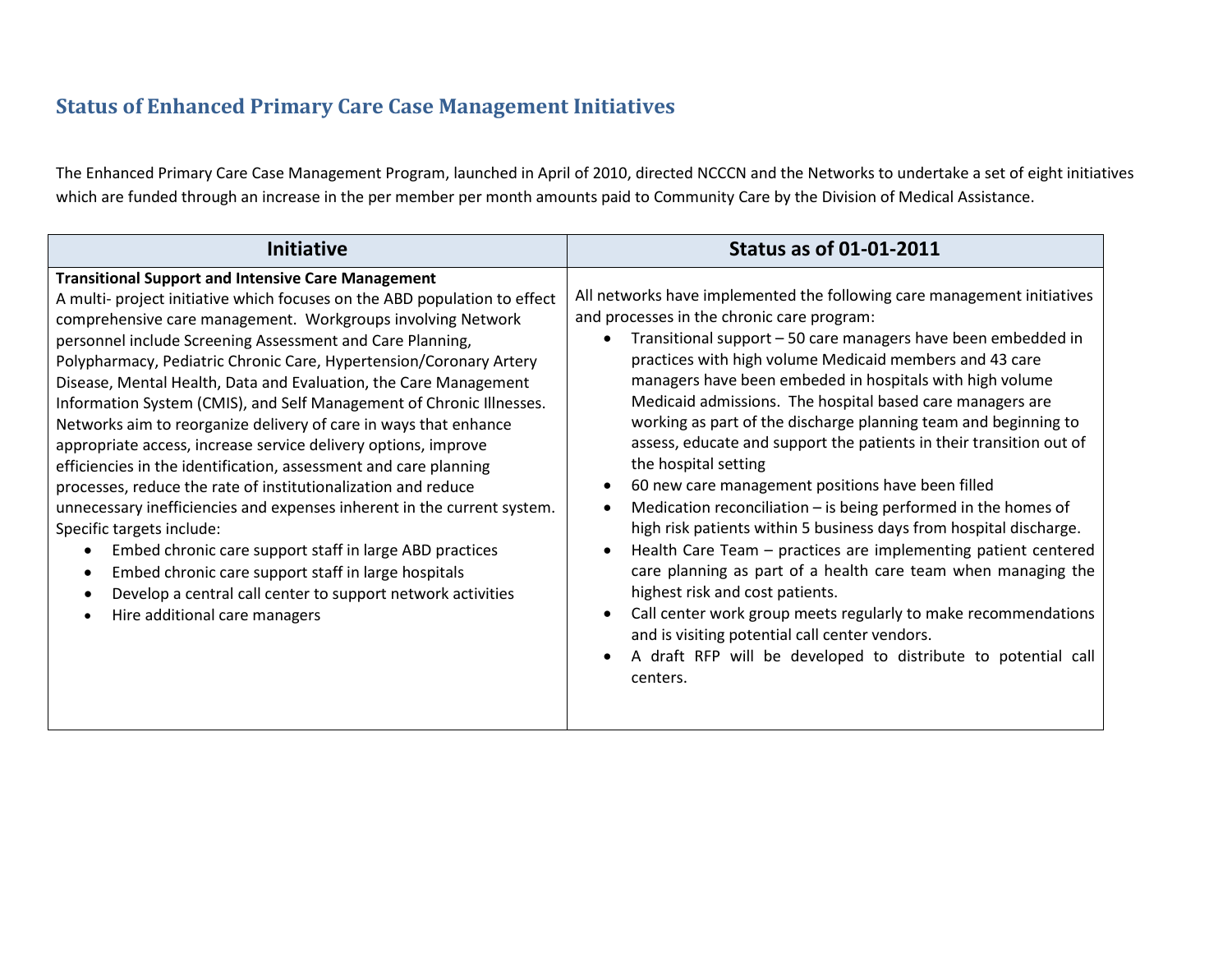| <b>Initiative</b>                                                                                                                                                                                                                                                                                                                                                                                                                                                                                                                                                | <b>Status as of 01-01-2011</b>                                                                                                                                                                                                                                                                                                                                                                                                                                                                                                                                                                                                                                                                                                         |
|------------------------------------------------------------------------------------------------------------------------------------------------------------------------------------------------------------------------------------------------------------------------------------------------------------------------------------------------------------------------------------------------------------------------------------------------------------------------------------------------------------------------------------------------------------------|----------------------------------------------------------------------------------------------------------------------------------------------------------------------------------------------------------------------------------------------------------------------------------------------------------------------------------------------------------------------------------------------------------------------------------------------------------------------------------------------------------------------------------------------------------------------------------------------------------------------------------------------------------------------------------------------------------------------------------------|
| <b>Behavioral Health Integration / Coordination</b><br>This initiative supports the integration of behavioral health services,<br>including mental health and substance abuse, into the 1,400+ primary<br>care practices of the fourteen Networks across North Carolina. The<br>initiative aims at integrating care to consumers in their medical homes<br>across the state. Specific targets include:<br>Hire Lead psychiatrist at NCCCN<br>Hire Network psychiatrists & behavioral health specialists<br>Adopt evidence-based treatment protocols in practices | Accomplishments include:<br>A lead psychiatrist has been hired at NCCCN as well as a part time<br>$\bullet$<br>pharmacist.<br>All Networks have hired psychiatrists & behavioral health<br>specialists<br>Standardized processes and expectations in behavioral health care<br>$\bullet$<br>have been developed across the 14 networks, including evidence<br>based treatment guidelines for depression, ADHD and substance<br>abuse<br>Providers have been educated as to resources available to support<br>integrated care and training has been conducted for all<br>psychiatrists, coordinators and care managers in Motivational<br>Interviewing<br>See additional comments in Behavioral Health Initiative - Update (page<br>38) |
| <b>Palliative Care</b>                                                                                                                                                                                                                                                                                                                                                                                                                                                                                                                                           | A physician lead was hired at NCCCN; all Networks have identified                                                                                                                                                                                                                                                                                                                                                                                                                                                                                                                                                                                                                                                                      |
| This focuses on addressing the needs of patients and their families                                                                                                                                                                                                                                                                                                                                                                                                                                                                                              | $\bullet$                                                                                                                                                                                                                                                                                                                                                                                                                                                                                                                                                                                                                                                                                                                              |
| involved in end-of-life care. Specific targets include:                                                                                                                                                                                                                                                                                                                                                                                                                                                                                                          | part-time palliative care coordinators                                                                                                                                                                                                                                                                                                                                                                                                                                                                                                                                                                                                                                                                                                 |
| Hire part-time physician at NCCCN and 5 additional FTEs to lead                                                                                                                                                                                                                                                                                                                                                                                                                                                                                                  | Palliative care training sessions will continue to be conducted                                                                                                                                                                                                                                                                                                                                                                                                                                                                                                                                                                                                                                                                        |
| a statewide initiative across the 14 CCNC Networks                                                                                                                                                                                                                                                                                                                                                                                                                                                                                                               | across the state through February 2011                                                                                                                                                                                                                                                                                                                                                                                                                                                                                                                                                                                                                                                                                                 |
| <b>Enhance Existing Management of Pharmacy</b>                                                                                                                                                                                                                                                                                                                                                                                                                                                                                                                   | 9 FTE's (18 pharmacists) hired to cover the 14 Networks                                                                                                                                                                                                                                                                                                                                                                                                                                                                                                                                                                                                                                                                                |
| This expands upon existing infrastructure to advance the number of                                                                                                                                                                                                                                                                                                                                                                                                                                                                                               | $\bullet$                                                                                                                                                                                                                                                                                                                                                                                                                                                                                                                                                                                                                                                                                                                              |
| practices engaged in e-prescribing and continues efforts to increase                                                                                                                                                                                                                                                                                                                                                                                                                                                                                             | Enhanced pharmacy program efforts utilizing MD easy, medication                                                                                                                                                                                                                                                                                                                                                                                                                                                                                                                                                                                                                                                                        |
| generic prescriptions as a percentage of total prescriptions filled.                                                                                                                                                                                                                                                                                                                                                                                                                                                                                             | $\bullet$                                                                                                                                                                                                                                                                                                                                                                                                                                                                                                                                                                                                                                                                                                                              |
| Specific targets include:                                                                                                                                                                                                                                                                                                                                                                                                                                                                                                                                        | reconciliation and e-prescribing                                                                                                                                                                                                                                                                                                                                                                                                                                                                                                                                                                                                                                                                                                       |
| Hire 1 FTE pharmacist at NCCCN and 9 pharmacist FTEs across                                                                                                                                                                                                                                                                                                                                                                                                                                                                                                      | Implemented a contract with SureScripts to secure fill history and                                                                                                                                                                                                                                                                                                                                                                                                                                                                                                                                                                                                                                                                     |
| the 14 CCNC Networks                                                                                                                                                                                                                                                                                                                                                                                                                                                                                                                                             | $\bullet$                                                                                                                                                                                                                                                                                                                                                                                                                                                                                                                                                                                                                                                                                                                              |
| National benchmarking with Medicaid generic                                                                                                                                                                                                                                                                                                                                                                                                                                                                                                                      | fill gaps in pharmacy data                                                                                                                                                                                                                                                                                                                                                                                                                                                                                                                                                                                                                                                                                                             |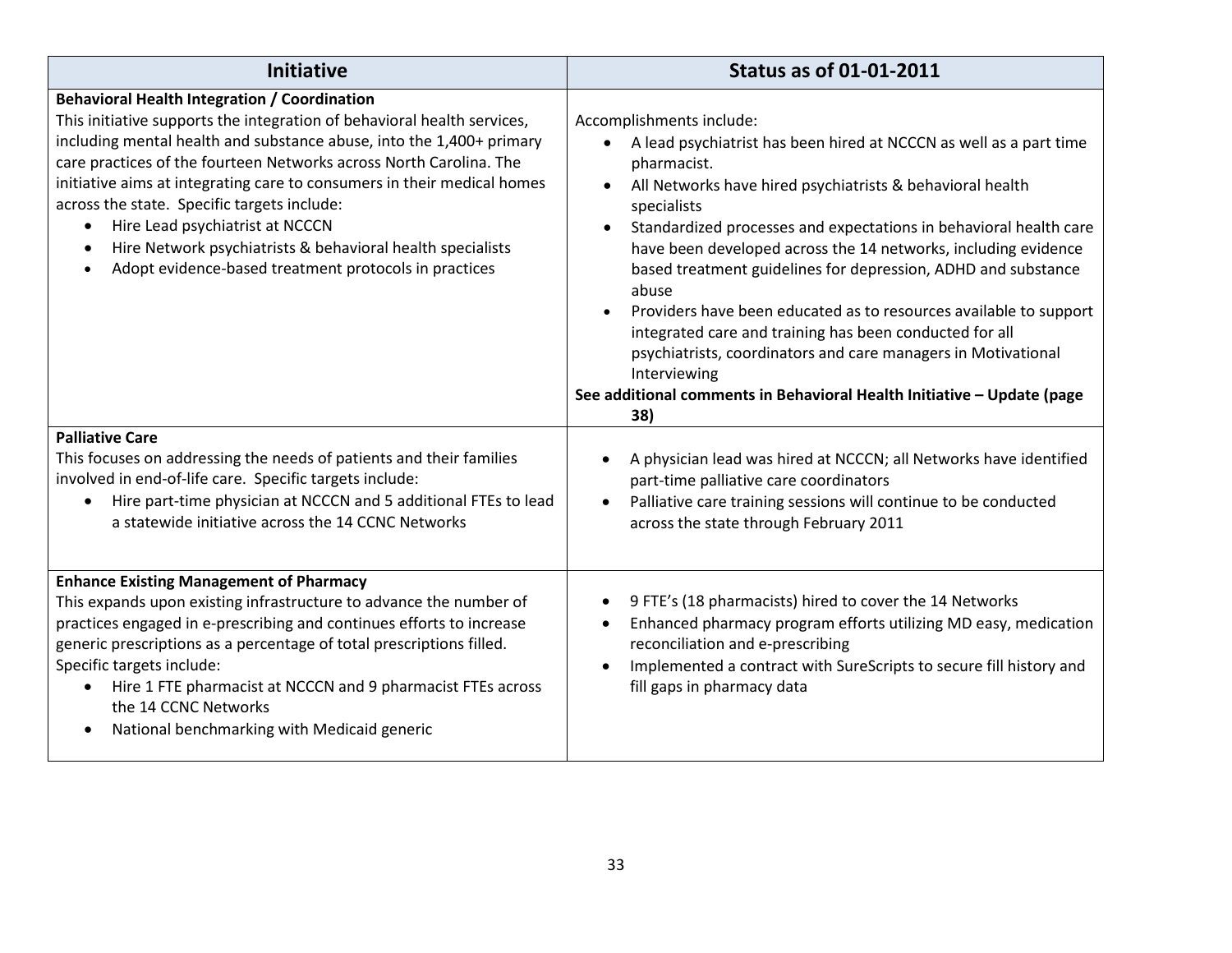| <b>Initiative</b>                                                                                                                                                                                                                                                                                                                                                                                                                                               | <b>Status as of 01-01-2011</b>                                                                                                                                                                                                                                                                                                                                                                                                                                                                                                                                                                                                                                                                                                                                                 |
|-----------------------------------------------------------------------------------------------------------------------------------------------------------------------------------------------------------------------------------------------------------------------------------------------------------------------------------------------------------------------------------------------------------------------------------------------------------------|--------------------------------------------------------------------------------------------------------------------------------------------------------------------------------------------------------------------------------------------------------------------------------------------------------------------------------------------------------------------------------------------------------------------------------------------------------------------------------------------------------------------------------------------------------------------------------------------------------------------------------------------------------------------------------------------------------------------------------------------------------------------------------|
| <b>Clinical Integrity (analysis of potential Medicaid outliers)</b><br>NCCCN is assisting DMA's Program Integrity to identify potential outliers<br>situations involving Medicaid services and providers.<br>Specific targets include:<br>NCCCN, Inc to hire clinical staff to support IBM Software to<br>$\bullet$<br>identify outliers<br>Each Network to hire a part-time local physician to assist effort                                                   | NCCCN opted to use data analytics tools from Ingenix Inc. rather<br>$\bullet$<br>than IBM to review claims data.<br>Monthly meetings are held with a dedicated team at DMA<br>$\bullet$<br>Program Integrity to review the results of claims data reviews and<br>PI has begun pursuing potential outliers identified by NCCCN<br>clinicians.<br>NCCCN has developed a tracking tool to document and monitor<br>$\bullet$<br>follow-up efforts.<br>A part time physician was hired at NCCCN.                                                                                                                                                                                                                                                                                    |
| <b>Informatics Center (IC) Enhancements</b><br>The NCCCN IC is expanding its efforts to integrate data from various<br>sources and provide clinically relevant information to networks,<br>providers and care management partners at the point of care. Specific<br>targets include:<br>NCCCN to hire 12 FTEs in 2010 and an additional 4 FTEs in 2011<br>$\bullet$<br>Develop infrastructure to integrate data and provide clinical<br>information to Networks | More than 12 FTEs have been brought onboard since inception of<br>$\bullet$<br>the Enhanced initiative to support network infrastructure, data<br>integration and analysis, as well as expand the CMIS and Provider<br>Portal capabilities. Additional hires are scheduled for 2011.<br>IC has contracted with SureScripts, Lab Corp and TREO to improve<br>and increase data available for population management activities<br>Integrated enhancement to the Care Management Information<br>$\bullet$<br>System<br>Launched and upgraded the Provider portal application to support<br>meaningful information exchange across providers and delivery<br>settings<br>In contract discussions to provide real time data on admissions,<br>$\bullet$<br>discharges and transfers |
| <b>Privacy Officers and Network Administrators</b><br>This involves expanding the CCNC Networks' infrastructure to expand<br>the reach of IC capabilities by securing data-use agreements, the<br>creation of IC data user profiles, and the training and support of users.<br>Specific targets include:<br>16 FTEs to be hired across 14 Networks                                                                                                              | A privacy officer was hired at NCCCN<br>$\bullet$<br>12 of the 14 Networks have hired privacy officers<br>$\bullet$<br>All Networks have hired network administrators<br>$\bullet$<br>Networks are in the process of signing new data use agreements<br>$\bullet$<br>with external providers. To date, agreements signed with 21 LMEs<br>(local management entities), 270 PCPs (primary care providers)<br>and 21 HDs (health departments)                                                                                                                                                                                                                                                                                                                                     |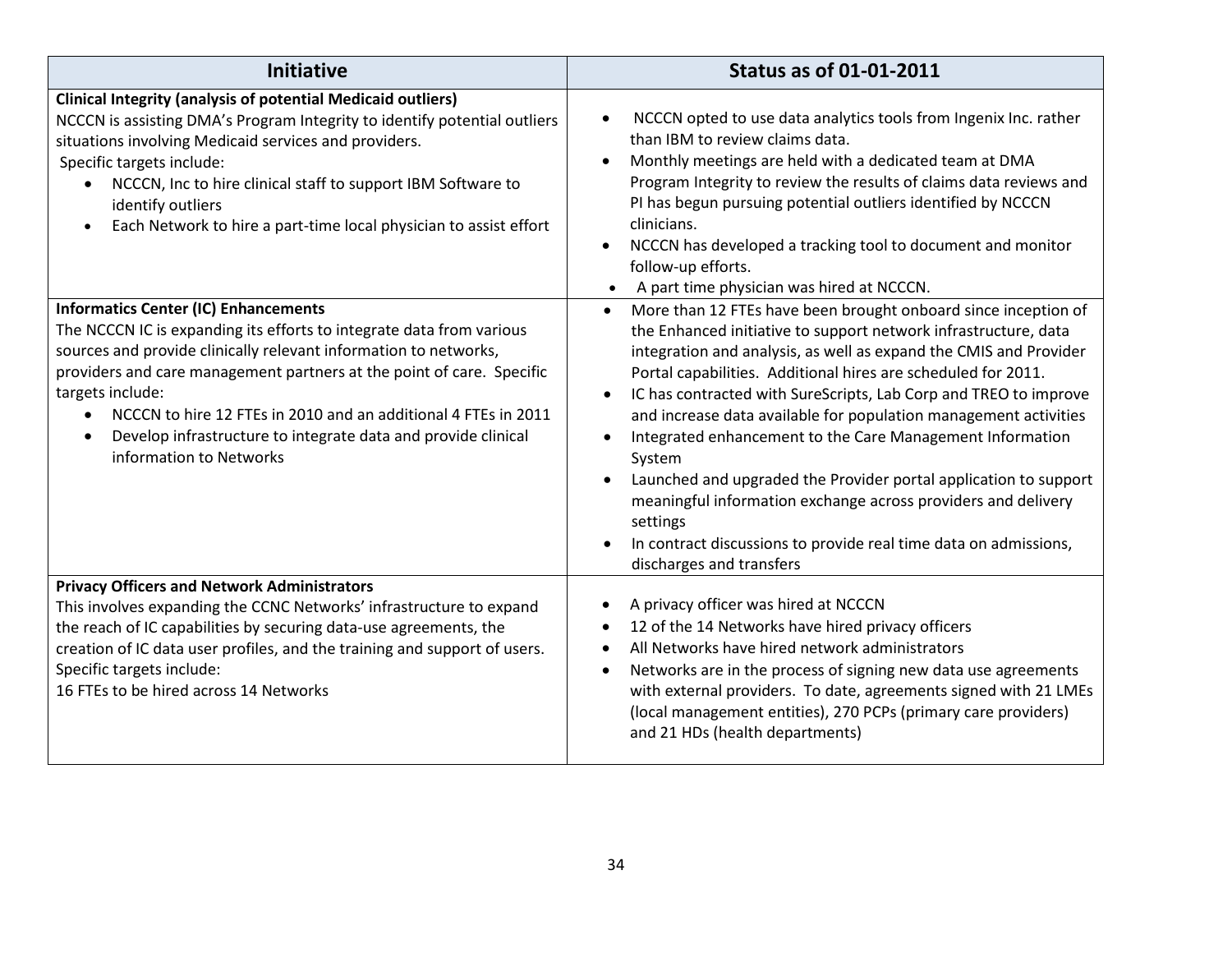| <b>Initiative</b>                                                                                                                                                                                                                                                                                                                                                                                                                                                                                                                                   | <b>Status as of 01-01-2011</b>                                                                                                                                                |
|-----------------------------------------------------------------------------------------------------------------------------------------------------------------------------------------------------------------------------------------------------------------------------------------------------------------------------------------------------------------------------------------------------------------------------------------------------------------------------------------------------------------------------------------------------|-------------------------------------------------------------------------------------------------------------------------------------------------------------------------------|
| <b>Care Management Collaboration with PCPs</b><br>Efforts focus on achieving a higher level of clinical integration by having<br>private providers coordinate their clinical case management services<br>with the Networks so that on a case by case basis, patient profiles and<br>key clinical data can be exchanged thereby effecting a more<br>comprehensive plan of care for the individual. Specific targets include:<br>12 FTEs to be hired across 14 CCNC Networks to decrease<br>duplication of effort and improve integration of services | Clinical and data analysis staff have been hired to support the<br>$\bullet$<br>implementation of the pregnancy medical home and coordinated<br>care for children initiatives |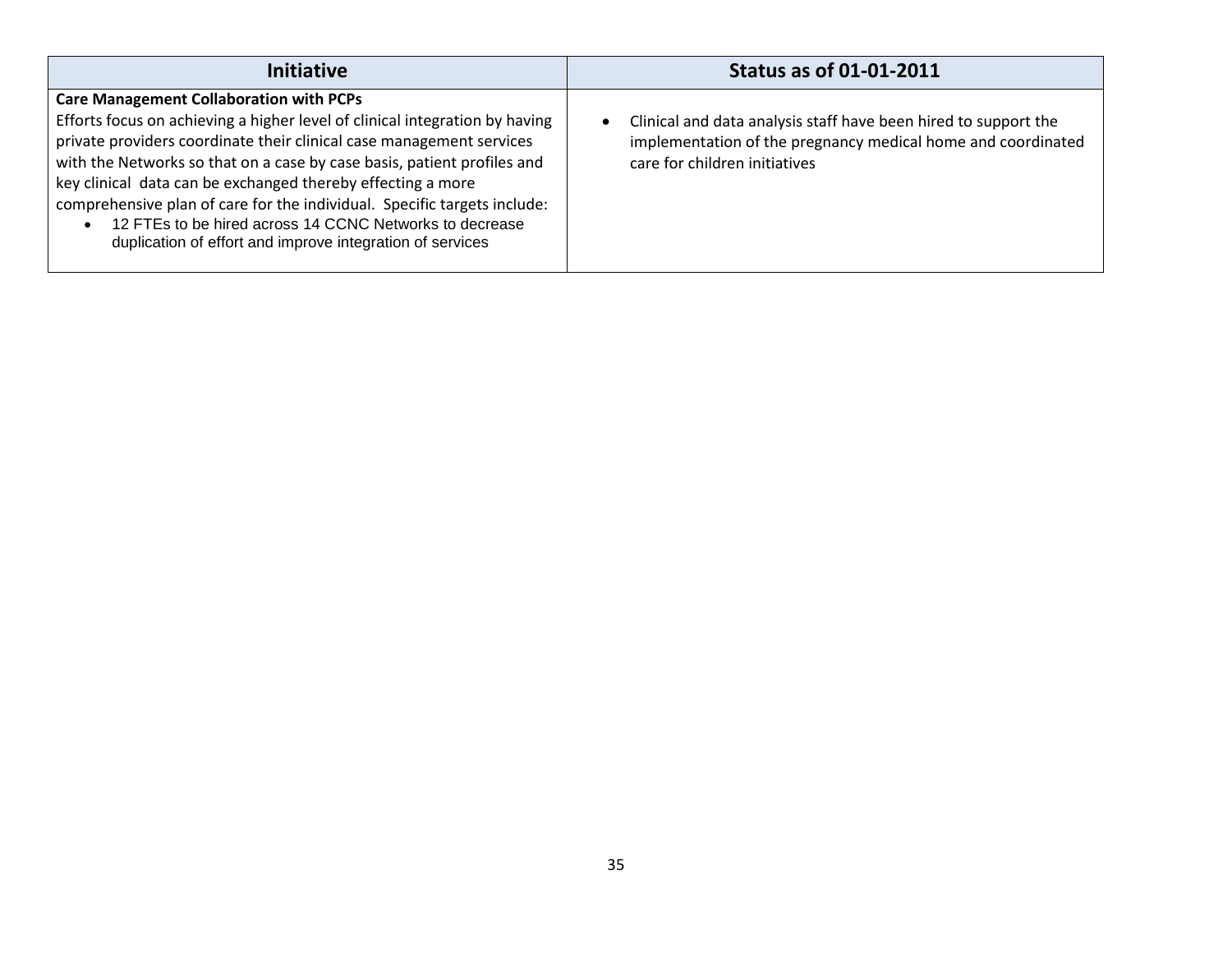# <span id="page-37-0"></span>**Informatics Center- Update**

**Case Management Information System (CMIS)** – A web-based, secure, case management application which contains demographic and claims data on more than 2 million Medicaid recipients (more than 1 million enrolled currently). The application's components reflect a nursing care management model such that care managers and Network staff maintain a single care plan that stays with the recipient when the recipient changes location within the state. The CMIS includes standardized health assessment and screening tools, disease management and coaching modules as well as workflow management features. Operational statistics are as follows:

|                                  | <b>September</b> | <b>October</b> | <b>November</b> | <b>December</b> |
|----------------------------------|------------------|----------------|-----------------|-----------------|
| <b>Time Period</b>               | 2010             | 2010           | 2010            | 2010            |
| Number of unique user log-ins    | 654              | 668            | 679             | 689             |
| <b>Total successful log-ins</b>  | 16,379           | 16,536         | 15,903          | 14,571          |
| <b>Number of unique patients</b> |                  |                |                 |                 |
| accessed                         | 73,369           | 72,444         | 68,992          | 68,418          |
| <b>Average duration of visit</b> | 216 minutes      | 218 minutes    | 219 minutes     | 251 minutes     |
| <b>Total pages viewed</b>        | 2.3 million      | 2.2 million    | 2.2 million     | 2.1 million     |

**Provider Portal** – Providers treating patients in various settings can utilize a web-portal to access a Medicaid patient's health record, Medicaid claims history and clinical care alerts, including information generated outside of the provider's local clinic or health system to obtain a "total" perspective. Contact information for the patient's case manager, pharmacist, mental health therapy provider, durable equipment supplier, home-health or personal care service provider is readily available. The roll-out of this application to primary care practices and hospitals is on-going and has been very successful to date. In addition to medical providers, all Local Management Entities (LMEs) now have access to the Portal to enable care coordination and quality improvement in the care of Medicaid recipients with mental health needs. Operational statistics are as follows:

|                                              | September   | <b>October</b> | <b>November</b> | <b>December</b> |
|----------------------------------------------|-------------|----------------|-----------------|-----------------|
| <b>Time Period</b>                           | 2010        | 2010           | 2010            | 2010            |
| Number of unique user log-ins                | 99          | 127            | 346             | 420             |
| <b>Total successful log-ins</b>              | 654         | 821            | 1,581           | 2,477           |
| <b>Number of unique patients</b><br>accessed | 444         | 608            | 2118            | 3,377           |
| Average duration of visit                    | unavailable | unavailable    | 7 minutes       | 7 minutes       |
| <b>Total pages viewed</b>                    | unavailable | unavailable    | 18,969          | 27,148          |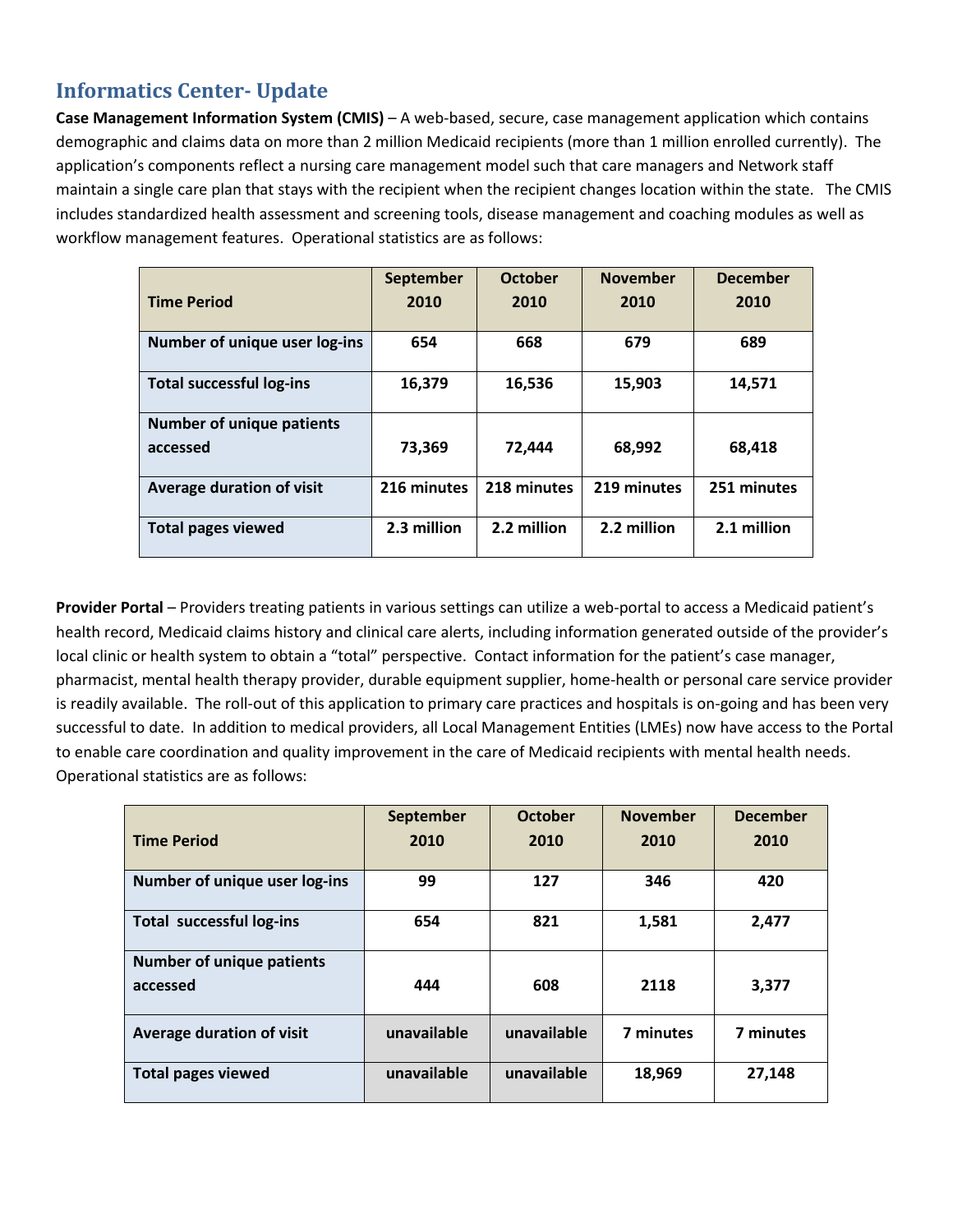**Pharmacy Home Application** - This medication management platform uses a process of gathering and organizing drug use information from multiple sources (patient medical chart, prescription history, discharge instructions) and sharing this information with providers to identify and resolve urgent and emergent prescription drug duplications, interactions, possible adverse events, poor adherence or other suboptimal drug-taking behaviors. Operational statistics are as follows:

|                                  | September   | <b>October</b> | <b>November</b> | <b>December</b> |
|----------------------------------|-------------|----------------|-----------------|-----------------|
| <b>Time Period</b>               | 2010        | 2010           | 2010            | 2010            |
| Number of unique user log-ins    | 243         | 234            | 258             | 265             |
| <b>Total successful log-ins</b>  | unavailable | unavailable    | 2,451           | 2,283           |
| <b>Number of unique patients</b> |             |                |                 |                 |
| accessed                         | 4,410       | 4.239          | 4.581           | 3,755           |
| <b>Average duration of visit</b> | unavailable | unavailable    | 8 minutes       | 9 minutes       |
| <b>Total pages viewed</b>        | unavailable | unavailable    | 20,459          | 18,798          |

**Data Infrastructure** – The Informatics Center has achieved several major enhancements to its data infrastructure and user applications over the past quarter:

**Surescripts -** The Informatics Center has successfully certified with Surescripts for the MEDS transaction and is now acquiring prescription fill history data for dual Medicare/Medicare clients who are part of the 646 Waiver project. The feeds return a twelve month prescription history and come from multiple pharmacies or prescription benefit plans. Prior to this connection between the Informatics Center and Surescripts, North Carolina did not have visibility into medication information for the Dually Eligible population. Now the Informatics Center will be able to provide prescription fill history to the Pharmacy Home, the Provider Portal and CMIS for care coordination and medication reconciliation. This is particularly helpful for practices that do not yet have an e-prescribing tool that is certified with Surescripts for fill history transactions.

In addition to this inbound flow of information to the Informatics Center, an outbound connection was established with Surescripts so that Medicaid could contribute the Fill History for recipients who have drug coverage with Medicaid. Thus, practices and hospitals that have systems that allow for fill history will be able to see Medicaid enrollees alongside private payors such as Blue Cross and Blue Shield.

**Lab Data -** NCCCN has completed the process to receive historical and monthly lab results for Medicaid recipients whose lab claims were billed to LabCorp. LabCorp provided six million rows of lab results for billing dates March 2009 – September 2010. This historical data represented labs for 230,000 Medicaid recipients and LabCorp provides an ongoing monthly data feed. Results for 125 selected tests are displayed as part of the patient record in the NCCCN Provider Portal.

**Care Alerts -** The Community Care Provider Portal now displays care alerts. The care alert rules engine, developed by Clinica, uses three years of claims and eligibility data to identify clients who have not received recommended care for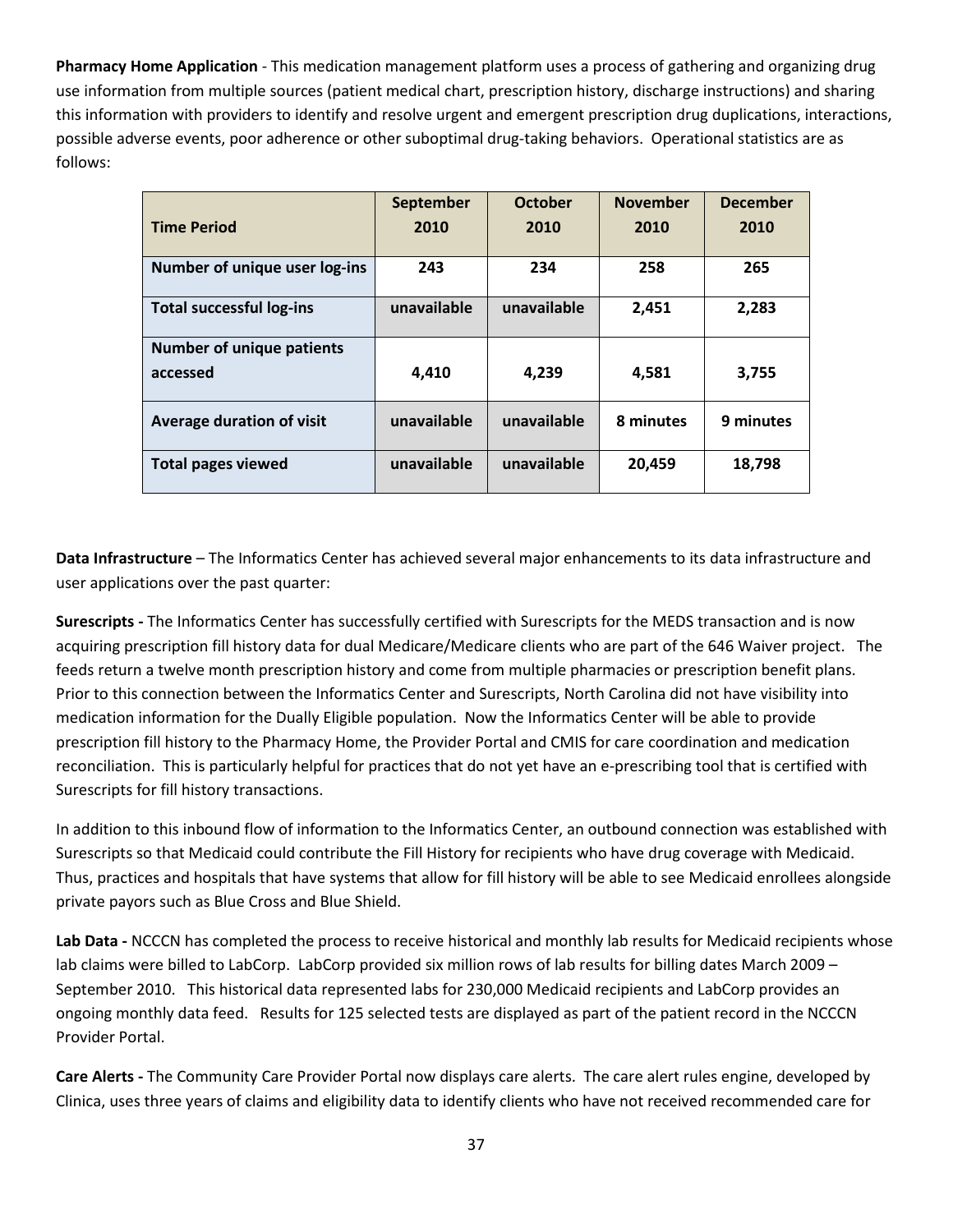diabetes, asthma, heart failure, or ischemic heart disease, or who are having preventable ED and inpatient visits for chronic conditions. Other alerts include the need for preventive services such as mammograms, pap smears, colorectal cancer screening, well child visits, dental visits, and fluoride varnishing. Panel-based care alerting is available directly to primary care practices, to enable providers to generate at any time a list of their patients who are overdue for recommended services. The alerts are updated weekly as new claims data is added to the NCCCN data warehouse.

**Hospital Admission, Discharge and Transfer (ADT) Data -** Through a joint project with the North Carolina Hospital Association, NCCCN is contracting with Thompson-Reuters to supply twice daily feeds of inpatient, outpatient, and emergency room admissions. Additional transaction on the patient may be added later in the day or week and could indicate discharge time and status or movement from the emergency room to an inpatient setting. Transactions include the chief admission complaint and identify the attending physician. Transactions are immediately reported to CCNC care managers in the NCCCN Case Management Information System (CMIS) and are consolidated into reports housed in the NCCCN report site. Thus far, twenty-eight NC Hospitals have signed on to participate in this data sharing relationship, to improve care coordination for Medicaid recipients post-discharge. Once the rollout is complete, NCCCN will receive ADT data from 48 North Carolina hospitals.

**646 Medicare Claims Data -** NCCCN received enrollment and claims data for the dual Medicaid/Medicare population CMS identified as associated with the practices which are part of the 646 Waiver project. These Medicare claims cover the period October 2008-October 2010 and will be refreshed monthly. The data provides all Medicare Part A and Part B claims for 43,869 dual eligible clients identified by CMS. CMS will also supply pharmacy claims for these participants on an annual basis.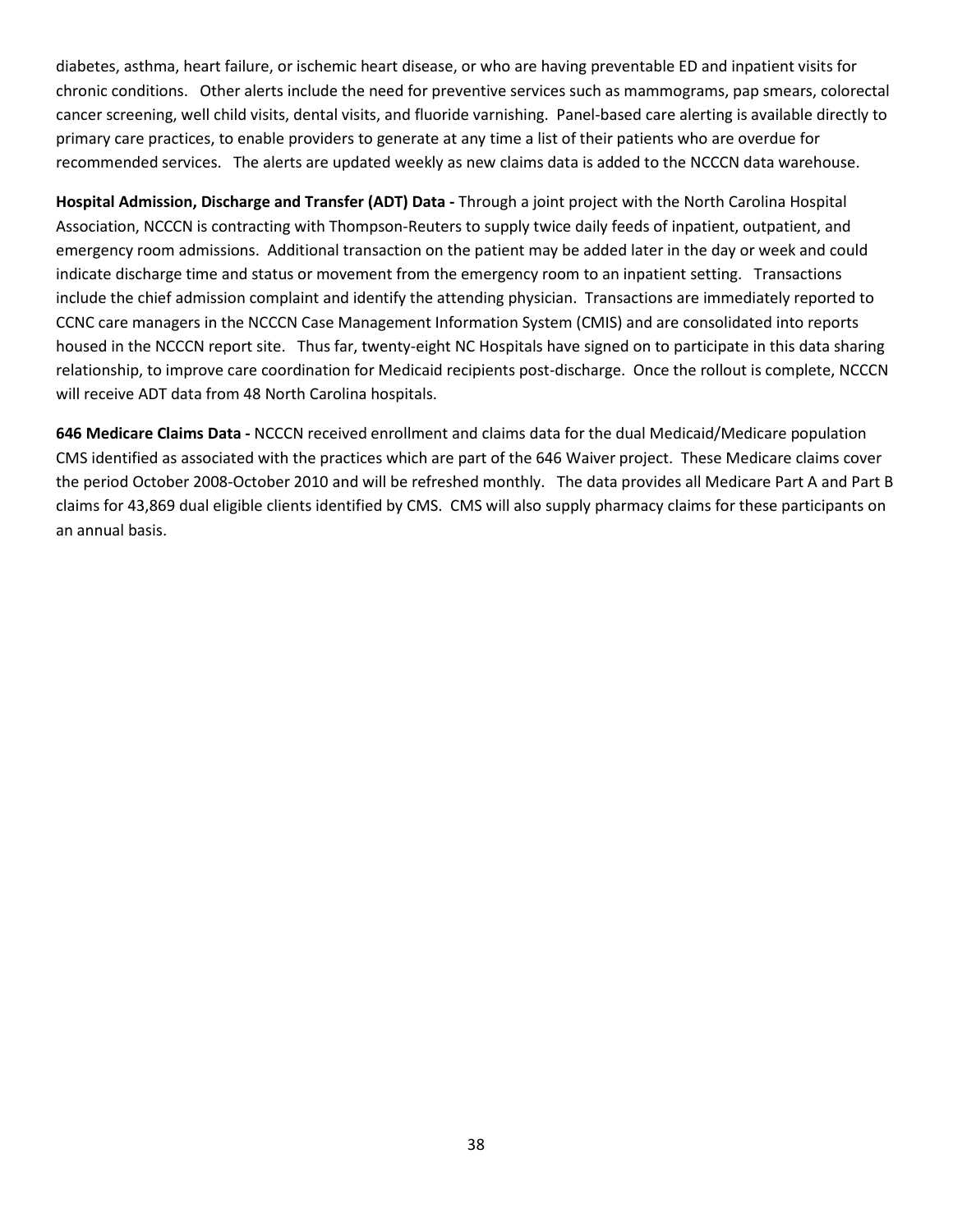# <span id="page-40-0"></span>**Behavioral Health Initiative – Update**

In February 2010, the Division of Medical Assistance (DMA) approved a proposal regarding the integration of behavioral health services into North Carolina's Community Care Network, the **Community Care Enhanced Implementation Proposal**. This Behavioral Health Integration Initiative (BHI) speaks to a unique plan that supports the integration of appropriate behavioral health services, including mental health and substance abuse, into the 1,400 primary care practices of the Community Care Networks (CCNC) across North Carolina, as recommended by the US Bureau of Primary Care. In order to focus and direct the implementation of this plan at the State Level, a lead psychiatrist was hired by the North Carolina Community Care Network Inc. (NCCCN). The local networks have moved forward in hiring psychiatrists and behavioral health co-coordinators to implement the proposal at the network and local levels thus establishing a workforce of licensed professionals to support the BHI. Funding for these additional resources was established by an increase in the per member per month payment made by the Medicaid Program to the Networks and took effect during April, 2010.

The strength of the CCNC program has always been the initiative provided by local providers in recognizing each region's and network's unique needs thus enabling them to address these unique needs utilizing a local response supported and guided by local leadership. This strength was utilized in the authorization for the hiring of ten (10) full-time equivalent psychiatrists and fourteen (14) behavioral health coordinators to serve the 14 networks. As a result, each network has access to a psychiatrist and a mental health coordinator dedicated to the implementation of the Behavioral Health Integration Initiative at the local level.

At the present time, thirteen of the fourteen networks have hired psychiatrists in the position of Network Psychiatrist. The remaining network is actively interviewing and recruiting for the position. Currently there are nineteen psychiatrists filling these positions on a part-time basis in our Networks. Eleven of the fourteen networks have hired a full-time behavioral health coordinator, with the remaining three networks actively interviewing. The lead psychiatrist for the NCCCN, Inc at the state level was hired and has been onboard since June 2010, and a pharmacist with specialized training in behavioral health was hired in September 2010 to support the initiative.

An orientation meeting was held on September 22, 2010 for the network teams and was attended by over 50 individuals from around the state, and each Network was represented. At present a monthly meeting is held by conference call to support and monitor the progress of the Network Psychiatrists and Behavioral Health Coordinators in reaching the goals of the Behavioral Health Initiative.

Training for the Network psychiatrists will continue to enhance their knowledge and skill in working with available data from Pharmacy Home, and the Case Management Information System, applications and also with Medicaid claims system data. The utilization of this data will help the psychiatrists and coordinators to identify practices and providers as well as individual cases that will receive intervention from case management and/or psychiatric input in an effort to improve the quality and reduce the cost of care.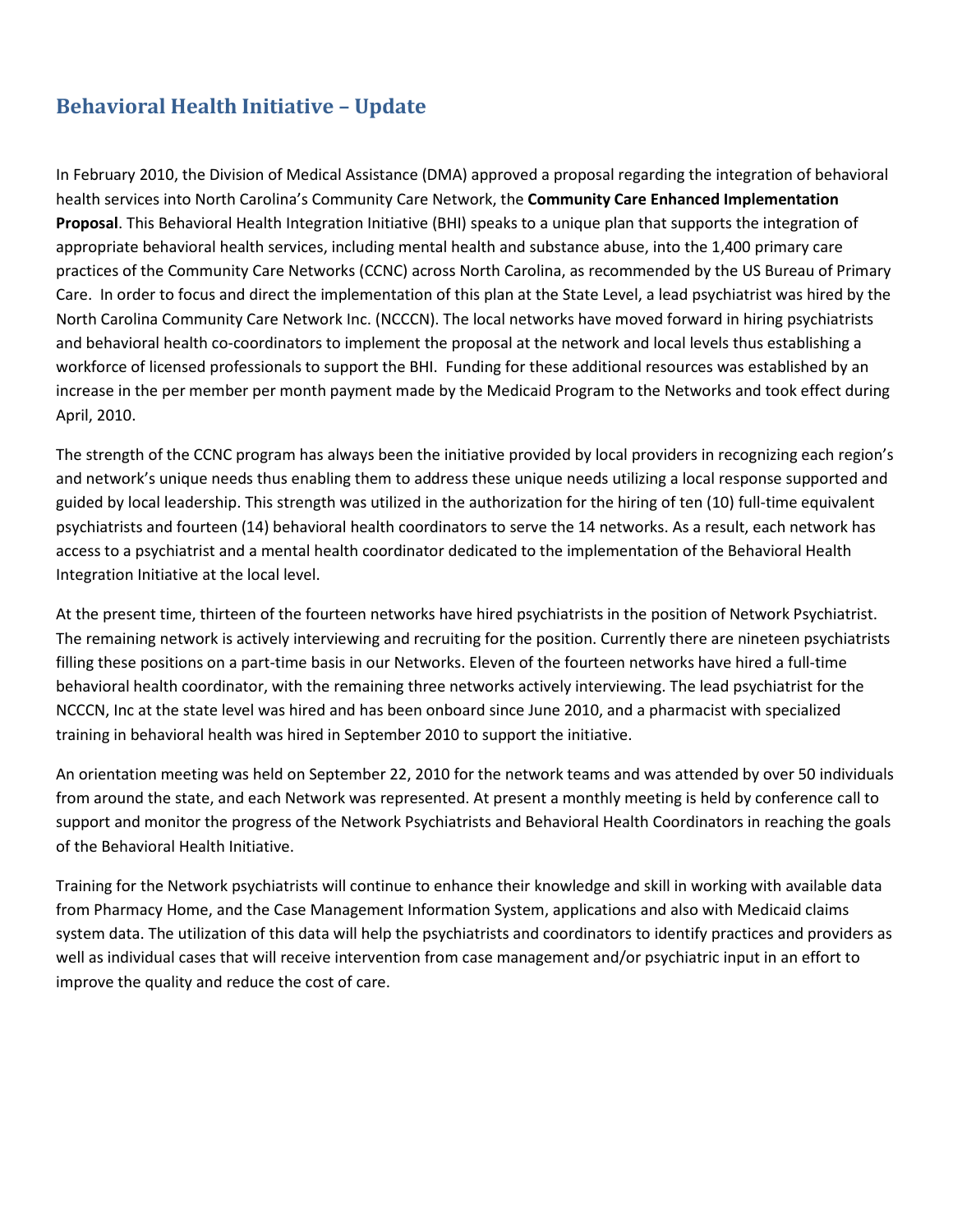The goals of this unique initiative have been defined as an improvement in performance measures such that the mental health and substance abuse populations experience:

#### **1. An increase in the number of primary care providers adopting evidence based pathways for the diagnostic categories of depression, Attention Deficit Hyperactive Disorder (ADHD), and substance use disorders.**

Workgroups consisting of stakeholders representing each diagnostic category have identified specific measures to demonstrate quality process goals in primary care offices that lead to the increased use of evidenced based practices.

The workgroup with a goal of increasing early identification and intervention of depression has recommended the use of the PHQ-9 questionnaire both as a screening tool and to demonstrate progress in treatment modalities. Treatment algorithms are being identified by the workgroup to support primary care physicians in appropriate use of medications (including appropriate use of generics) and therapies, as well as monitoring the progress of patients identified with depression.

A pilot project has begun to support the use of generic medications in the treatment of depression. The project involves academic detailing and the provision of generic samples to physician's offices for use in their daily office practice. The goal of this pilot is to increase the use of generic medication in the Medicaid population when the initial diagnosis of depression is made. There is substantial evidence supporting the use of generic anti-depressants as a first line treatment for depression given the comparable efficacy and side effects with the vastly more expensive brand name medicines. Making anti-depressant medications easily attainable and affordable in the event the consumer does not maintain Medicaid coverage is also an added benefit.

The workgroup addressing Attention Deficit Hyperactive Disorder (ADHD) of children is closely aligned with the Children's Health Insurance Program Reauthorization Act (CHIPRA) team at NCCCN, and the quality measures identified by the CHIPRA team will be used in the behavioral health initiative to train and measure the success of ADHD identification and treatment of children in the CCNC pediatric practices.

The workgroup on substance use disorders has recommended the use of an evidenced based tool called "Screening, Brief Intervention, Referral and Treatment" (SBIRT) as the intervention to be used when substance use issues are identified. The screening tools recommended by the workgroup are the AUDIT-C plus a drug screening questionnaire and the CAGE-AID. Both of these tools commonly are used at the present time and included in many electronic health records. There will be specific training through webinars and visits to PCP offices by the Network psychiatrists to discuss use of these tools. In addition, active engagement of the specialty substance abuse treatment providers in each region has begun to identify local resources available for the treatment of the individuals identified who have substance use disorders.

#### **2. An increase in the number of co-located behavioral health and primary care providers in practices**.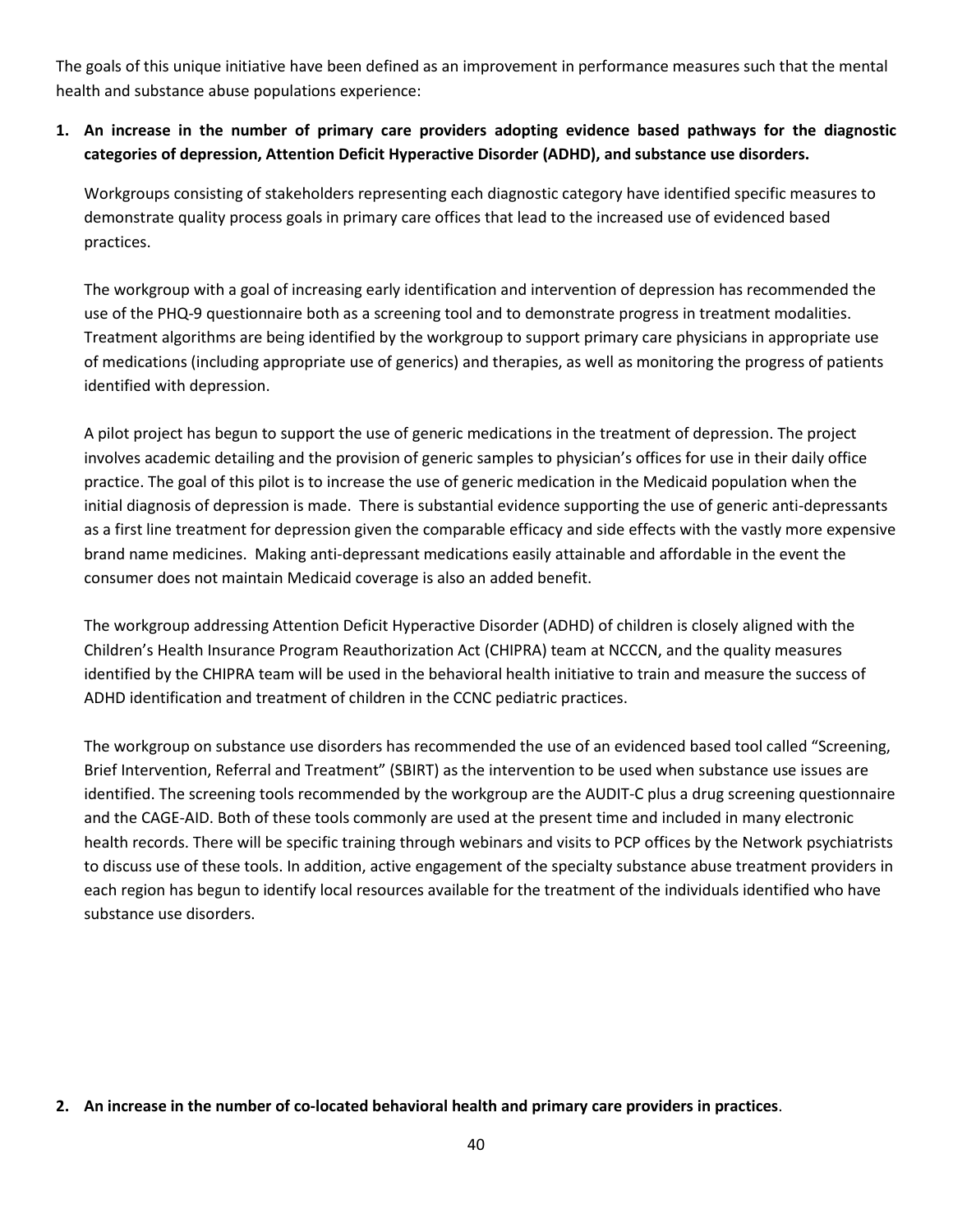A survey of each practice by Network is being conducted to identify the current level of behavioral health integration in primary care practices and the survey results will be reported on in the next quarterly report. In addition, this survey has identified the practices that are willing to consider co-location within their practice in the next year. Meetings with local psychiatrists held by each Network psychiatrist are similarly identifying psychiatrists who are willing to co-locate in primary care offices. The Critical Access Behavioral Healthcare Agencies (CABHA) are also being engaged in meetings to discuss their ability to provide licensed professional behavioral services to primary care offices

#### **3. Attain a 1.2% reduction in psychiatric readmissions.**

The goal of decreasing preventable re-admissions to community psychiatric inpatient settings will focus on transition planning between the hospital and the community providers. A major concern has been the lack of transition planning at the time of discharge resulting in lack of follow-up appointments and poor understanding and adherence to a patient's medication regimen post-discharge. The Behavioral Health Coordinators in each Network are in the process of establishing transition guidelines for review of and contact with complex cases discharged from the community psychiatric inpatient units.

Programs currently underway to support the Behavioral Health Initiative also include the introduction of Motivational Interviewing (MI) throughout the CCNC system. This training will use the resources of the statewide AHEC system to provide initial training and technical support for 12 months post-training through a learning collaborative model of education. This evidence based practice in the engagement of patients has the potential to positively affect the provision of care in our heath care system. The goal of MI is to support the patient in assuming more responsibility and authority for their own health care, by identifying specific goals of care they feel are important to them. These identified goals then become mutually supported goals by the health team.

Another educational program involves the AHEC centers using a "lunch and learn" format where each center will provide training material to providers across the state. The first program is planned to address sleep problems and the appropriate use of medications. This will be developed and presented by Vaughn McCall, MD, Chairman of the Department of Psychiatry at Wake Forest University. Other topics have also been identified including the use of generic antidepressants as first line treatments for depression, how to treat resistant depression for future presentations.

While education and training are critical in new evidence based practices, it is clear also that there are ongoing quality of care issues that must be addressed in an integrated system of health care. Several activities are taking place to address quality of care issues. First, a consortium of the four Departments of Psychiatry in our state's medical schools (Duke University, East Carolina University, University of North Carolina, and Wake Forest University) has been brought together to address specific issues of concern in the provision of quality care and in the optimal management of scarce resources.

Second, the use of antipsychotic medications in child and adolescent patients is an issue confronting parents, other caregivers, healthcare professionals, and related organized healthcare agencies across the United States. It is recognized that many antipsychotic medications do not have Food and Drug Administration (FDA) approved labeling for use in children. Further, children and adolescents appear to be at similar or greater risk than adults for a variety of significant side effects related to the use of antipsychotic medications. The North Carolina Division of Medical Assistance, partnering with North Carolina Community Care Networks and AccessCare, is developing and implementing a registry to provide clinical documentation regarding the use of antipsychotic therapy in the child and adolescent Medicaid population, and by doing so, encouraging the use of appropriate baseline and follow-up monitoring parameters to facilitate the safe and effective use of these agents in child and adolescent patients. Objectives of this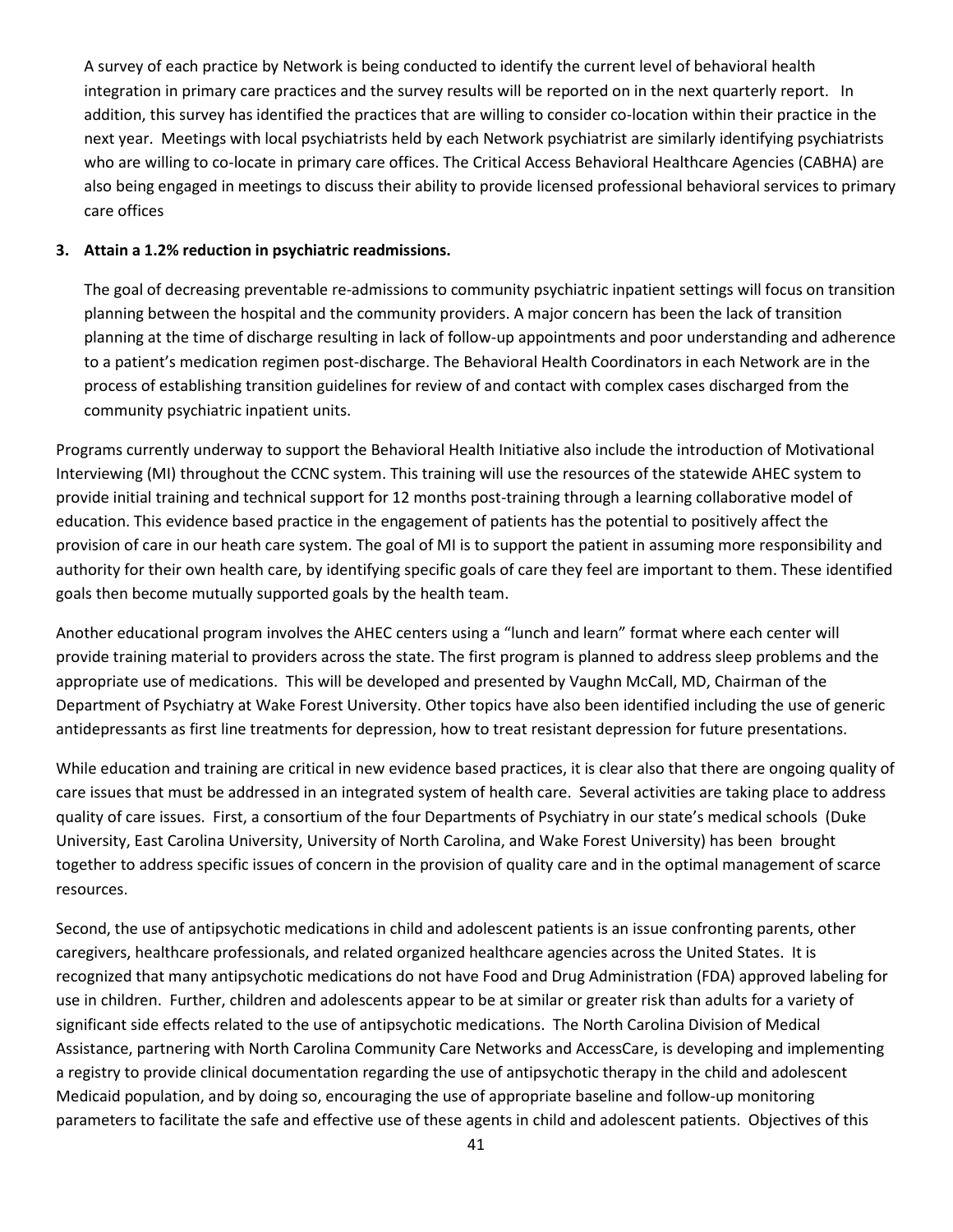registry include improving the use of evidence based safety monitoring for children and adolescent patients for whom an antipsychotic agent is prescribed, reduction of antipsychotic polypharmacy, and reduction in the number of cases which exceed the FDA approved maximum daily dose. The requirement that safety monitoring be documented in the registry by the prescriber will occur when:

- The antipsychotic is prescribed for an indication that is not approved by the FDA (off-label use).
- The antipsychotic is prescribed at a higher dosage than approved for an indication by the FDA.
- The prescribed antipsychotic will result in the concomitant use of two or more antipsychotics.

Implementation of the registry is planned beginning as early as March, 2011 and it is our intent to report progress on this as well as the activities discussed above in forthcoming reports.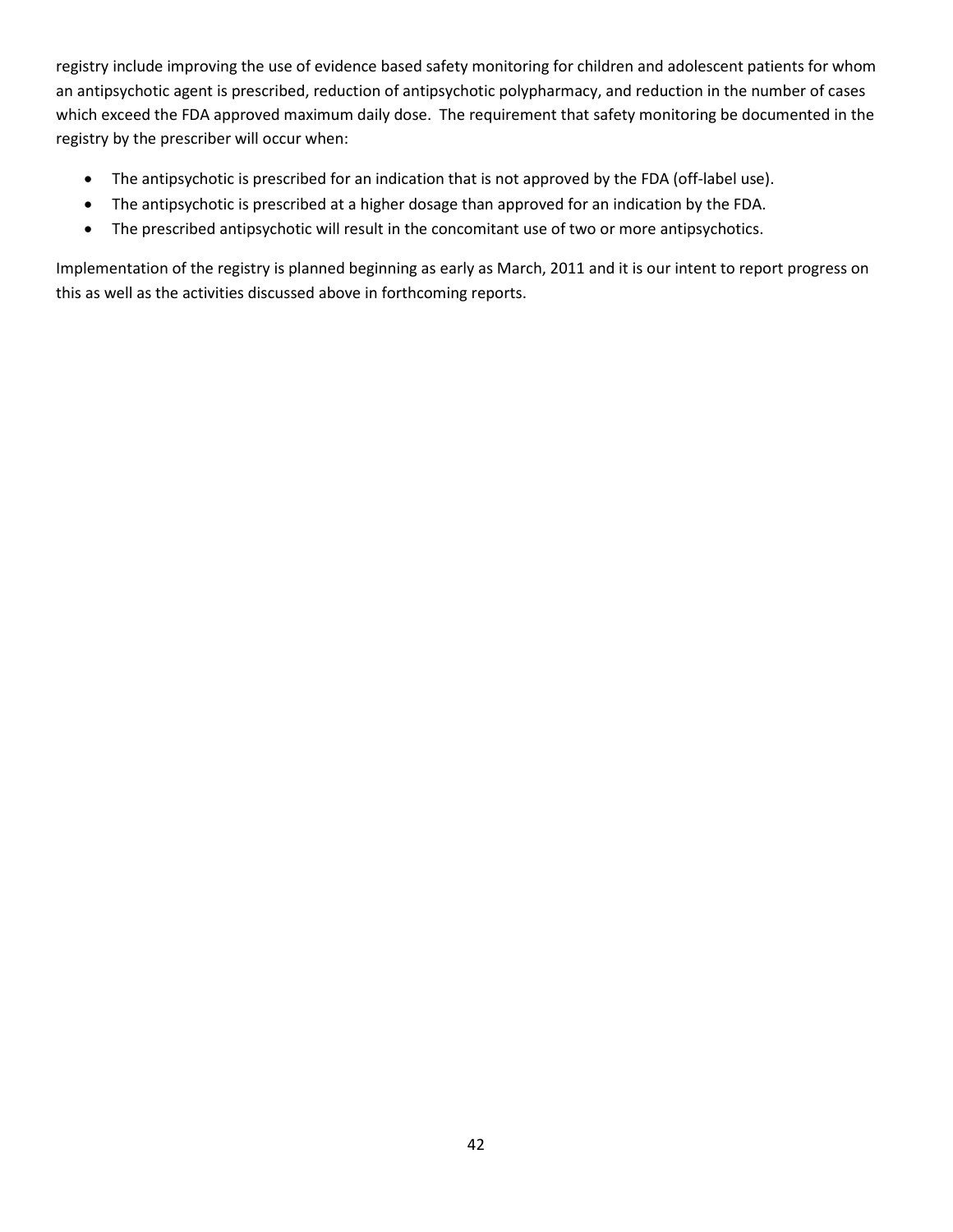# **Grant Funding**

NCCCN and individual Networks have achieved success in applying for and receiving grant award monies to conduct a variety of research and demonstration projects In many cases, these are collaborative projects in which NCCCN as well as a Network(s) is engaged with other partners. A listing of projects currently being funded through grant awards is as follows:

<span id="page-44-0"></span>

| <b>Grant Name and Description</b>                                                                                                                                                                                                                                                                                                                                                                                                                                                         | <b>Grantor Agency</b>                               | <b>Term</b>            | <b>Amount</b>                                                                                                 |
|-------------------------------------------------------------------------------------------------------------------------------------------------------------------------------------------------------------------------------------------------------------------------------------------------------------------------------------------------------------------------------------------------------------------------------------------------------------------------------------------|-----------------------------------------------------|------------------------|---------------------------------------------------------------------------------------------------------------|
| <b>NCCCN</b>                                                                                                                                                                                                                                                                                                                                                                                                                                                                              |                                                     |                        |                                                                                                               |
| Children's Health Insurance Program Reauthorization Act - to establish<br>and evaluate a national quality system for children's healthcare provided<br>through Medicaid and the CHIP program. There are three projects to<br>enhance the health care delivery system for children:<br>-Implement, collect, report and analyze a set of quality measures<br>-Define and provide an integrated patient-centered medical home model<br>-Implement a model pediatric electronic health record | Center for Medicare and<br><b>Medicaid Services</b> | <b>Five Years</b>      | <b>Total Grant Award</b><br>approximately \$9 million<br><b>NCCCN Award</b><br>approximately \$6.5<br>million |
| <b>Research Capability to Study Comparative Effectiveness in Complex</b><br>Patients - to analyze healthcare needs and services utilization of medically<br>indigent and uninsured patients who have complex medical and psychiatric<br>co-morbidities                                                                                                                                                                                                                                    | Agency for Healthcare Research<br>and Quality       | <b>Two Years</b>       | Approximately \$990<br>thousand                                                                               |
| Telehealth Heart Monitoring - to improve outcomes for high-risk Medicaid<br>recipients with heart failure by using telemonitoring technology.                                                                                                                                                                                                                                                                                                                                             | Agency for Healthcare Research<br>and Quality       | <b>Eighteen Months</b> | \$20,000                                                                                                      |
| Medicaid Emergency Room Diversion Grant -to reduce non-emergent use<br>of hospital emergency departments.                                                                                                                                                                                                                                                                                                                                                                                 | Center for Medicare and<br><b>Medicaid Services</b> | <b>Two Years</b>       | \$2,260,531 (2.2M)                                                                                            |
| <b>Network</b>                                                                                                                                                                                                                                                                                                                                                                                                                                                                            |                                                     |                        |                                                                                                               |
| Northwest Community Care Network                                                                                                                                                                                                                                                                                                                                                                                                                                                          |                                                     |                        |                                                                                                               |
| <b>HealthNet Grant Funds for Indigent Care</b>                                                                                                                                                                                                                                                                                                                                                                                                                                            | <b>NC General Assembly</b>                          | Two Years              | \$635,000                                                                                                     |
| Co-located resources in primary care practices                                                                                                                                                                                                                                                                                                                                                                                                                                            | K B Reynolds Foundation                             | One Year               | \$260,000                                                                                                     |
| Community Health Partners                                                                                                                                                                                                                                                                                                                                                                                                                                                                 |                                                     |                        |                                                                                                               |
| <b>Early Intervention Award</b>                                                                                                                                                                                                                                                                                                                                                                                                                                                           |                                                     | One Year               | \$41,000                                                                                                      |
| Northern Piedmont & Community Care Partners                                                                                                                                                                                                                                                                                                                                                                                                                                               |                                                     |                        |                                                                                                               |
| <b>HealthNet Grant Funds for Indigent Care</b>                                                                                                                                                                                                                                                                                                                                                                                                                                            | <b>NC General Assembly</b>                          | <b>Two Years</b>       | \$355,000                                                                                                     |
| Co-located resources in primary care practices                                                                                                                                                                                                                                                                                                                                                                                                                                            | K B Reynolds Foundation                             | One Year               | \$100,000                                                                                                     |
| Community Care of Wake & Johnston Counties                                                                                                                                                                                                                                                                                                                                                                                                                                                |                                                     |                        |                                                                                                               |